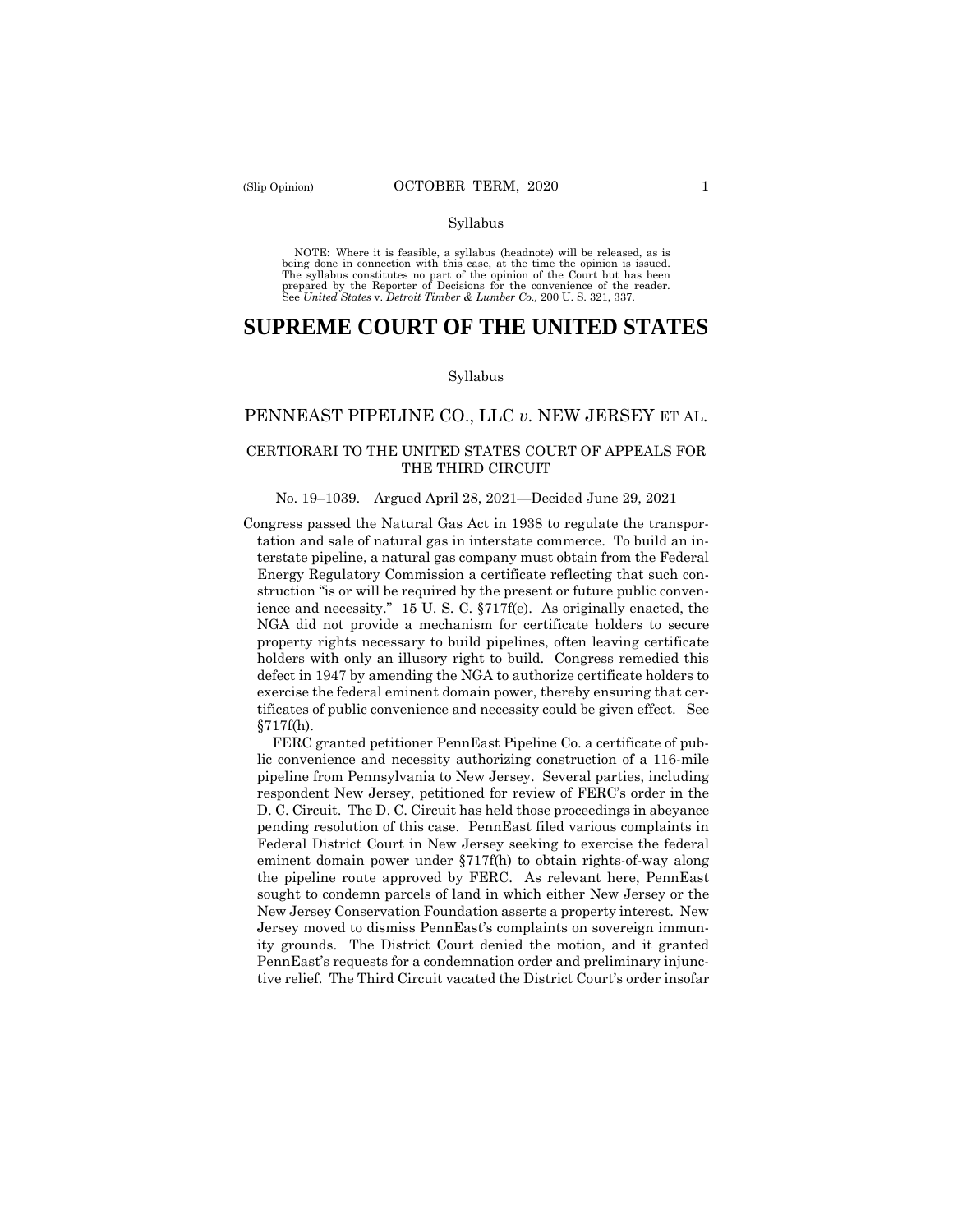as it awarded PennEast relief with respect to New Jersey's property interests. The Third Circuit concluded that because §717f(h) did not clearly delegate to certificate holders the Federal Government's ability to sue nonconsenting States, PennEast was not authorized to condemn New Jersey's property.

*Held*: Section 717f(h) authorizes FERC certificate holders to condemn all necessary rights-of-way, whether owned by private parties or States. Pp. 6–23.

 suit against States nor addresses whether §717f(h) grants that right. not a collateral attack on the FERC order. Pp. 6–7. (a) The United States raises a threshold challenge to the Third Circuit's jurisdiction below on the grounds that §717r(b) grants the court of appeals reviewing FERC's certificate order (here, the D. C. Circuit) "exclusive" jurisdiction to "affirm, modify, or set aside such order." The Court rejects this challenge. New Jersey does not seek to modify FERC's order; it asserts a defense against the condemnation proceedings initiated by PennEast. The Third Circuit's decision that §717f(h) does not grant natural gas companies the right to bring condemnation suits against States did not "modify" or "set aside" FERC's order, which neither purports to grant PennEast the right to file a condemnation Contrary to the argument of the United States, New Jersey's appeal is

(b) The Federal Government has exercised its eminent domain authority since the founding, connecting our country through turnpikes, bridges, and railroads—and more recently through pipelines, telecommunications infrastructure, and electric transmission facilities. The Court has upheld these exercises of the federal eminent domain power—whether by the Government or a private corporation, whether through the upfront taking of property or a condemnation action, and whether against private property or state-owned land. Section 717f(h) falls within this established practice. Pp. 7–12.

(1) Governments have long taken property for public use without the owner's consent. The United States is no different. While the Constitution and Bill of Rights did not use the term "eminent domain," the Takings Clause of the Fifth Amendment ("nor shall private property be taken for public use, without just compensation") presupposed the existence of such a power. Initially, the Federal Government exercised its eminent domain authority in areas subject to exclusive federal jurisdiction. The Court later confirmed that federal eminent domain extended to property within a State. *Kohl* v. *United States*, 91 U. S. 367. The Court's decision in *Kohl*—which upheld the power of the United States to condemn land in Ohio to construct a federal building—observed that eminent domain was a "means well known when the Constitution was adopted" and that "[t]he powers vested by the Constitution in the general government demand for their exercise the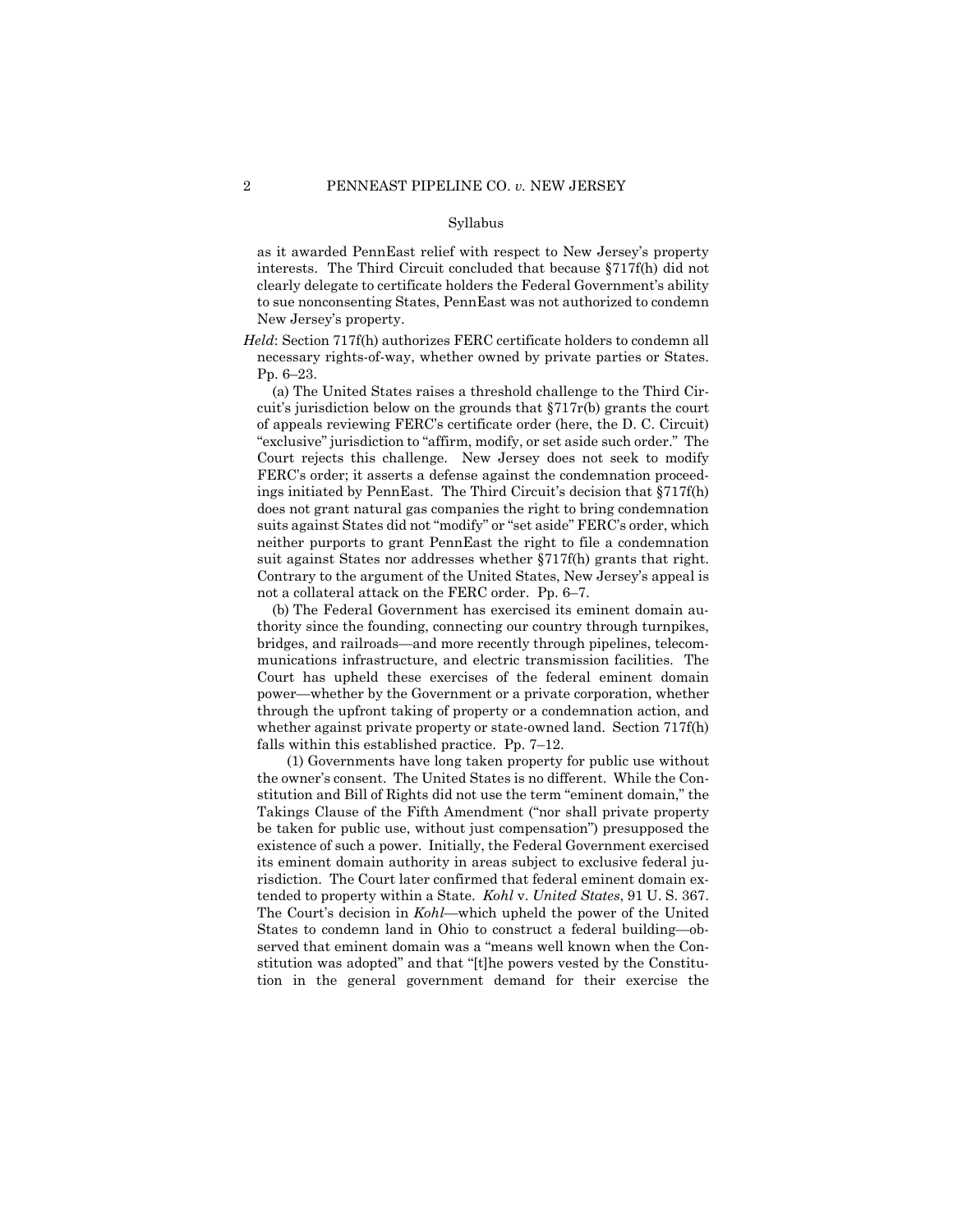acquisition of lands in all the States." *Id*., at 371–372. *Kohl* involved the condemnation of private land, but the Court subsequently made clear that "[t]he fact that land is owned by a state is no barrier to its condemnation by the United States." *Oklahoma ex rel. Phillips* v. *Guy F. Atkinson Co.*, 313 U. S. 508, 534. Pp. 7–9.

 structure project authorized by the Federal Government. *Id.*, at 17. (2) For as long as the eminent domain power has been exercised by the United States, it has also been delegated to private parties. The Colonies, the States, and the Federal Government have commonly authorized the private condemnation of land for public works. And in the years following *Kohl*, the Court confirmed that private delegatees, like the United States, can exercise the federal eminent domain power within the States. In *Luxton* v. *North River Bridge Co*., 153 U. S. 525, for example, the Court rejected a landowner's claim that Congress could not delegate its authority to condemn property necessary to construct a bridge between New York and New Jersey. Congress had the sovereign power to construct bridges for interstate commerce, and the Court confirmed Congress could choose to do so through a corporation. *Id.*, at 530. These powers, the Court noted, could be exercised "with or without a concurrent act of the State in which the lands lie." *Ibid*. Early cases also reflected the understanding that state property was not immune from the exercise of delegated federal eminent domain power. See *Stockton* v. *Baltimore & N. Y. R. Co.*, 32 F. 9 (Bradley, Cir. J.). The contrary position—that a federal delegatee could not condemn a State's land without the State's consent—would give rise to the "dilemma of requiring the consent of the state" in virtually every infra-The Court in *Cherokee Nation* v. *Southern Kansas R. Co.*, 135 U. S. 641, echoed *Stockton*'s explanation of the superior eminent domain power of the Federal Government when it rejected a challenge to a private railroad company's exercise of the federal eminent domain power against land owned by the Cherokees. In reaching that result, the Court acknowledged that "the national government, in the execution of its rightful authority, could exercise the power of eminent domain in the several States," and the Court labeled as "strange" the notion that the Federal Government "could not exercise the same power in a Territory occupied by an Indian nation or tribe." 135 U. S., at 656–657. Pp. 9–11.

(3) Section 717f(h) delegates to certificate holders the power to condemn any necessary rights-of-way, including land in which a State holds an interest. This delegation of the federal eminent domain authority is consistent with the Nation's history and this Court's precedents. FERC's issuance to a company of a certificate of public convenience and necessity to build a pipeline carries with it the power—if the company cannot acquire the necessary rights-of-way by contract at an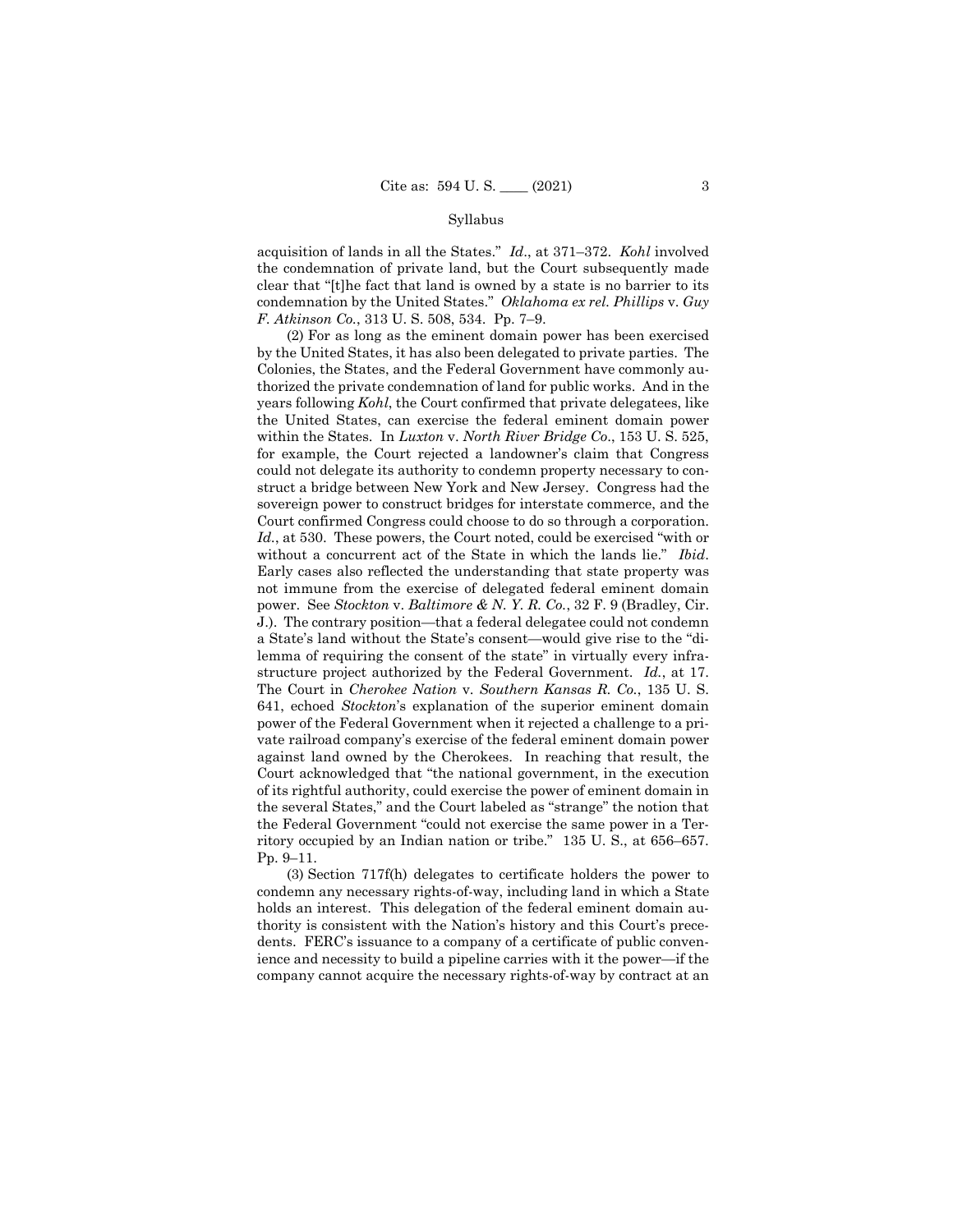agreed compensation—to "acquire the same by the exercise of the right of eminent domain." §717f(h). This delegation is categorical; by its terms, §717f(h) delegates to certificate holders the power to condemn any necessary rights-of-way, including land in which a State holds an interest. Pp. 11–12.

(c) Respondents contend that sovereign immunity bars condemnation actions against a nonconsenting State. Alternatively, respondents contend that §717f(h) does not speak with sufficient clarity to authorize such actions. The Court rejects each argument, for reasons stated below. Pp. 13–22.

(1) "States' immunity from suit is a fundamental aspect of the sovereignty which the States enjoyed before the ratification of the Constitution." *Alden* v. *Maine*, 527 U. S. 706, 713. A State may be sued only in limited circumstances, including where the State expressly consents or where Congress clearly abrogates the State's immunity under the Fourteenth Amendment. A State may also be sued if it has implicitly agreed to suit in the "plan of the Convention," which is shorthand for "the structure of the original Constitution itself." *Id.*, at 728. The Court has looked to the plan of the Convention to permit actions against nonconsenting States in the context of bankruptcy proceedings, suits by other States, and suits by the Federal Government. Pp. 13–14.

(2) Respondents do not dispute that the NGA empowers certificate holders to condemn private property, but they contend that the same certificate holders have no power to condemn state-owned property under §717f(h). It is argued that the NGA cannot authorize such condemnation actions under the Court's decision in *Seminole Tribe of Fla*. v. *Florida*, 517 U. S. 44, which generally prohibits Congress from using its Article I powers to abrogate state sovereign immunity. But congressional abrogation is not the only means of subjecting States to suit. The States implicitly consented to private condemnation suits when they ratified the Constitution, and respondents' arguments to the contrary cannot be squared with the Court's precedents.

Respondents do not dispute that the Federal Government enjoys a power of eminent domain superior to that of the States, or that the Federal Government can delegate that power to private parties. Respondents instead point to the absence of founding-era evidence of private condemnation suits against nonconsenting States to maintain that States did not consent to such suits when they entered the federal system. Respondents would divorce the federal eminent domain power from the power to bring condemnation actions—and then argue that the latter cannot be delegated to private parties with respect to stateowned lands. But the eminent domain power is inextricably inter-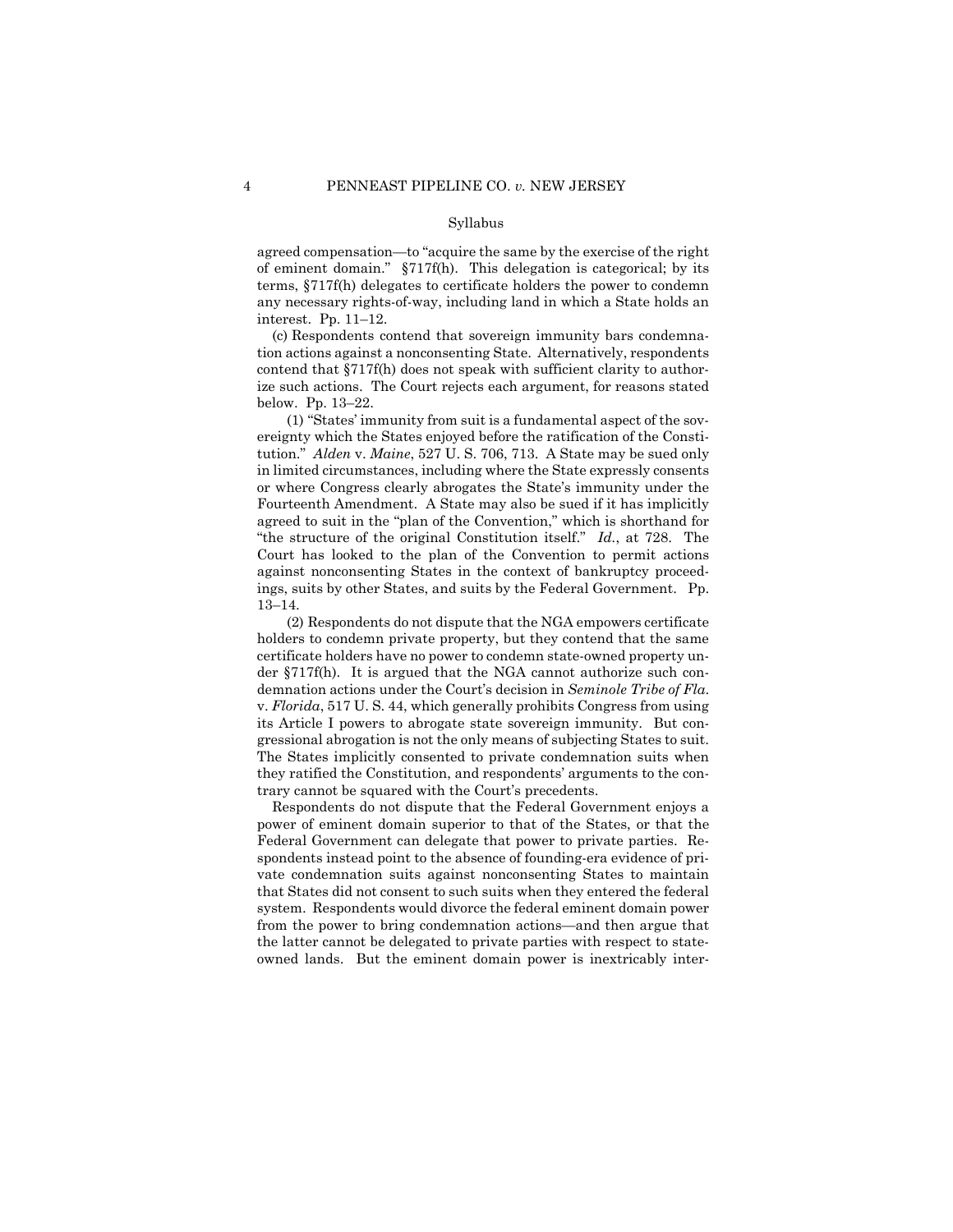twined with condemnation authority. Separating the two would diminish the eminent domain power of the federal sovereign, which the State may not do. See *Kohl*, 91 U. S., at 374. Absent the power to condemn States' property interests, the only constitutionally permissible way of exercising the federal eminent domain power would be to take property up front and require States to sue for compensation later. State sovereign immunity would not be served by favoring private or Government-supported invasions of state-owned lands over judicial proceedings.

The Court held in *United States* v. *Texas*, 143 U. S. 621, that it "does no violence to the inherent nature of sovereignty" for a State to be sued by "the government established for the common and equal benefit of the people of all the States." *Id.*, at 646. In so holding, the Court did not insist upon examples from the founding era of federal suits against States. Similar structural considerations support the conclusion that States consented to the federal eminent domain power, whether that power is exercised by the Government or its delegatees. The absence of a perfect historical analogue to the proceedings PennEast initiated below does not suggest otherwise. Pp. 14–21.

(3) Finally, respondents argue that even if States agreed in the plan of the Convention to condemnation suits by Federal Government delegatees, the NGA does not authorize such suits with the clarity required by the Court's precedents. There is no requirement, however, that the Federal Government speak with "unmistakable clarity" when authorizing a private party to exercise its eminent domain power. Pp. 21–22.

938 F. 3d 96, reversed and remanded.

ROBERTS, C. J., delivered the opinion of the Court, in which BREYER, ALITO, SOTOMAYOR, and KAVANAUGH, JJ., joined. GORSUCH, J., filed a dissenting opinion, in which THOMAS, J., joined. BARRETT, J., filed a dissenting opinion, in which THOMAS, KAGAN, and GORSUCH, JJ., joined.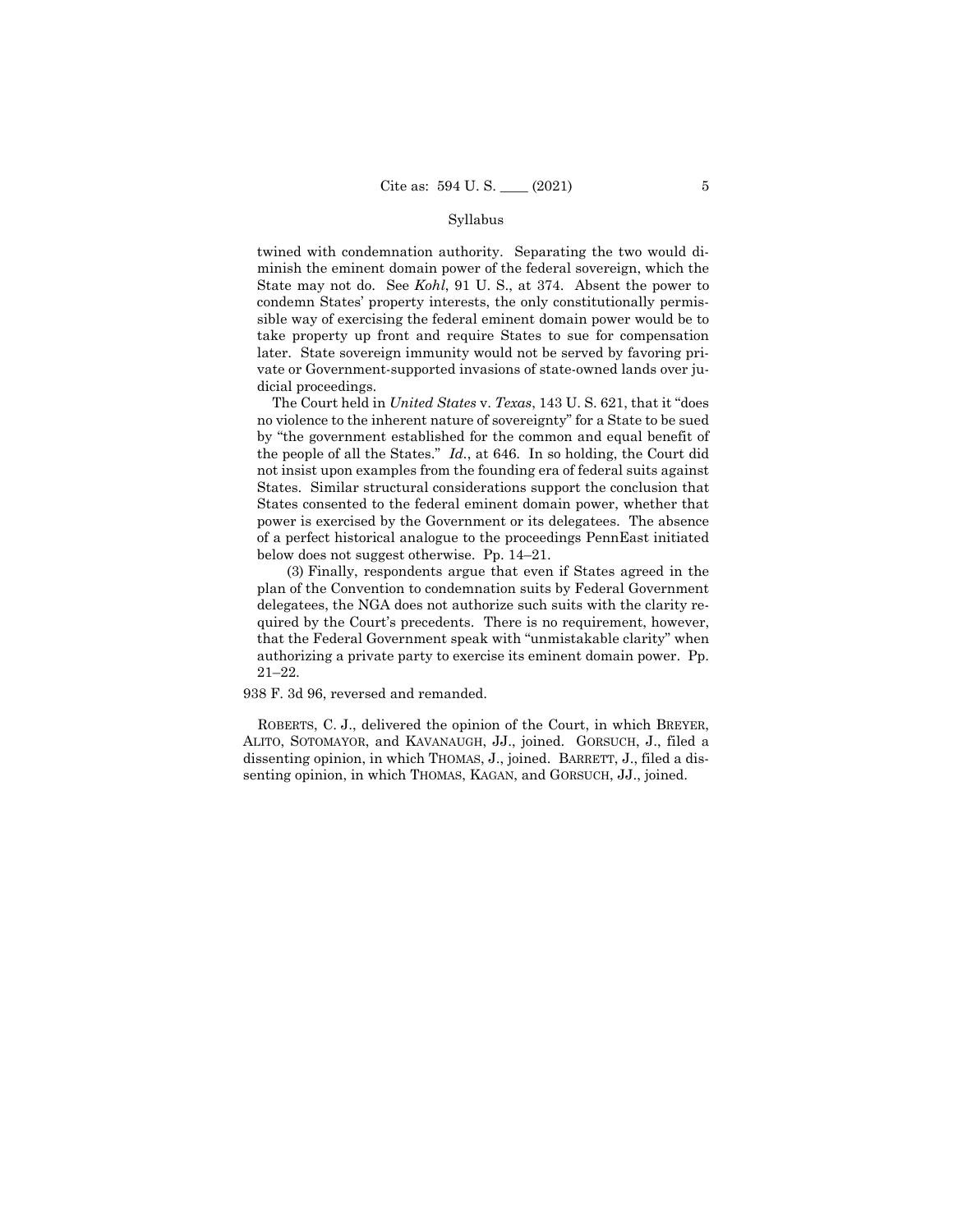NOTICE: This opinion is subject to formal revision before publication in the preliminary print of the United States Reports. Readers are requested to notify the Reporter of Decisions, Supreme Court of the United States, Wash-ington, D. C. 20543, of any typographical or other formal errors, in order that corrections may be made before the preliminary print goes to press.

## $\frac{1}{2}$  ,  $\frac{1}{2}$  ,  $\frac{1}{2}$  ,  $\frac{1}{2}$  ,  $\frac{1}{2}$  ,  $\frac{1}{2}$  ,  $\frac{1}{2}$ **SUPREME COURT OF THE UNITED STATES**

#### $\frac{1}{2}$  ,  $\frac{1}{2}$  ,  $\frac{1}{2}$  ,  $\frac{1}{2}$  ,  $\frac{1}{2}$  ,  $\frac{1}{2}$ No. 19–1039

# PENNEAST PIPELINE COMPANY, LLC, PETITIONER *v.* NEW JERSEY, ET AL.

## ON WRIT OF CERTIORARI TO THE UNITED STATES COURT OF APPEALS FOR THE THIRD CIRCUIT

#### [June 29, 2021]

CHIEF JUSTICE ROBERTS delivered the opinion of the Court.

Eminent domain is the power of the government to take property for public use without the consent of the owner. It can be exercised either by public officials or by private parties to whom the power has been delegated. And it can be exercised either through the initiation of legal proceedings or simply by taking possession up front, with compensation to follow. Since the founding, the United States has used its eminent domain authority to build a variety of infrastructure projects. It has done so on its own and through private delegatees, and it has relied on legal proceedings and upfront takings. It has also used its power against both private property and property owned by the States.

This case involves one of the ways the federal eminent domain power can be exercised: through legal proceedings initiated by private delegatees against state-owned property. Specifically, we are asked to decide whether the Federal Government can constitutionally confer on pipeline companies the authority to condemn necessary rights-ofway in which a State has an interest. We hold that it can.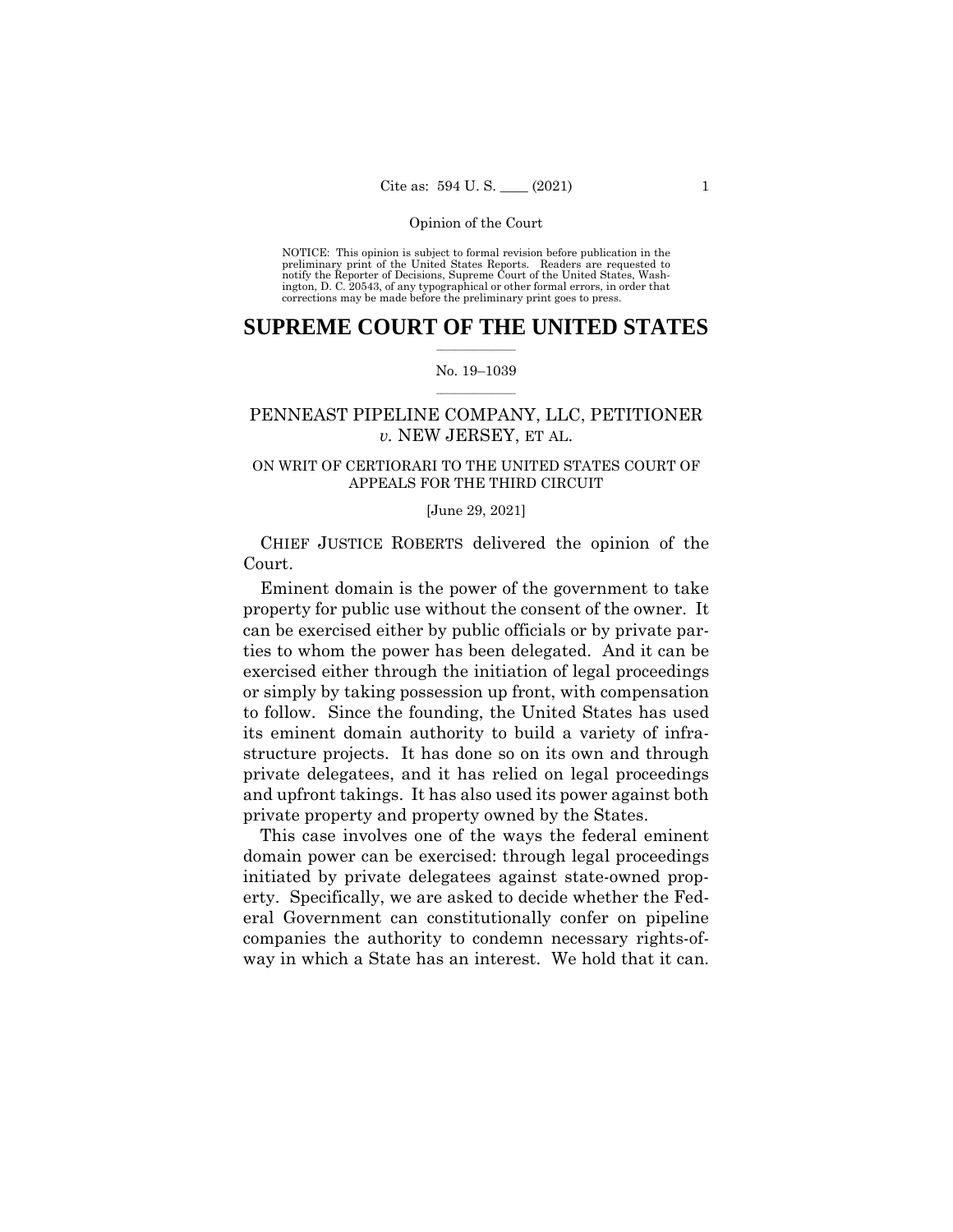Although nonconsenting States are generally immune from suit, they surrendered their immunity from the exercise of the federal eminent domain power when they ratified the Constitution. That power carries with it the ability to condemn property in court. Because the Natural Gas Act delegates the federal eminent domain power to private parties, those parties can initiate condemnation proceedings, including against state-owned property.

I

# A

Natural gas has been a part of the Nation's energy supply since at least the 1820s, when an "enterprising gunsmith" named William Aaron Hart developed a natural gas well near Fredonia, New York. D. Waples, The Natural Gas Industry in Appalachia 12 (2d ed. 2012). Initially, difficulties in transporting natural gas limited its distribution, as the available pipeline technology did not allow producers to reach the sprawling American markets. See Tarr, Transforming an Energy System, in The Governance of Large Technical Systems 26 (O. Coutard ed. 1999). Over the following century, however, that technology slowly improved. In 1891, one of the first interstate pipelines—albeit a rudimentary and inefficient one—was built to carry natural gas from central Indiana to Chicago. And in the 1920s, development began in earnest on the country's pipeline infrastructure. See *id.,* at 27–28; J. Speight, Natural Gas 20– 21, 26 (2007).

In 1938 Congress passed the Natural Gas Act, ch. 556, 52 Stat. 821, to regulate the transportation and sale of natural gas in interstate commerce. Congress vested the Federal Power Commission (now the Federal Energy Regulatory Commission) with the authority to administer the NGA, including by approving the construction and extension of interstate pipelines. The NGA provides that in order to build an interstate pipeline, a natural gas company must obtain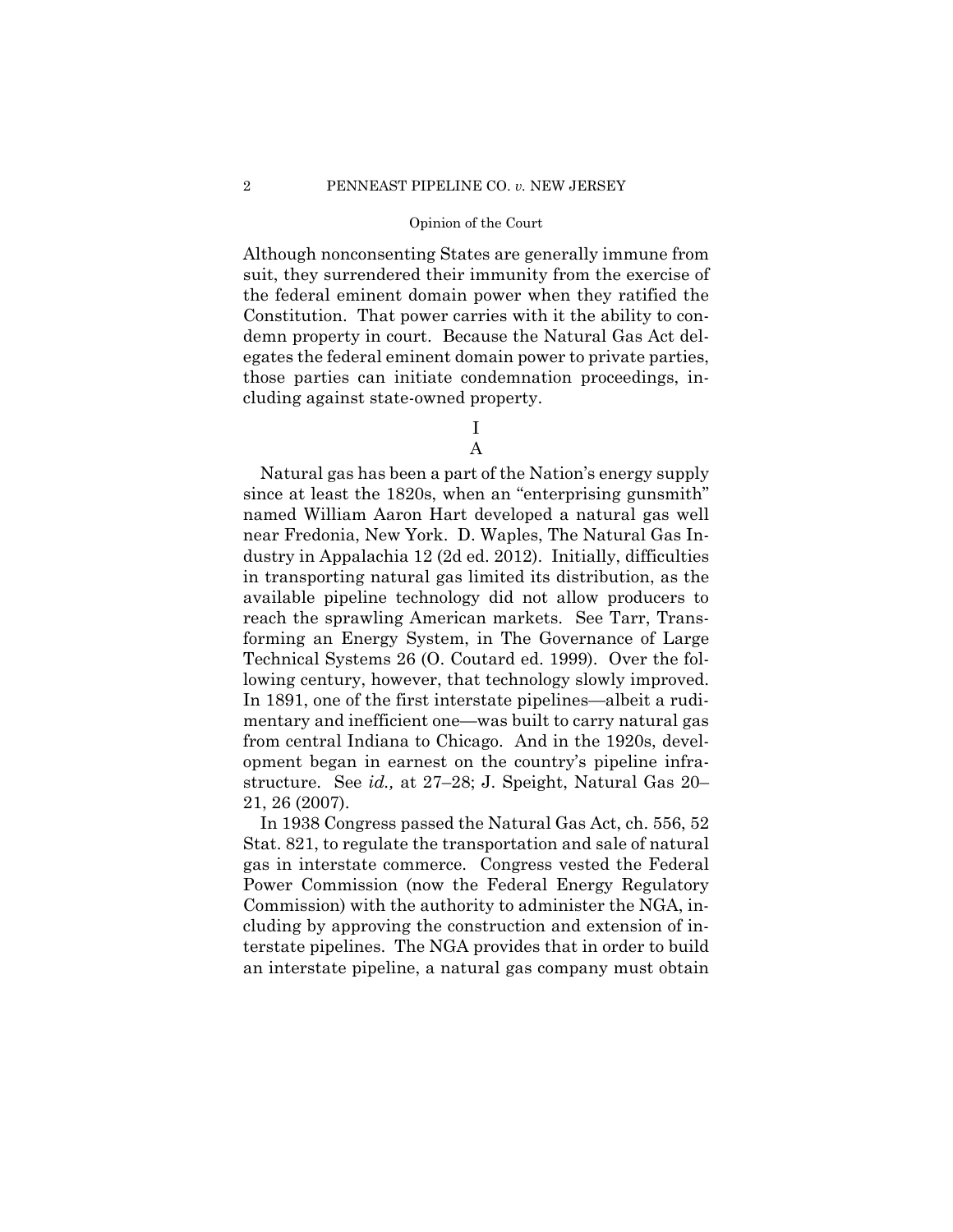from FERC a certificate reflecting that such construction "is or will be required by the present or future public convenience and necessity." 15 U. S. C. §717f(e). The NGA also provides that, before issuing a certificate of public convenience and necessity, FERC "shall set the matter for hearing and shall give such reasonable notice of the hearing thereon to all interested persons."  $\S 717f(c)(1)(B)$ .

As originally enacted, the NGA did not identify a mechanism for certificate holders to secure property rights necessary to build pipelines. Natural gas companies were instead left to rely on state eminent domain procedures, which were frequently made unavailable to them. In some States, the eminent domain power could be exercised only if the operation of a pipeline would benefit residents. See S. Rep. No. 429, 80th Cong., 1st Sess., 2 (1947) (collecting cases). In others, statutory and constitutional provisions denied state eminent domain power to corporations from other States. See *id.,* at 2–3. The result was that certificate holders often had only an illusory right to build.

Congress acted to remedy this defect. In 1947, it amended the NGA to authorize certificate holders to exercise the *federal* eminent domain power. See ch. 333, 61 Stat. 459. Under 15 U. S. C. §717f(h):

"When any holder of a certificate of public convenience and necessity cannot acquire by contract, or is unable to agree with the owner of property to the compensation to be paid for, the necessary right-of-way to construct, operate, and maintain a pipe line or pipe lines for the transportation of natural gas . . . , it may acquire the same by the exercise of the right of eminent domain in the district court of the United States for the district in which such property may be located, or in the State courts."

By enabling FERC to vest natural gas companies with the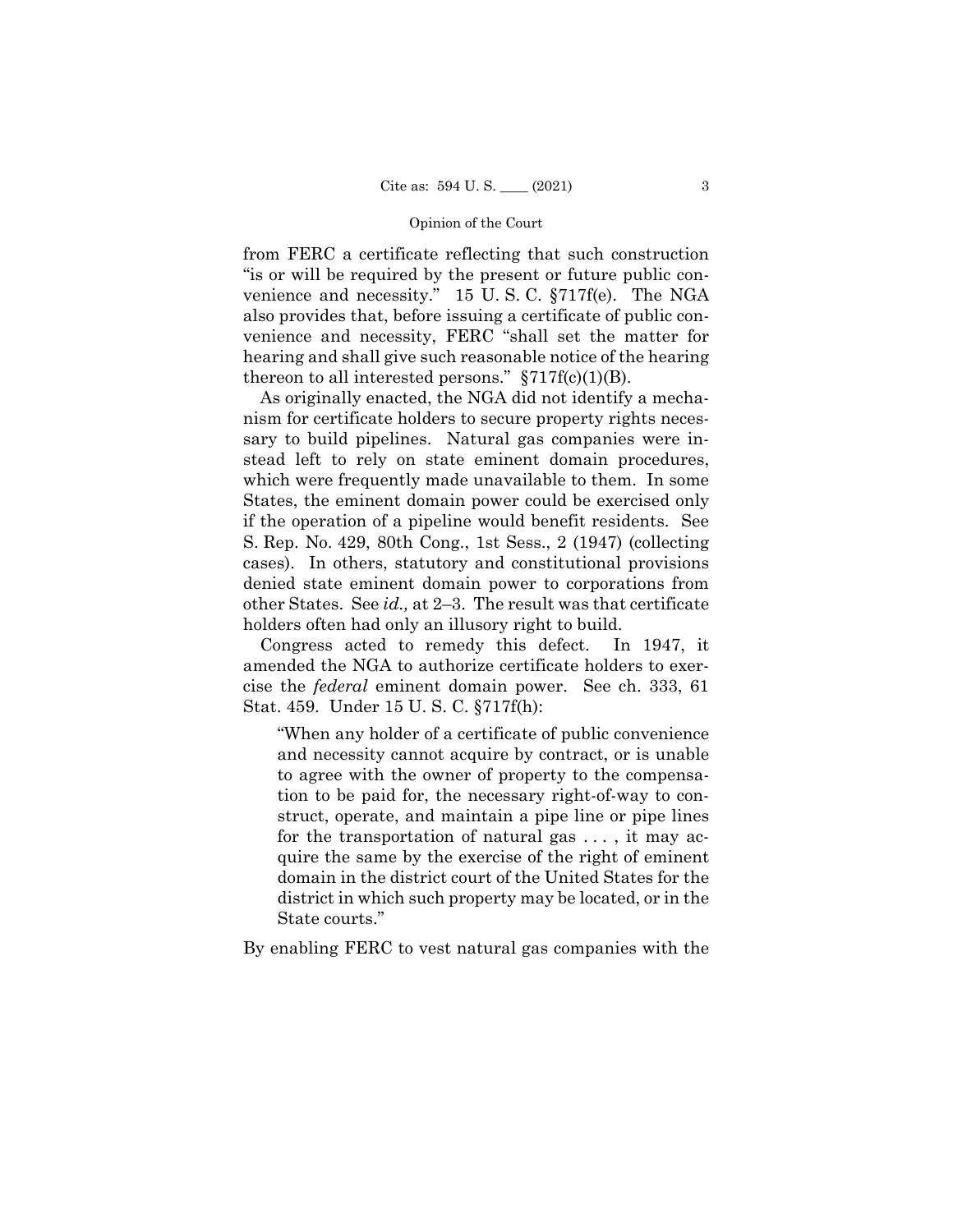federal eminent domain power, the 1947 amendment ensured that certificates of public convenience and necessity could be given effect.

B

Petitioner PennEast Pipeline Co. is a joint venture owned by several energy companies. In 2015, PennEast applied to FERC for a certificate of public convenience and necessity authorizing the construction of a 116-mile pipeline from Luzerne County, Pennsylvania, to Mercer County, New Jersey. FERC published notice of PennEast's application in the Federal Register, and subsequently received thousands of comments in writing and at public hearings. FERC then issued a draft environmental impact statement for the project, which yielded thousands of additional comments. PennEast made a number of route modifications in response to the concerns commenters had raised.

In January 2018, FERC granted PennEast a certificate of public convenience and necessity. FERC later denied rehearing of this decision, and several parties, including respondent New Jersey, petitioned for review in the D. C. Circuit. The D. C. Circuit has held those proceedings in abeyance pending resolution of this case.

Weeks after FERC granted its application, PennEast filed various complaints in Federal District Court in New Jersey. PennEast sought to exercise the federal eminent domain power under §717f(h) to obtain rights-of-way along the pipeline route approved by FERC, and to establish just compensation for affected owners. PennEast also sought preliminary and permanent injunctive relief allowing it take immediate possession of each property in advance of any award of just compensation. As relevant here, PennEast sought to condemn two parcels in which New Jersey asserts a possessory interest, and 40 parcels in which the State claims nonpossessory interests, such as conservation easements. PennEast also sought to condemn parcels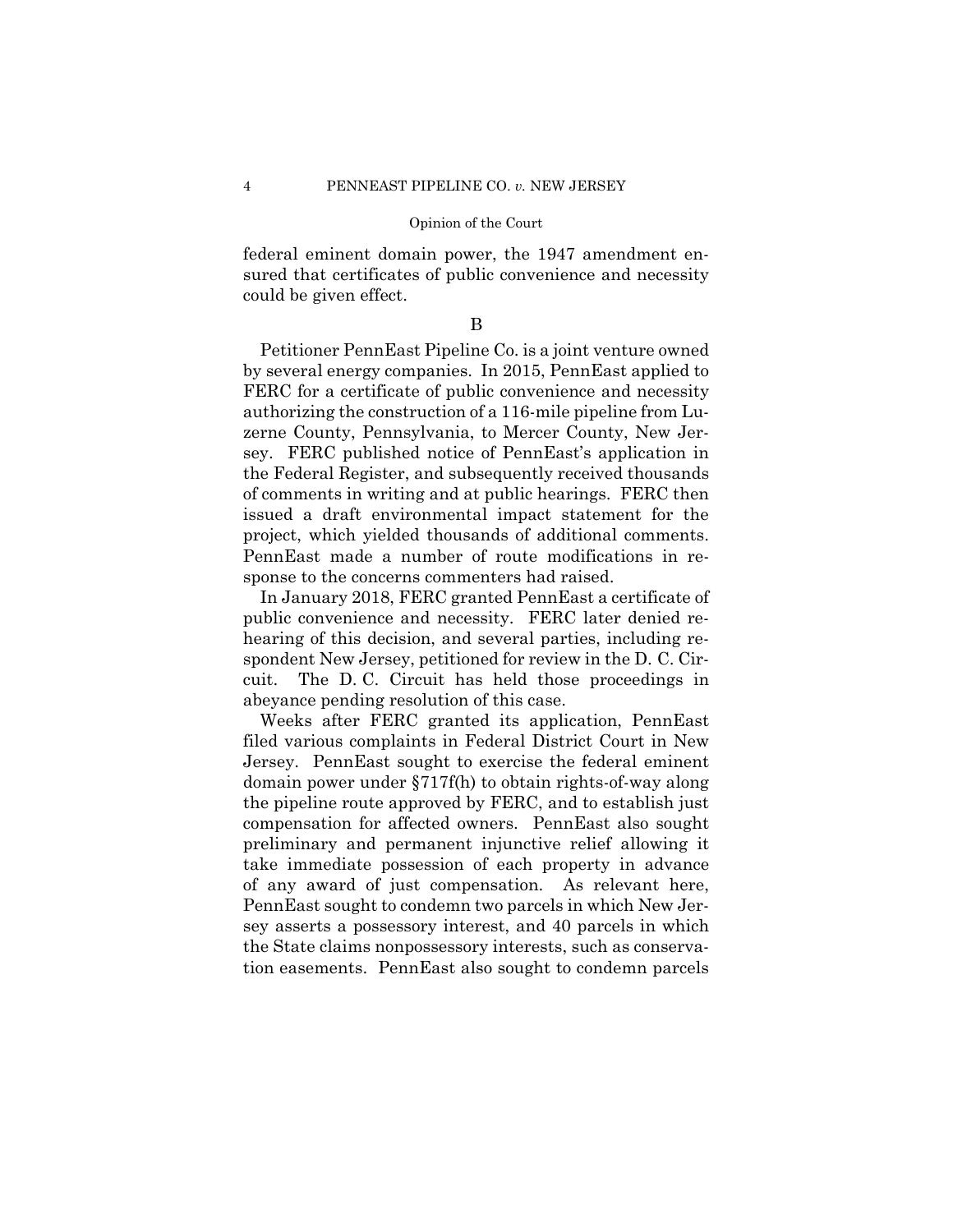in which respondent New Jersey Conservation Foundation holds an interest.

New Jersey moved to dismiss PennEast's complaints on sovereign immunity grounds. The District Court denied the motion, holding that New Jersey was not immune from PennEast's exercise of the Federal Government's eminent domain power. *In re PennEast Pipeline Co.*, 2018 WL 6584893, \*12 (D NJ, Dec. 14, 2018). Having denied New Jersey's motion to dismiss on immunity grounds, the District Court granted PennEast's requests for a condemnation order and preliminary injunctive relief. *Id.,* at \*21, \*26.

The Third Circuit vacated the District Court's order insofar as it awarded PennEast relief with respect to New Jersey's property interests, and it remanded for dismissal of any claims against the State. *In re PennEast Pipeline Co.*, 938 F. 3d 96, 113 (2019). Although the court acknowledged that the Federal Government can condemn state-owned property, it reasoned that this power is in fact the product of two separate powers: the Federal Government's eminent domain power, on the one hand, and its ability to sue nonconsenting States, on the other. *Id.,* at 104. While the Federal Government can delegate its eminent domain power to private parties, the court found "reason to doubt" that it can do the same with respect to its exemption from state sovereign immunity. *Id.,* at 100. After expressing skepticism as to whether the Federal Government could ever delegate this exemption, see *id.,* at 105–111, the court determined that it did not need to "definitively resolve that question," because "nothing in the NGA indicates that Congress intended to do so," *id.,* at 111. In reaching this determination, the Third Circuit relied on this Court's precedents holding that Congress cannot abrogate state sovereign immunity in the absence of an "'unmistakably clear'" statement. *Ibid.*  (quoting *Blatchford* v. *Native Village of Noatak*, 501 U. S. 775, 786 (1991)). Concluding that §717f(h) did not clearly delegate to certificate holders the Federal Government's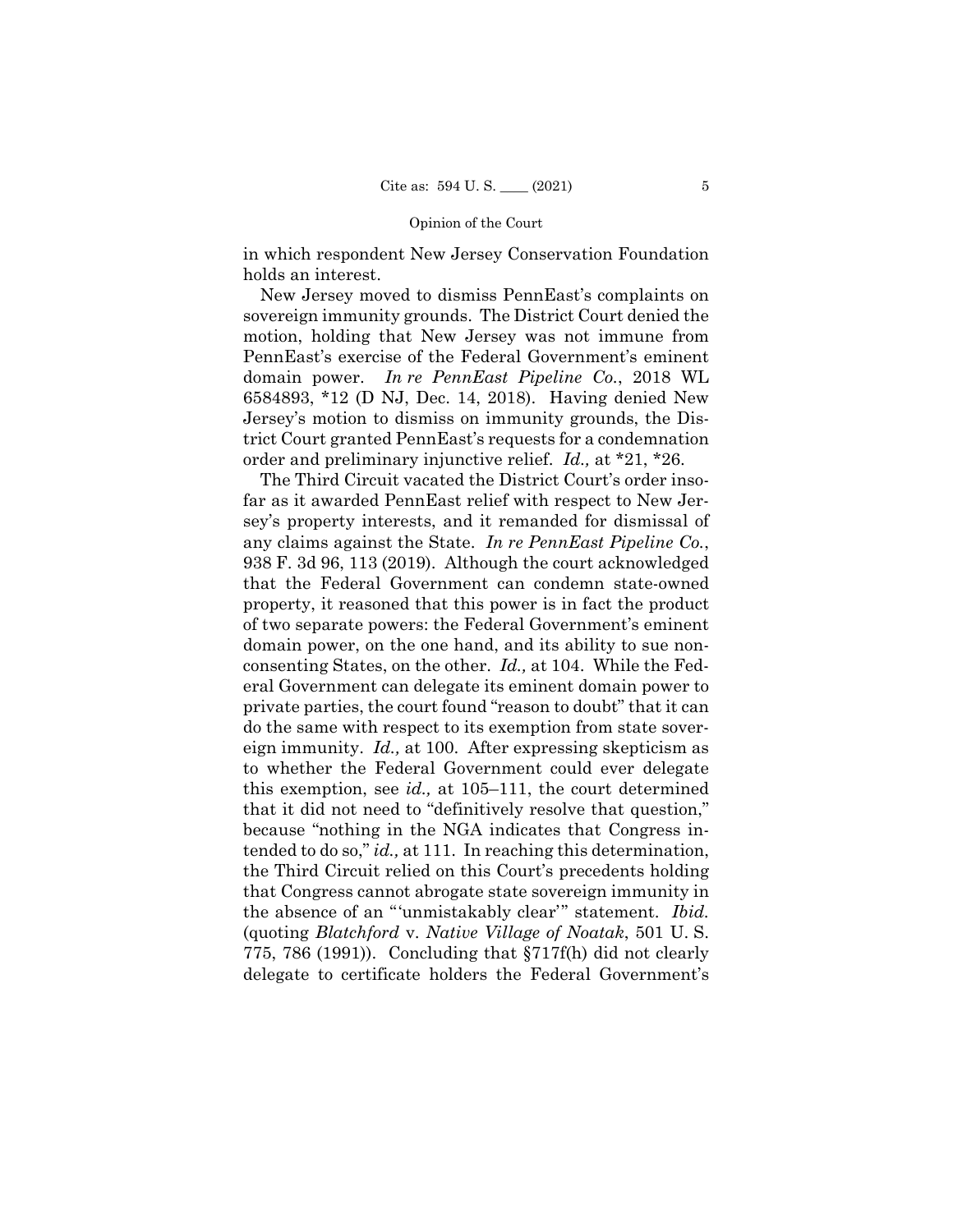ability to sue nonconsenting States, the court held that PennEast was not authorized to condemn New Jersey's property. 938 F. 3d, at 111–113.

We granted certiorari to determine whether the NGA authorizes certificate holders to condemn land in which a State claims an interest. 592 U. S. \_\_\_ (2021).

# II

We begin by addressing a jurisdictional issue raised by the United States. As just noted, the Third Circuit ruled in New Jersey's favor based on the State's statutory argument that the NGA did not delegate to certificate holders the right to file condemnation actions against nonconsenting States. The United States now argues that the Third Circuit lacked jurisdiction to decide that question under 15 U. S. C. §717r(b), which gives the court of appeals reviewing FERC's certificate order (here, the D. C. Circuit) "exclusive" jurisdiction to "affirm, modify, or set aside such order." According to the United States, New Jersey's statutory argument, if accepted, would modify FERC's order because FERC "expressly stated" in the order that PennEast "would have authority to acquire the necessary land or property to construct the approved facilities by exercising the right of eminent domain." Brief for United States as *Amicus Curiae*  15 (internal quotation marks omitted).

PennEast and the respondents both argue that the United States is wrong. We agree. New Jersey does not seek to modify FERC's order; it asserts a defense against the condemnation proceedings initiated by PennEast. To determine whether the District Court correctly rejected New Jersey's defense, the Third Circuit needed to decide whether §717f(h) grants natural gas companies the right to bring condemnation suits against States. Its conclusion that §717f(h) does not authorize such suits did not "modify" or "set aside" FERC's order, which neither purports to grant PennEast the right to file a condemnation suit against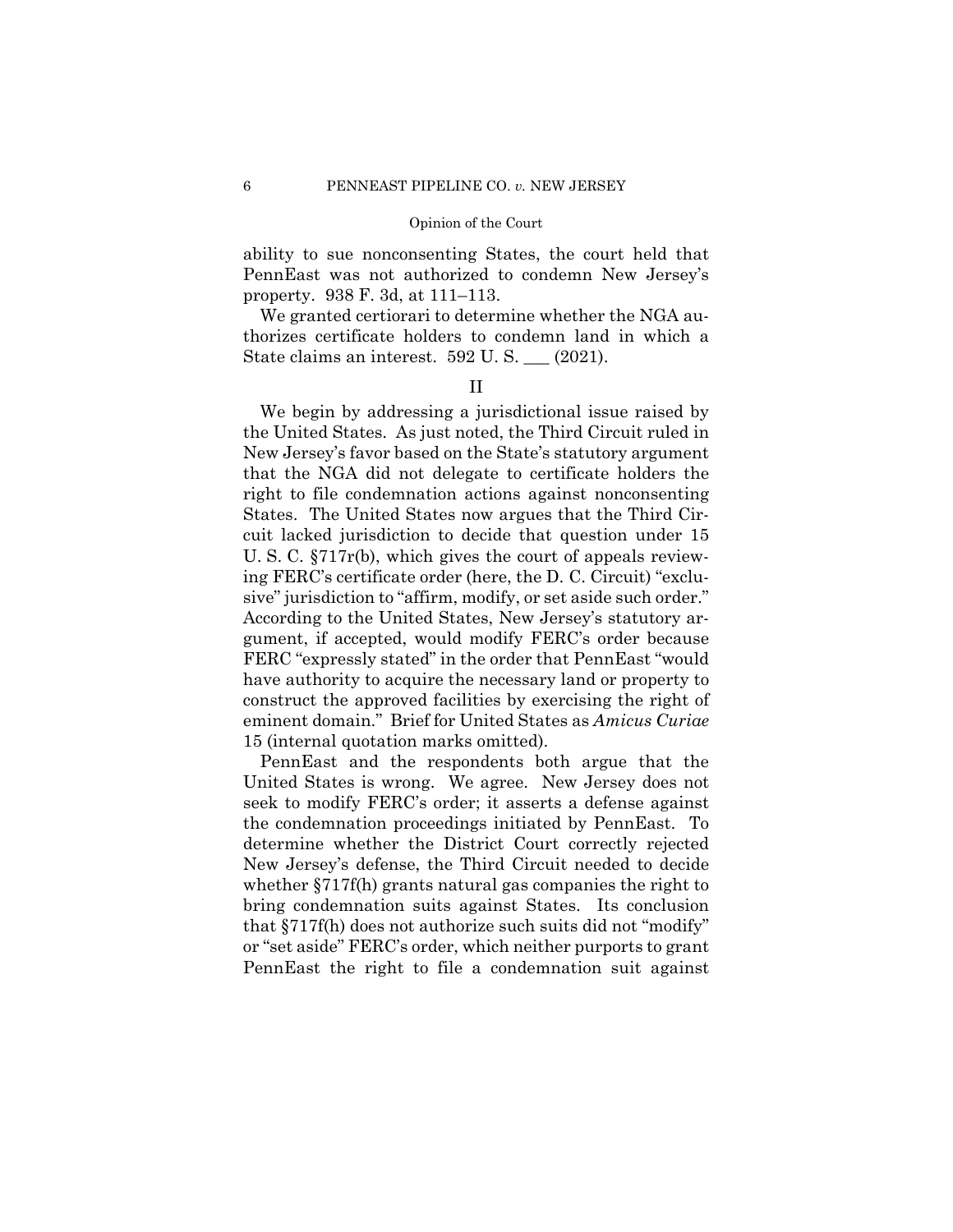States nor addresses whether §717f(h) grants that right. This case is thus unlike *Tacoma* v. *Taxpayers of Tacoma*, 357 U. S. 320 (1958), in which we held that the Federal Power Act's similarly worded exclusive-review provision barred a State from arguing that a licensee could not exercise the rights granted to it by the license itself. Contrary to the United States' argument, New Jersey's appeal is not a collateral attack on the FERC order.

# III

Turning to New Jersey's sovereign immunity defense, we begin by discussing the federal eminent domain power. Since the founding, the Federal Government has exercised its eminent domain authority through both its own officers and private delegatees. And it has used that power to take property interests held by both individuals and States. Section 717f(h) is an unexceptional instance of this established practice.

# A

Governments have long taken property for public use without the owner's consent. Although the term "eminent domain" appears to have been coined by Grotius, see 2 De Jure Belli ac Pacis 807 (1646 ed., F. Kelsey transl. 1925), the history of the power may stretch back to biblical times, see Bell, Private Takings, 76 U. Chi. L. Rev. 517, 524–525 (2009). In England and the early Colonies, a host of statutes authorized the use of eminent domain for the construction of roads, bridges, and river improvements, among other projects. See Stoebuck, A General Theory of Eminent Domain, 47 Wash. L. Rev. 553, 561–562 (1972). Those vested with the power could either initiate legal proceedings to secure the right to build, or they could take property up front and force the owner to seek recovery for any loss of value. See 1 Nichols on Eminent Domain §1.22[11–12] (3d ed. 2021); see also *Knick* v. *Township of Scott*, 588 U. S. \_\_\_,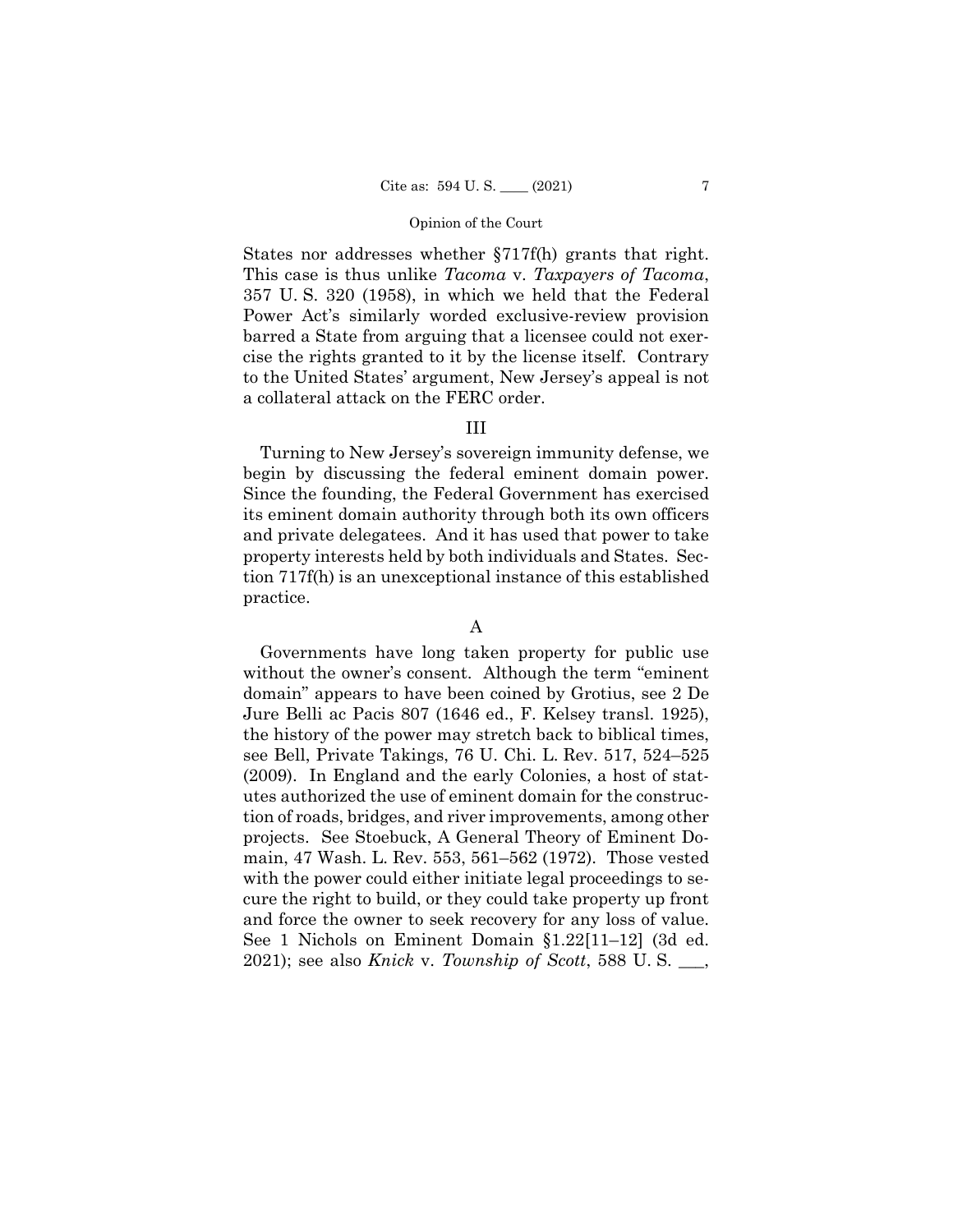$(2019)$  (slip op., at 3) (contrasting "direct condemnation" with "inverse condemnation").

When the Constitution and Bill of Rights were ratified, they did not include the words "eminent domain." The Takings Clause of the Fifth Amendment ("nor shall private property be taken for public use, without just compensation") nevertheless recognized the existence of such a power. Shortly after the founding, the Federal Government began exercising its eminent domain authority in areas subject to exclusive federal jurisdiction. See, *e*.*g*., Act of Mar. 3, 1809, 2 Stat. 539 (authorizing construction of turnpike road in the District of Columbia); see also *Custiss* v. *Georgetown & Alexandria Turnpike Co.*, 6 Cranch 233 (1810) (suit by one of Martha Washington's grandsons to quash inquisition into value of land pursuant to Act).

By the second half of the 19th century, however, this Court confirmed that federal eminent domain extended to property within state boundaries as well. In *Kohl* v. *United States*, 91 U. S. 367 (1876), we held that the United States could condemn land in Ohio to construct a federal building. We reasoned that "[t]he powers vested by the Constitution in the general government demand for their exercise the acquisition of lands in all the States." *Id*., at 371. And we noted that "[t]he right of eminent domain was one of those means well known when the Constitution was adopted, and employed to obtain lands for public uses." *Id*., at 372. The federal eminent domain power, we said, "can neither be enlarged nor diminished by a State. Nor can any State prescribe the manner in which it must be exercised." *Id*., at 374. And to avoid any doubt, we added that "[t]he consent of a State can never be a condition precedent to [the] enjoyment" of federal eminent domain. *Ibid.*

 While *Kohl* involved the condemnation of private land, we have since explained that federal eminent domain applies to state property interests as well. In *Oklahoma ex rel. Phillips* v. *Guy F. Atkinson Co.*, 313 U. S. 508 (1941), we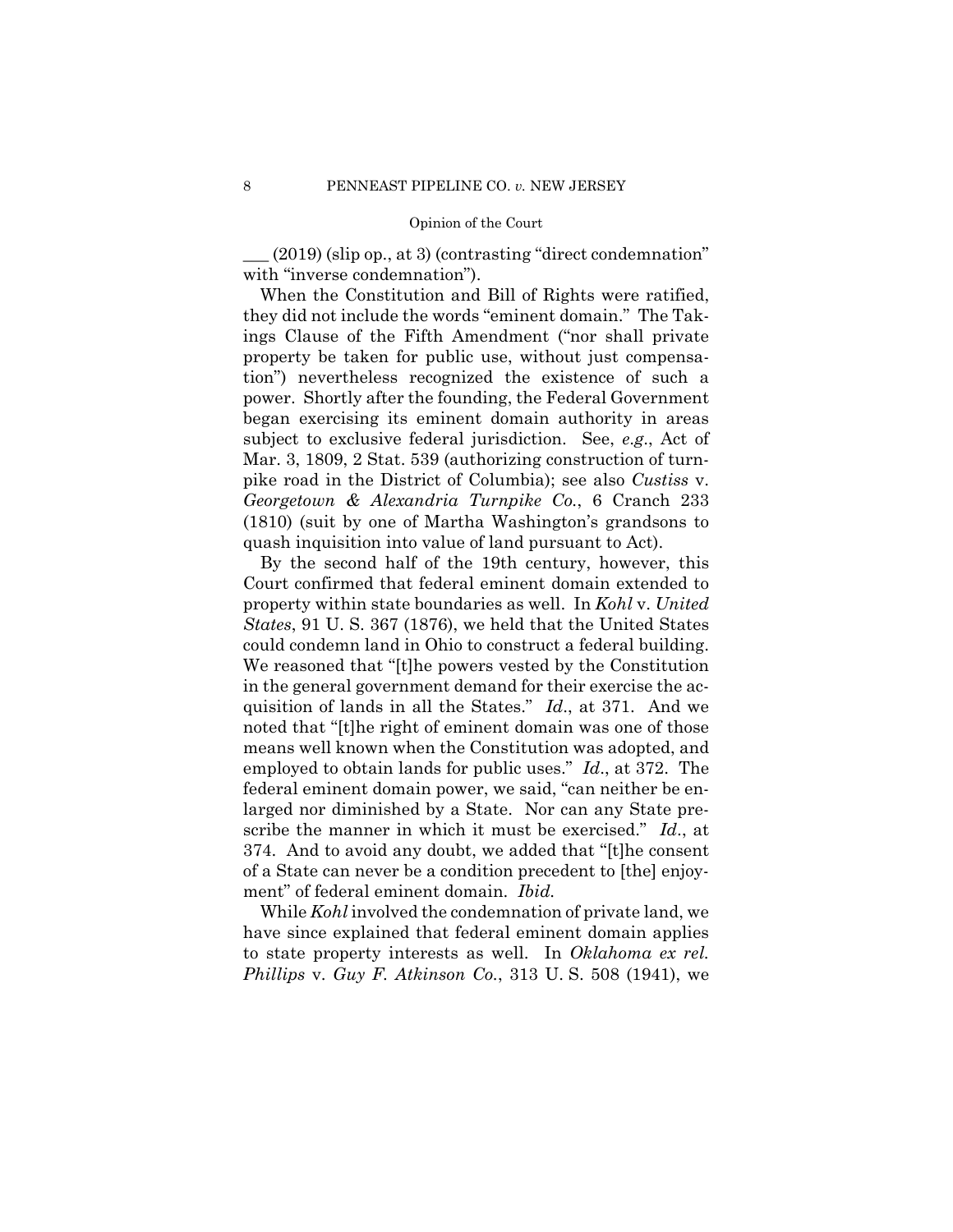upheld an Act of Congress authorizing construction of a dam and a reservoir that would inundate thousands of acres of state-owned land. There, we made explicit a point that was implicit in *Kohl*'s reasoning: "The fact that land is owned by a state is no barrier to its condemnation by the United States." 313 U. S., at 534.

## B

For as long as the eminent domain power has been exercised by the United States, it has also been delegated to private parties. It was commonplace before and after the founding for the Colonies and then the States to authorize the private condemnation of land for a variety of public works. See Bell, 76 U. Chi. L. Rev.*,* at 545; see generally, *e.g*., Hart, The Maryland Mill Act, 1669–1766, 39 Am. J. Legal Hist. 1 (1995). The Federal Government was no different. As early as 1809, Congress authorized private parties to exercise the eminent domain power—including through the initiation of direct condemnation proceedings—within areas subject to federal jurisdiction. See *supra,* at 8; see also Act of Mar. 2, 1831, 4 Stat. 477.

In the years following *Kohl*, the Court confirmed that private delegatees can exercise the federal eminent domain power within the States as well. Our decision in *Luxton* v. *North River Bridge Co.*, 153 U. S. 525 (1894), is clear on this point. Congress authorized a corporation to build a bridge between New York and New Jersey, and to condemn property as necessary along the way. *Id*., at 525–528 (statement of the case); see Act of July 11, 1890, ch. 669, 26 Stat. 268. Luxton—who owned land in Hoboken against which the corporation had brought condemnation proceedings—objected on the ground that Congress had unconstitutionally delegated its eminent domain power to the corporation. 153 U. S., at 527–528 (statement of the case). We rejected Luxton's challenge, explaining that Congress "may, at its dis-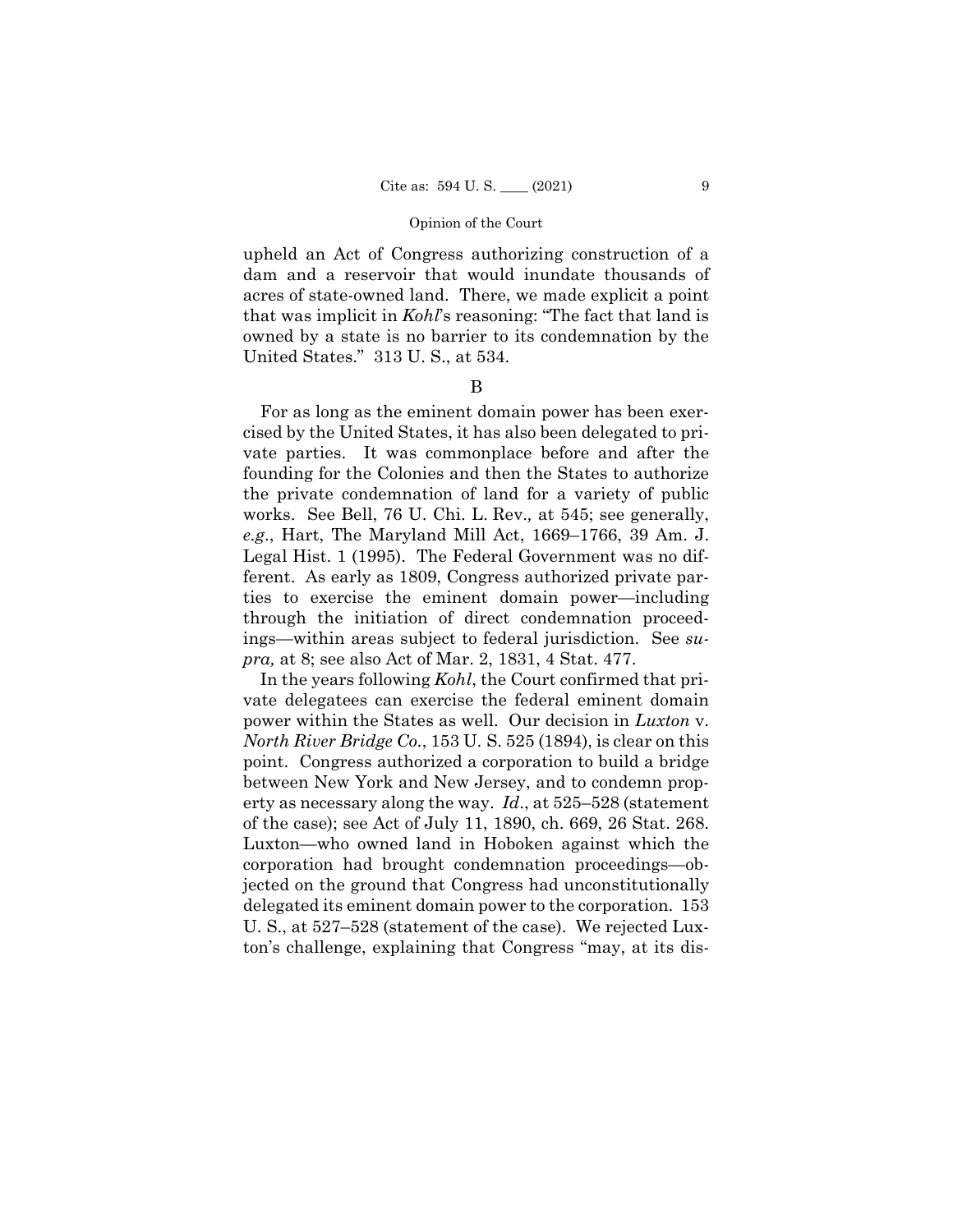cretion, use its sovereign powers, directly or through a corporation created for that object, to construct bridges for the accommodation of interstate commerce." *Id*., at 530. These powers, we noted, could be exercised "with or without a concurrent act of the State in which the lands lie." *Ibid*.

 the corporation could not take its land without its consent. State property was not immune from the exercise of delegated eminent domain power. In fact, this is not the first time New Jersey has tried to thwart such a delegation. In *Stockton* v. *Baltimore & N*. *Y*. *R*. *Co.*, 32 F. 9 (CC NJ 1887), Justice Bradley, riding circuit, considered a challenge by New Jersey to an Act of Congress authorizing a New York corporation to build a bridge on state-owned land. *Id.,* at 9–11; see Act of June 16, 1886, ch. 417, 24 Stat. 78. The Secretary of War had approved the plans for the bridge, as required by the Act, and the corporation had begun preparing for construction. 32 F., at 11. New Jersey sought an injunction, arguing among other things that an out-of-state corporation could not operate within its borders, and that *Id.,* at 13, 17. Justice Bradley dismissed these arguments, reasoning that "if congress, in the execution of its powers, chooses to employ the intervention of a proper corporation, whether of the state, or out of the state, we see no reason why it should not do so." *Id*., at 14. Justice Bradley also presciently noted that New Jersey's position, if accepted, would give rise to the "dilemma of requiring the consent of the state in almost every case of an interstate line of communication by railroad, for hardly a case can arise in which some property belonging to a state will not be crossed." *Id.,*  at 17.

Just a few years after *Stockton*, Justice Bradley's views were adopted by the full Court. In *Cherokee Nation* v. *Southern Kansas R. Co.*, 135 U. S. 641 (1890), the Cherokees argued that a private railroad company could not exercise the federal eminent domain power pursuant to an Act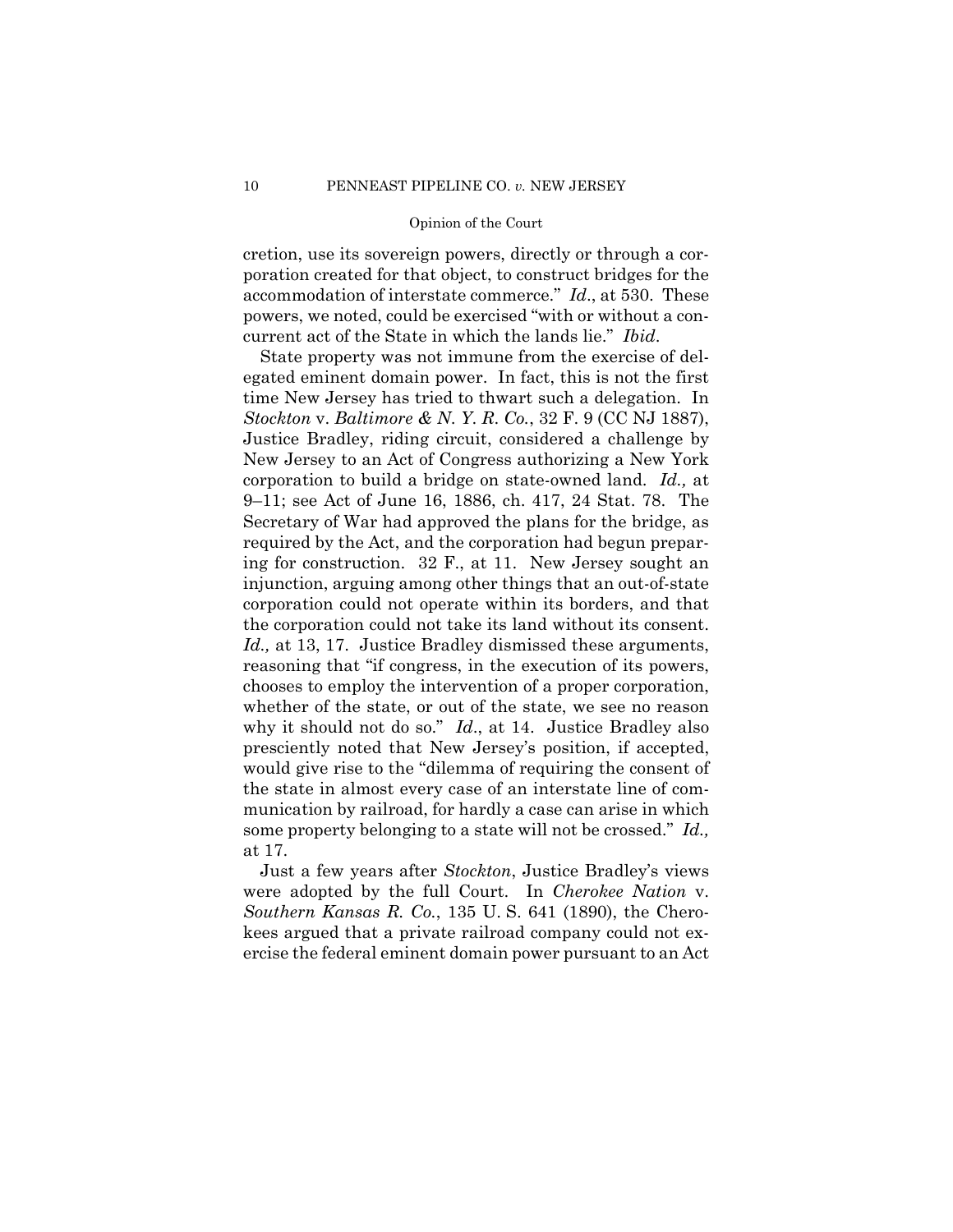of Congress. *Id*., at 655–656. The Act authorized the company to condemn land, including land owned by the Cherokees, through a set of procedures for determining just compensation. See Act of July 4, 1884, ch. 179, 23 Stat. 73. This Court concluded that the Cherokees' challenge was meritless. We quoted at length from *Stockton*'s discussion of the Federal Government's superior eminent domain power within the States. See 135 U. S., at 656 (quoting 32 F., at 19). And although *Stockton* involved state-owned land, whereas *Cherokee Nation* involved property owned by an Indian Tribe, the Court said that "[i]t would be very strange if the national government, in the execution of its rightful authority, could exercise the power of eminent domain in the several States, and could not exercise the same power in a Territory occupied by an Indian nation or tribe." 135 U. S.*,* at 656–657. It made no difference, moreover, that the Cherokees' property was condemned by a private delegatee, as the delegatee was "none the less a fit instrumentality to accomplish the public objects contemplated by the act." *Id*., at 657.

## $\mathcal{C}$

 domain, and it has delegated that power to private parties. The cases above paint a clear picture: Since its inception, the Federal Government has wielded the power of eminent We have observed and approved of that practice. The eminent domain power may be exercised—whether by the Government or its delegatees—within state boundaries, including against state property. We have also stated, as a general matter, that "the United States may take property pursuant to its power of eminent domain in one of two ways: it can enter into physical possession of property without authority of a court order; or it can institute condemnation proceedings under various Acts of Congress providing authority for such takings." *United States* v. *Dow*, 357 U. S.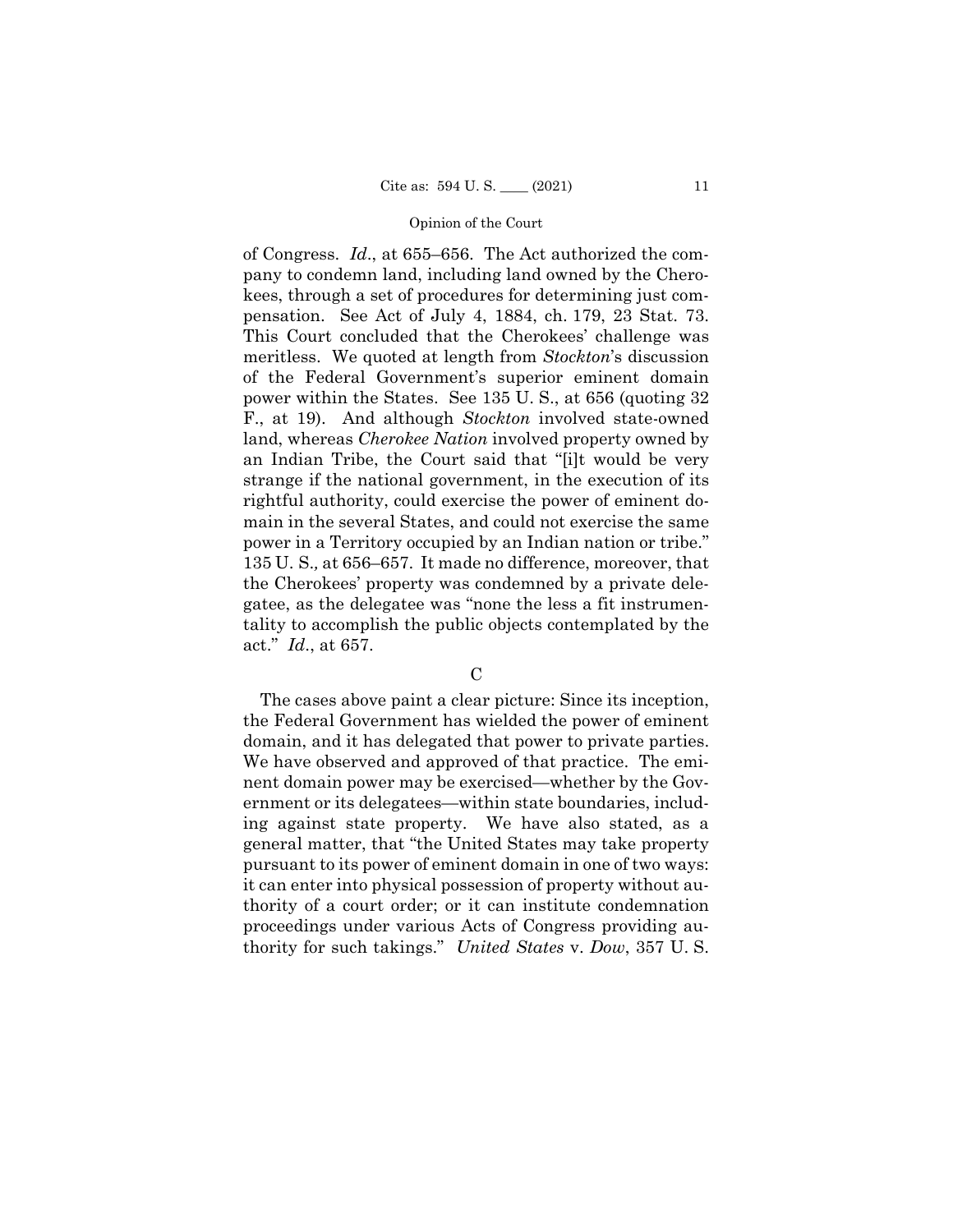17, 21 (1958). The same is true for private delegatees. *Luxton*, for example, arose out of a condemnation proceeding initiated by a corporation, 153 U. S., at 525–528 (statement of the case), whereas *Stockton* was a suit brought by the State after preparations for construction had already begun, 32 F., at 11.

Section 717f(h) follows this path. As described above, a natural gas company must obtain a certificate of public convenience and necessity from FERC in order to build a pipeline. Once the certificate is obtained, if the company "cannot acquire by contract, or is unable to agree with the owner of property to the compensation to be paid for, the necessary right-of-way" to build the pipeline, then the company "may acquire the same by the exercise of the right of eminent domain." §717f(h). This delegation is categorical. No one disputes that §717f(h) was passed specifically to solve the problem of States impeding interstate pipeline development by withholding access to their own eminent domain procedures. See S. Rep. No. 429, at 2–4. And it was understood both at the time the provision was enacted and over the following decades that States' property interests would be subject to condemnation. See, *e.g.,* Hearings on S. 734 et al. before the Subcommittee of the Senate Committee on Interstate and Foreign Commerce, 80th Cong., 1st Sess., 105 (1947) (opponents of the bill that would become §717f(h) objecting on the ground that it would "permit[] the taking of State-owned lands used for State purposes by a private company"); *Tenneco Atlantic Pipeline Co.*, 1 FERC ¶63,025, p. 65,203 (1977) ("the eminent domain grant to persons holding [certificates of public convenience and necessity] applies equally to private and state lands"). By its terms, §717f(h) delegates to certificate holders the power to condemn any necessary rights-of-way, including land in which a State holds an interest.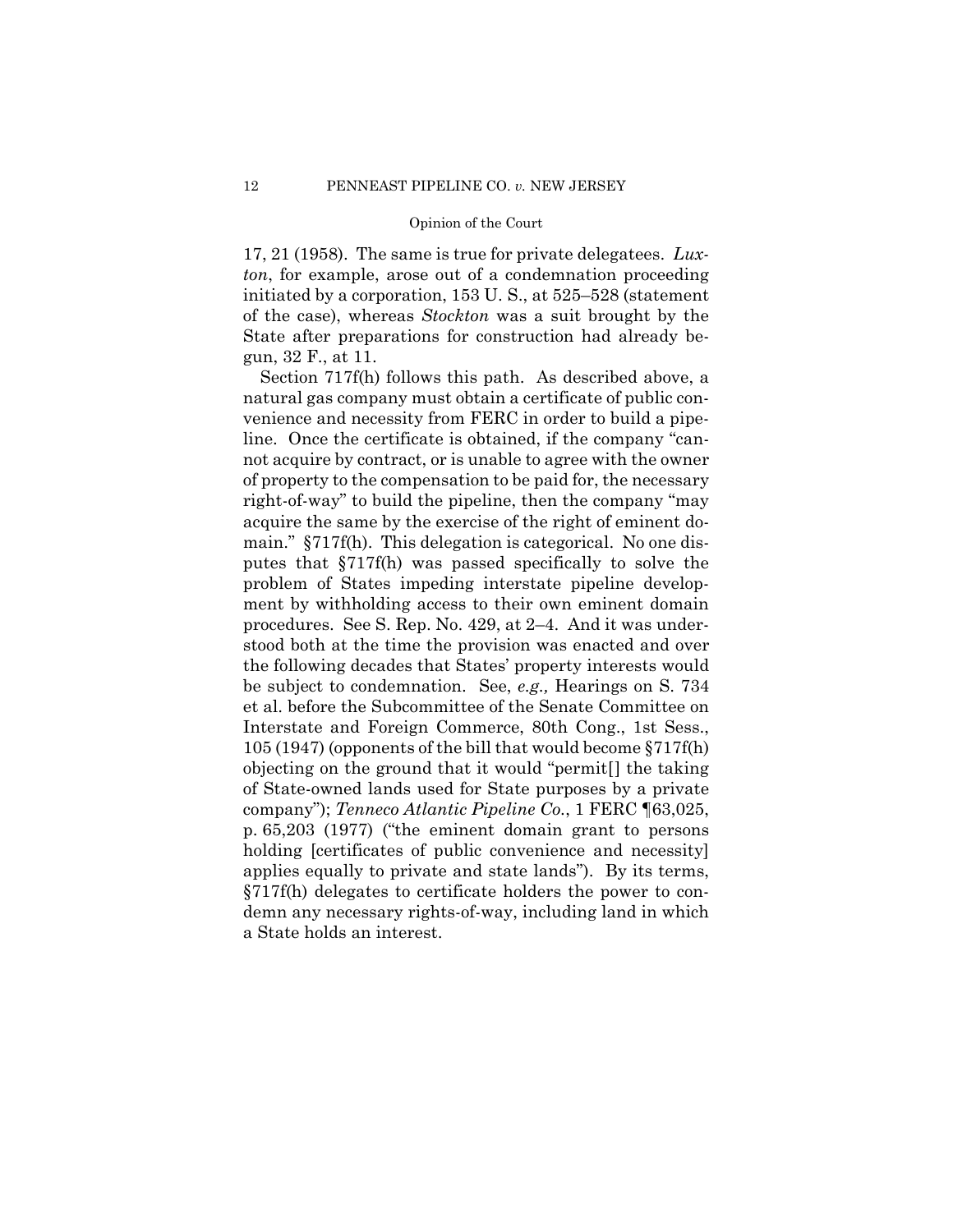#### IV

The respondents and the principal dissent do not dispute that the NGA empowers certificate holders to condemn private property. They argue instead that sovereign immunity bars condemnation actions against nonconsenting States. And even if such actions are constitutionally permissible, the respondents (but not the dissent) contend that §717f(h) does not speak with sufficient clarity to authorize them. We address each of these arguments in turn.

A

"States' immunity from suit is a fundamental aspect of the sovereignty which the States enjoyed before the ratification of the Constitution." *Alden* v. *Maine*, 527 U. S. 706, 713 (1999). When "the States entered the federal system," they did so "with their sovereignty intact." *Blatchford*, 501 U. S., at 779. Although the Court initially held that States could be subject to suit by citizens of other States, see *Chisholm* v. *Georgia*, 2 Dall. 419 (1793), the ratification of the Eleventh Amendment soon corrected this error. That Amendment provides that "[t]he Judicial power of the United States shall not be construed to extend to any suit in law or equity, commenced or prosecuted against one of the United States by Citizens of another State, or by Citizens or Subjects of any Foreign State." Our decision in *Hans* v. *Louisiana*, 134 U. S. 1 (1890), clarified that States retain their immunity from suit regardless of the citizenship of the plaintiff. Since *Hans*, "we have understood the Eleventh Amendment to stand not so much for what it says, but for the presupposition of our constitutional structure which it confirms." *Blatchford*, 501 U. S., at 779.

Under our precedents, a State may be subject to suit only in limited circumstances. A State may of course consent to suit, although such consent must be "unequivocally expressed." *Sossamon* v. *Texas*, 563 U. S. 277, 284 (2011) (in-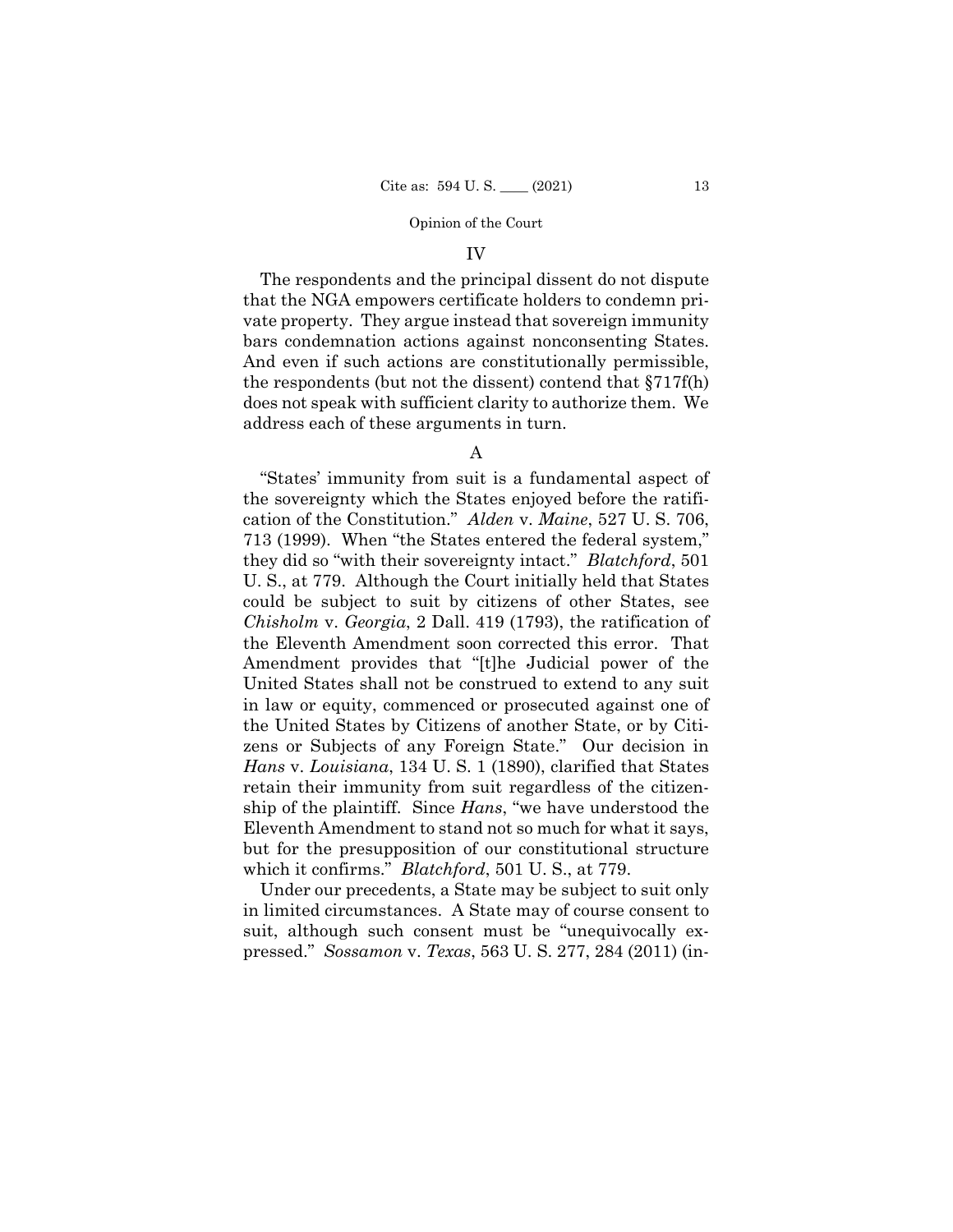structure of the original Constitution itself." *Alden*, 527 ternal quotation marks omitted). Congress may also abrogate state sovereign immunity under the Fourteenth Amendment, *Fitzpatrick* v. *Bitzer*, 427 U. S. 445, 456 (1976), again assuming it does so with the requisite clarity, *Nevada Dept. of Human Resources* v. *Hibbs*, 538 U. S. 721, 726 (2003). And a State may be sued if it has agreed to suit in the "plan of the Convention," which is shorthand for "the U. S., at 728; see The Federalist No. 81, pp. 548–549 (J. Cooke ed. 1961) (A. Hamilton). The "plan of the Convention" includes certain waivers of sovereign immunity to which all States implicitly consented at the founding. See *Alden*, 527 U. S., at 755–756. We have recognized such waivers in the context of bankruptcy proceedings, *Central Va. Community College* v. *Katz*, 546 U. S. 356, 379 (2006); see *Allen* v. *Cooper*, 589 U. S. \_\_\_, \_\_\_ (2020) (slip op., at 8), suits by other States, *South Dakota* v. *North Carolina*, 192 U. S. 286, 318 (1904), and suits by the Federal Government, *United States* v. *Texas*, 143 U. S. 621, 646 (1892).

# B

The respondents and the dissent argue that private parties cannot condemn state-owned property under §717f(h) because there is no applicable exception to sovereign immunity. In the dissent's view, PennEast's suit is barred because §717f(h) is just another "exercise of Congress' power to regulate interstate commerce," and "Congress cannot authorize private suits against a nonconsenting State pursuant to its Commerce Clause power." *Post,* at 4 (opinion of BARRETT, J.); see also Brief for Respondent NJCF 22–24. The dissent also contends that States did not implicitly consent to private condemnation suits when they ratified the Constitution. See *post,* at 4–7; see also Brief for Respondent NJCF 38–44; Brief for Respondent New Jersey et al. 13–22.

Beginning with the argument that Congress cannot sub-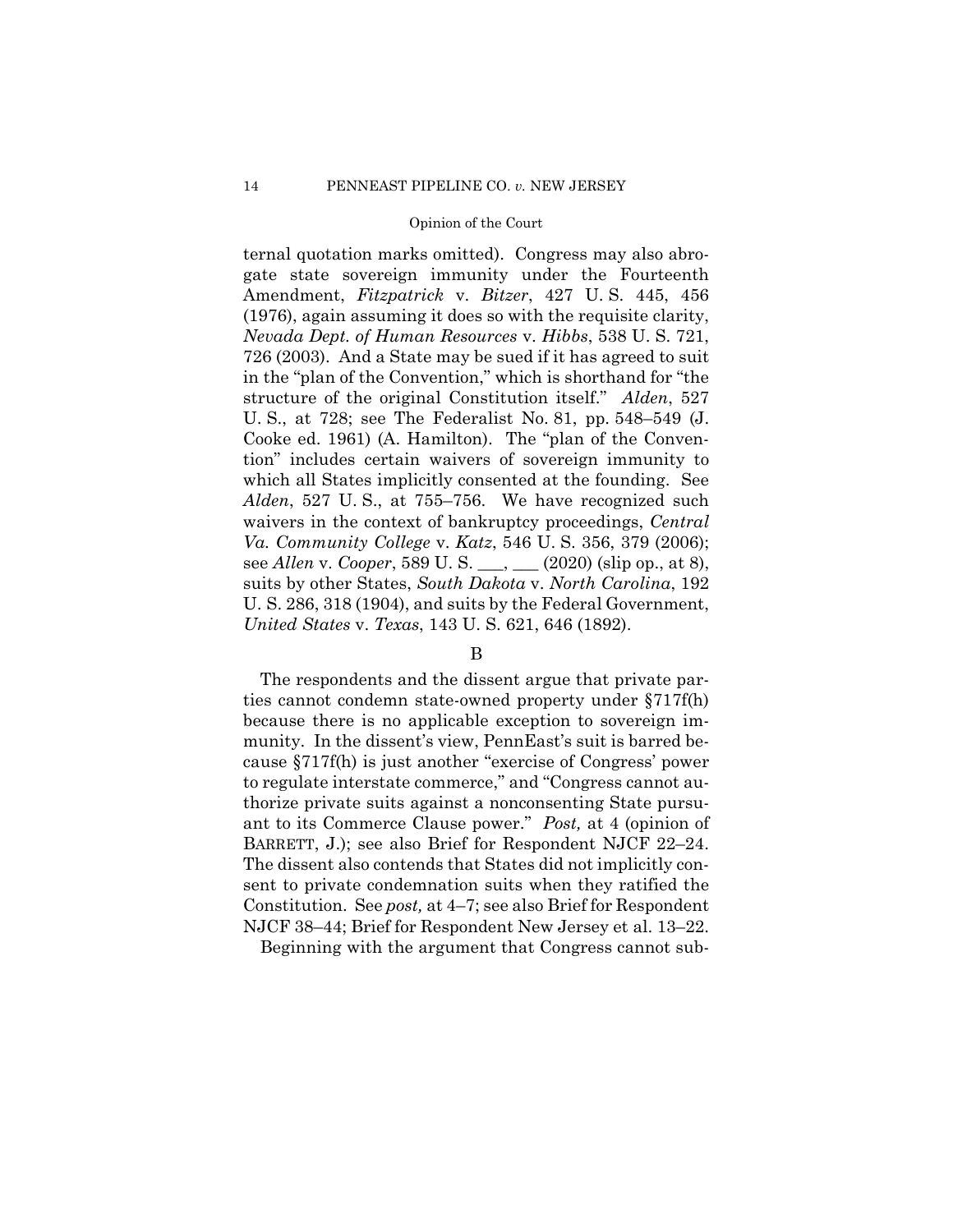ject States to suit pursuant to its commerce power, it is undoubtedly true under our precedents that—with the exception of the Bankruptcy Clause, see *Katz*, 546 U. S., at 379— "Article I cannot justify haling a State into federal court," *Allen*, 589 U. S., at \_\_\_ (slip op., at 7). In *Seminole Tribe of Fla.* v. *Florida*, 517 U. S. 44 (1996), we held that state sovereign immunity "restricts the judicial power under Article III, and Article I cannot be used to circumvent the constitutional limitations placed upon federal jurisdiction." *Id*., at 72–73. *Seminole Tribe* concluded that States' inherent immunity from suit would be "eviscerated" if Congress were allowed to abrogate States' immunity pursuant to its Article I powers. *Id.*, at 64.

But congressional abrogation is not the only means of subjecting States to suit. As noted above, States can also be sued if they have consented to suit in the plan of the Convention. And where the States "agreed in the plan of the Convention not to assert any sovereign immunity defense," "no congressional abrogation [is] needed." *Allen*, 589 U. S., at  $(\text{slip op.}, \text{at } 8).$ 

As the cases discussed in Part III show, the States consented in the plan of the Convention to the exercise of federal eminent domain power, including in condemnation proceedings brought by private delegatees. The plan of the Convention reflects the "fundamental postulates implicit in the constitutional design." *Alden*, 527 U. S., at 729. And we have said regarding the exercise of federal eminent domain within the States that one "postulate of the Constitution [is] that the government of the United States is invested with full and complete power to execute and carry out its purposes." *Cherokee Nation*, 135 U. S., at 656 (quoting *Stockton*, 32 F., at 19).

Put another way, when the States entered the federal system, they renounced their right to the "highest dominion in the lands comprised within their limits." 135 U. S., at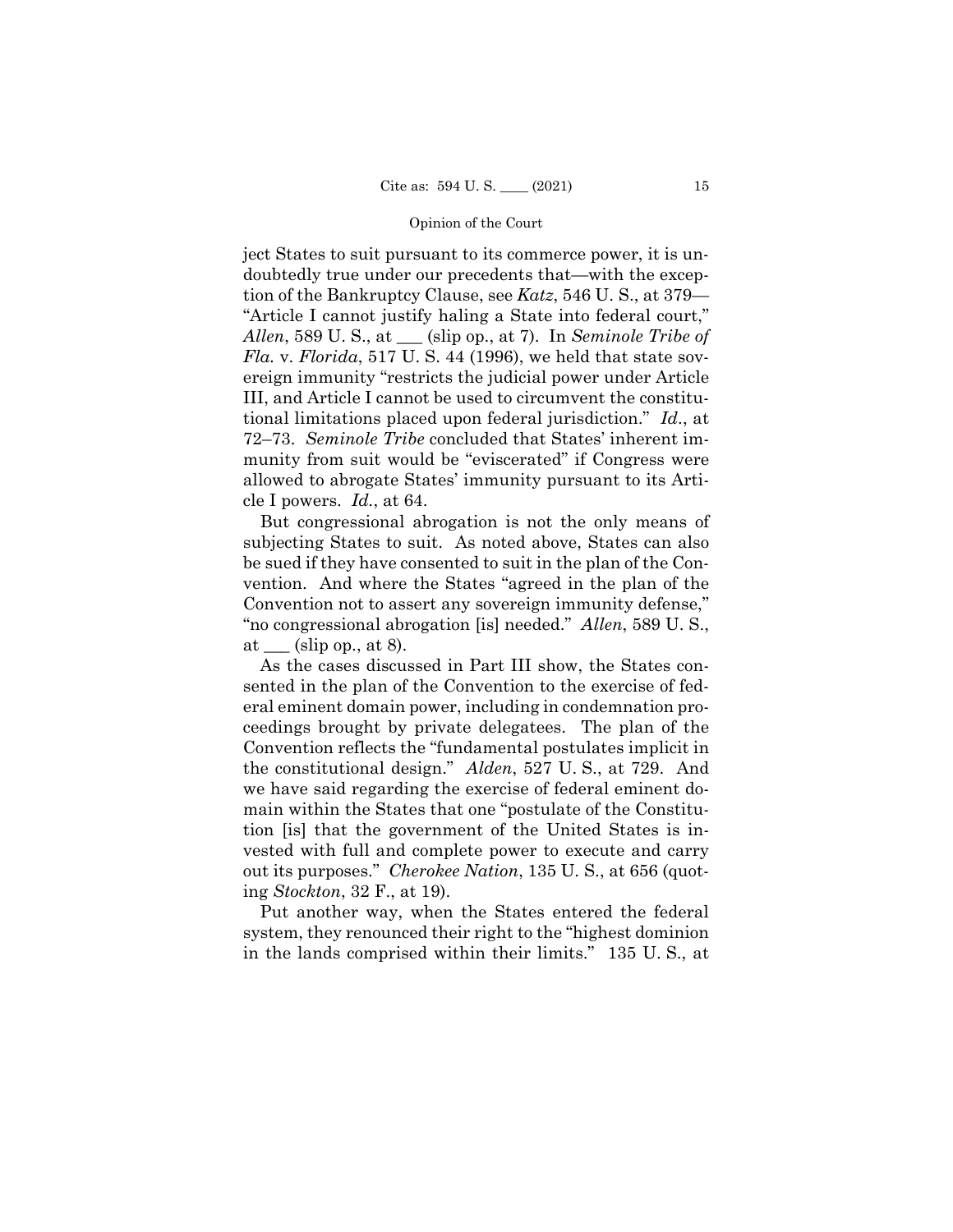through a corporation created for that object." *Luxton*, 153 656 (quoting 32 F., at 19). The plan of the Convention contemplated that States' eminent domain power would yield to that of the Federal Government "so far as is necessary to the enjoyment of the powers conferred upon it by the Constitution." *Kohl*, 91 U. S., at 372. As we explained in *Cherokee Nation* (again quoting Justice Bradley in *Stockton*), "[i]f it is necessary that the United States government should have an eminent domain still higher than that of the State, in order that it may fully carry out the objects and purposes of the Constitution, then it has it." 135 U. S., at 656 (quoting 32 F., at 19). The Court left no doubt about the importance of the proposition: "This is not a matter of words, but of things." 135 U. S., at 656 (quoting 32 F., at 19). And as we have emphasized in cases involving delegations of the federal eminent domain power, Congress "may, at its discretion, use its sovereign powers, directly or U. S., at 530. PennEast's condemnation action to give effect to the federal eminent domain power falls comfortably within the class of suits to which States consented under the plan of the Convention.

The respondents and the dissent do not dispute that the Federal Government enjoys a power of eminent domain superior to that of the States. Nor do they dispute that the Federal Government can delegate that power to private parties. They instead assert that the only "question is whether Congress can authorize a private party to bring a condemnation suit against a State." *Post,* at 5; see Brief for Respondent NCJF 40; Brief for Respondent New Jersey et al. 15. And they argue that because there is no foundingera evidence of such suits, States did not consent to them when they entered the federal system. See *post,* at 5–7; Brief for Respondent NCJF 39–42; Brief for Respondent New Jersey et al. 13–16.

The flaw in this reasoning is that it attempts to divorce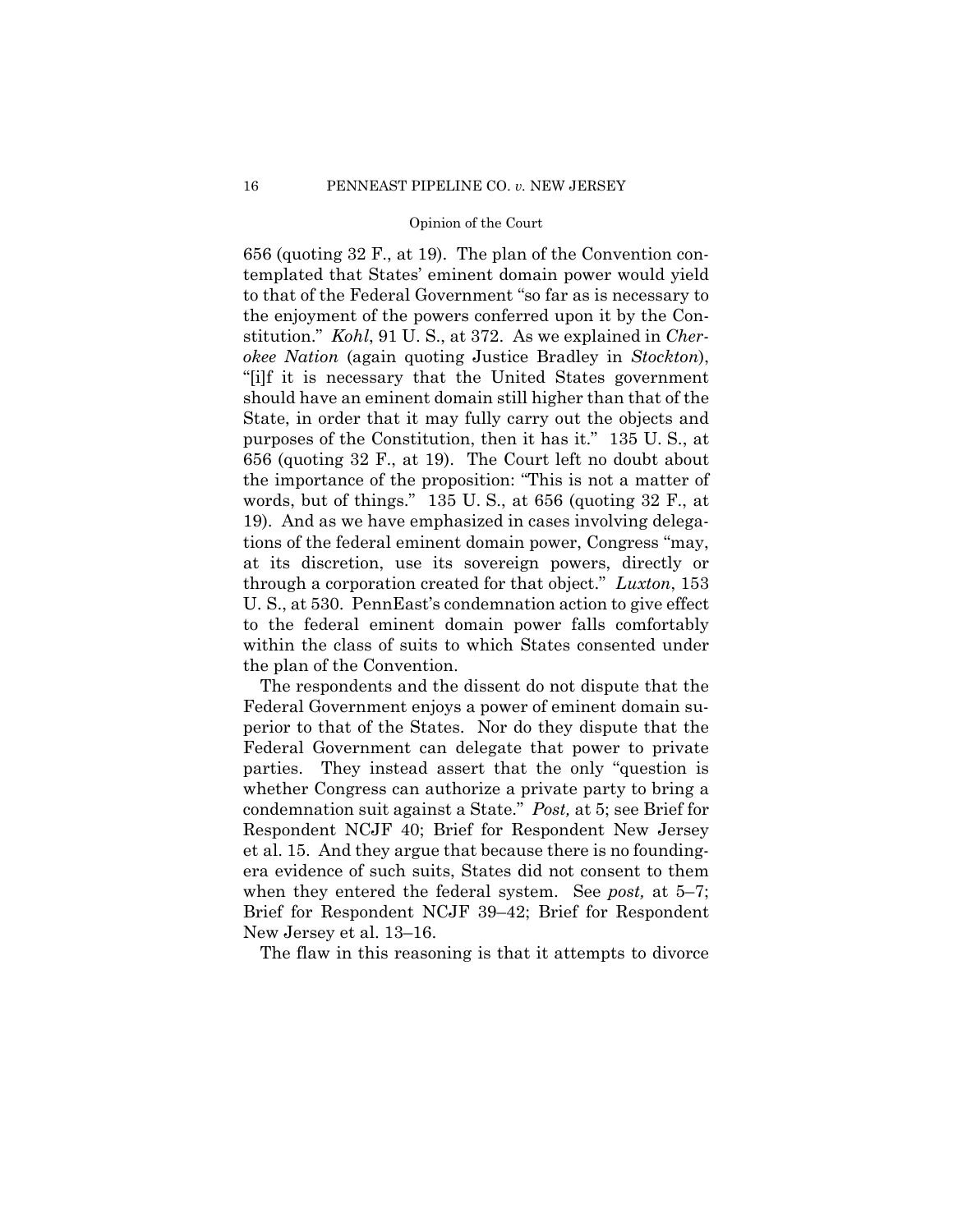the eminent domain power from the power to bring condemnation actions—and then argue that the latter, so carved out, cannot be delegated to private parties with respect to state-owned lands. But the eminent domain power is inextricably intertwined with the ability to condemn. We have even at times equated the eminent domain power with the power to bring condemnation proceedings. See *Agins* v. *City of Tiburon*, 447 U. S. 255, 258, n. 2 (1980), abrogated on other grounds by *Lingle* v. *Chevron U. S. A. Inc.*, 544 U. S. 528, 532 (2005). Separating the eminent domain power from the power to condemn—when exercised by a delegatee of the Federal Government—would violate the basic principle that a State may not diminish the eminent domain authority of the federal sovereign. See *Kohl*, 91 U. S., at 374 ("If the United States have the power, it must be complete in itself. It can neither be enlarged nor diminished by a State.").

If private parties authorized by the Federal Government were unable to condemn States' property interests, then that would leave delegatees with only one constitutionally permissible way of exercising the federal eminent domain power: Take property now and require States to sue for compensation later.\* It is difficult to see how such an arrangement would vindicate the principles underlying state sovereign immunity. Whether the purpose of that doctrine is to "shield[] state treasuries" or "accord the States the respect owed them as joint sovereigns," *Federal Maritime Comm'n* v. *South Carolina Ports Authority*, 535 U. S. 743,

——————

<sup>\*</sup>In addition, all agree that Congress could authorize FERC itself to condemn the exact same property interests, pursuant to the exact same certificate of public convenience and necessity, and then transfer those interests to PennEast following a legal proceeding in which the Government would presumably act in concert with PennEast. See *post,* at 7 (opinion of BARRETT, J.); Brief for Petitioner 40; Brief for Respondent New Jersey et al. 43–46. This further highlights the counterintuitive nature of the constitutional scheme envisioned by the respondents and the dissent.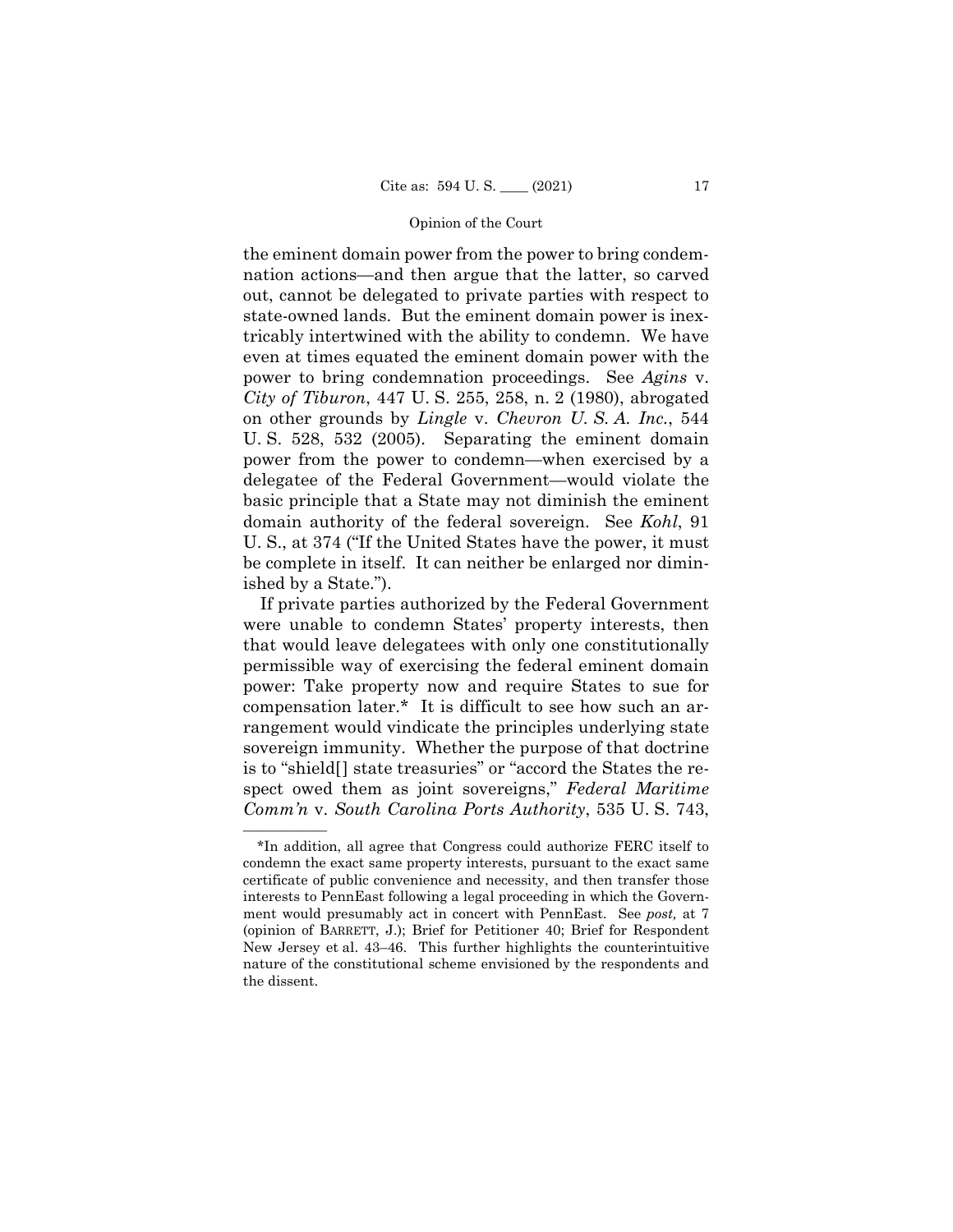765 (2002) (internal quotation marks omitted), it would hardly be served by favoring private or Governmentsupported invasions of state-owned lands over judicial proceedings.

Perhaps sensing the incongruity of such a result, New Jersey has taken the extreme stance that there is *no* constitutional mechanism for Federal Government delegatees to exercise the eminent domain power against the States. See Tr. of Oral Arg. 86. This position is untenable. "[J]ust as permission to harvest the wheat on one's land implies permission to enter on the land for that purpose," A. Scalia & B. Garner, Reading Law 192 (2012), so too does authorization to take property interests imply a means through which those interests can be peaceably transferred. An eminent domain power that is incapable of being exercised amounts to no eminent domain power at all. And that is contrary to the plan of the Convention for the reasons discussed in *Kohl*, *Stockton*, *Cherokee Nation*, and *Luxton*.

The dissent, for its part, declines to say whether Congress could authorize a certificate holder to take possession of state property through upfront entry. See *post,* at 7–8, and n. 3. The dissent gestures at other judicial and administrative procedures that delegatees might be able to use to take state property. See *post,* at 8, n. 3. But such procedures would almost certainly meet the same fate as traditional condemnation actions under the dissent's analysis. See *Federal Maritime Comm'n* v. *South Carolina Ports Authority*, 535 U. S. 743, 760–761 (2002).

Furthermore, the respondents and the dissent prove too much by emphasizing the historical absence of private condemnation suits against state-owned lands. As a preliminary matter, they appear to cast doubt on the provenance of the Federal Government's ability to exercise its eminent domain power within the States. See *post,* at 6; Brief for Respondent NCJF 40–42; Brief for Respondent New Jersey et al. 16–18. But we resolved in *Kohl* and its progeny that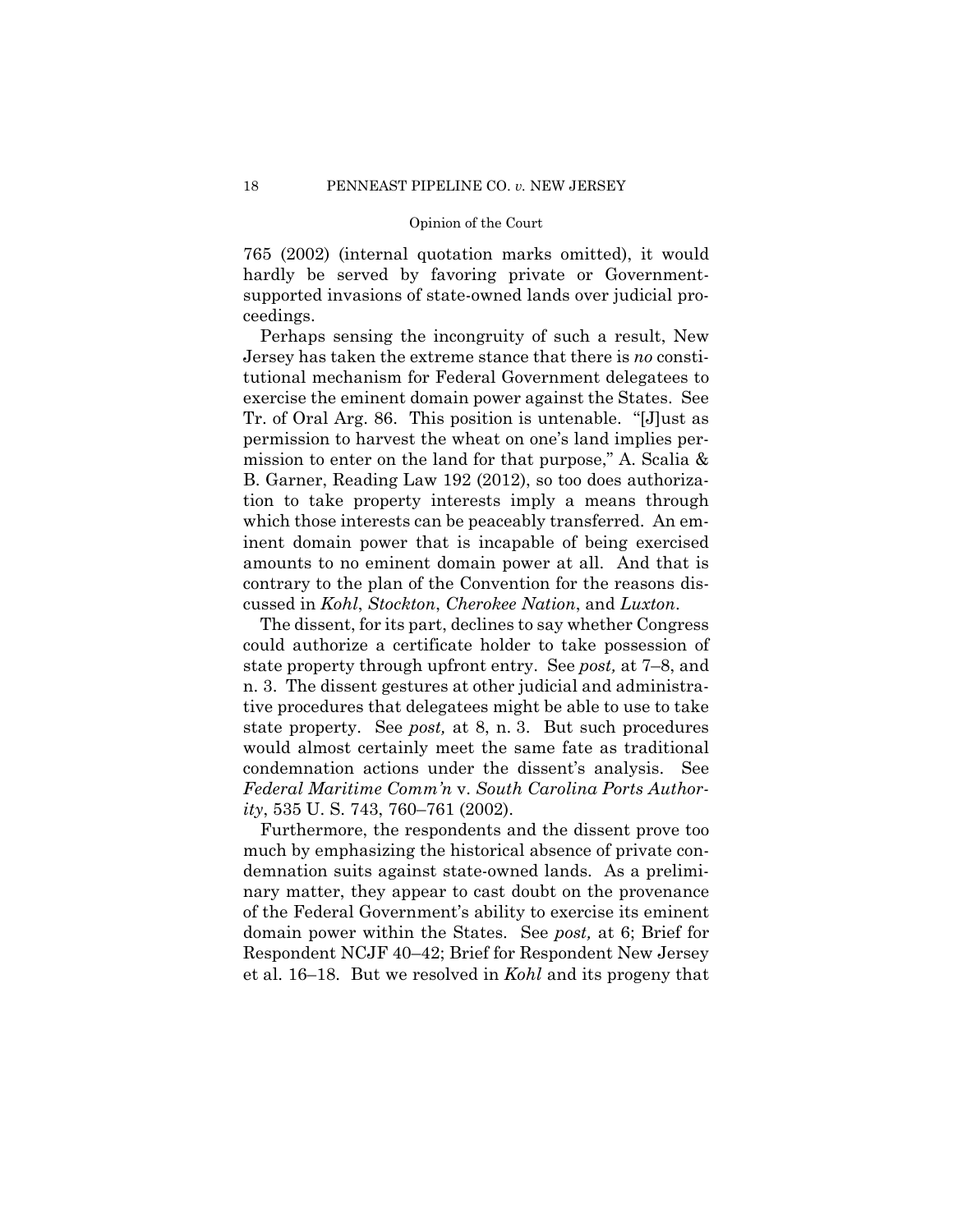the Federal Government has such an ability—including against state-owned property—and that the exercise of the federal eminent domain power was a means that was "known and appropriate" at the time of the founding. 91 U. S., at 372. We made very clear that this conclusion was unaffected by the fact that the federal eminent domain power had "not heretofore been exercised adversely" within the States, because "the non-user of a power does not disprove its existence." *Id.,* at 373.

The respondents and the dissent recognize, moreover, that States consented in the plan of the Convention to suits by the Federal Government, even though that proposition was not established until 1892 in *United States* v. *Texas*. See *post,* at 6–7; Brief for Respondent NCJF 37; Brief for Respondent New Jersey et al. 20–21; see also *Principality of Monaco* v. *Mississippi*, 292 U. S. 313, 329 (1934); *Blatchford*, 501 U. S., at 781–782. The Court in *Texas*—which was decided even more recently than *Kohl*, *Stockton*, and *Cherokee Nation*—did not insist upon examples from the founding era of federal suits against States. The Court instead reasoned as a structural matter that such suits were authorized because it "does no violence to the inherent nature of sovereignty" for a State to be sued by "the government established for the common and equal benefit of the people of all the States." 143 U. S., at 646. The structural considerations discussed above likewise show that States consented to the federal eminent domain power, whether that power is exercised by the Government or its delegatees. And that is true even in the absence of a perfect historical analogue to the proceedings PennEast initiated below.

The dissent argues that the Court in *Texas* relied not only on "constitutional structure," but also on "textual cues." *Post,* at 6. But the only relevant constitutional text in *Texas*  was a grant of federal jurisdiction, and that cannot explain States' implicit consent in the plan of the Convention to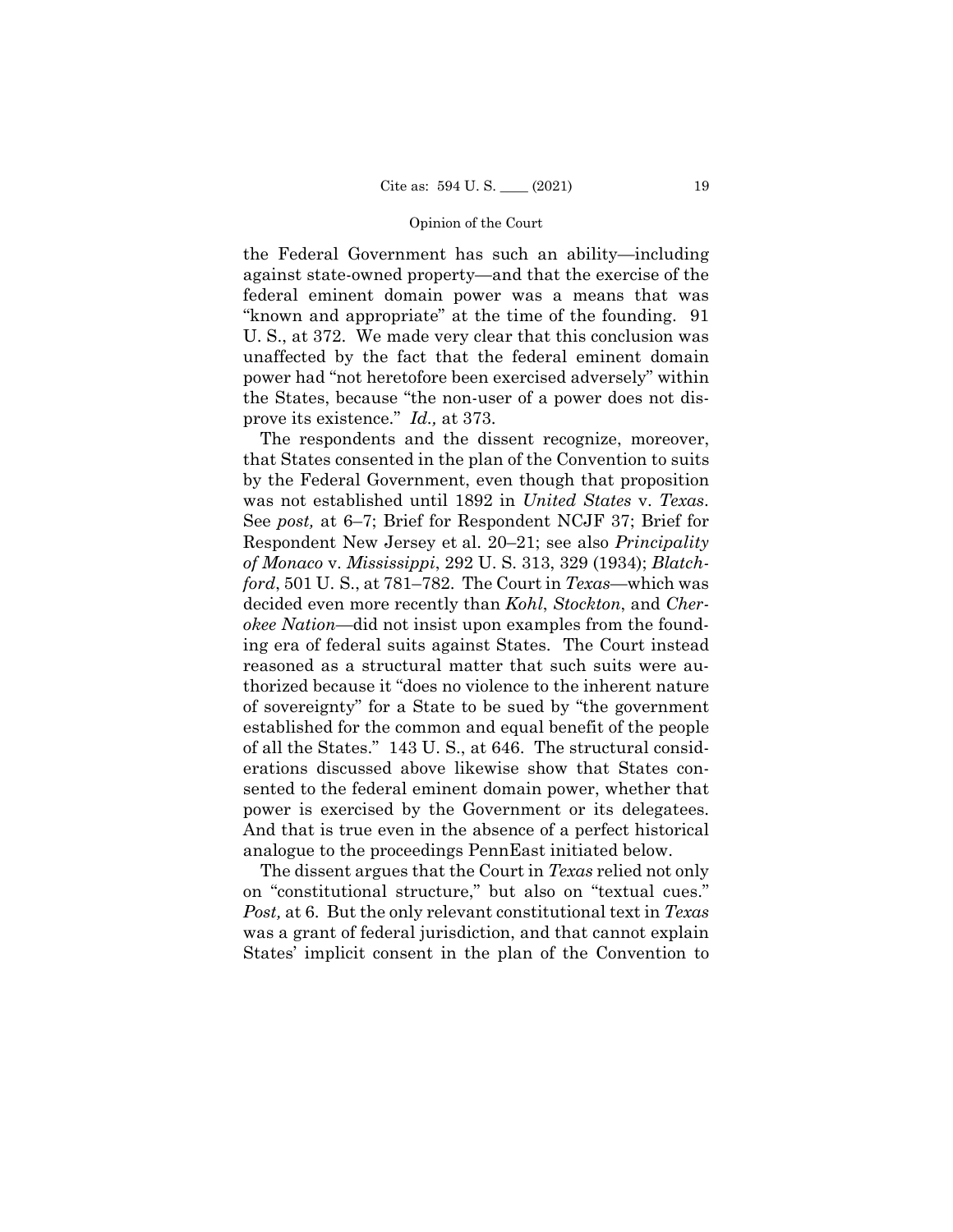suits by the Federal Government. If it could, then the extension of the judicial power to controversies "between a State and Citizens of another State," Art. III, §2, cl. 1, would suggest that *Chisholm* v. *Georgia* correctly held that nonconsenting States could be subject to private suit. And the existence of federal jurisdiction over controversies "between a State . . . and foreign States," Art. III, §2, cl. 1, would suggest that States consented in the plan of the Convention to suit by other nations, notwithstanding our holding to the contrary in *Principality of Monaco* v. *Mississippi*. A grant of judicial power does not imply an abrogation of sovereign immunity. *Texas* rested on "the consent of the State" in the constitutional plan, as does our decision today. 143 U. S., at 646.

As a final point, the other dissent offers a different theory—that even if the States consented in the plan of the Convention to the proceedings below, the Eleventh Amendment nonetheless divests federal courts of subject-matter jurisdiction over a suit filed against a State by a diverse plaintiff. See *post,* at 3–4 (opinion of GORSUCH, J.). But under our precedents that no party asks us to reconsider here, we have understood the Eleventh Amendment to confer "a personal privilege which [a State] may waive at pleasure." *Clark* v. *Barnard*, 108 U. S. 436, 447 (1883); see, *e.g., Lapides* v. *Board of Regents of Univ. System of Ga.*, 535 U. S. 613, 618–619 (2002); *Gunter* v. *Atlantic Coast Line R. Co.*, 200 U. S. 273, 284 (1906). When "a State waives its immunity and consents to suit in federal court, the Eleventh Amendment does not bar the action." *Atascadero State Hospital* v. *Scanlon*, 473 U. S. 234, 238 (1985). Such consent may, as here, be "'inherent in the constitutional plan.'" *McKesson Corp.* v. *Division of Alcoholic Beverages and Tobacco, Fla. Dept. of Business Regulation*, 496 U. S. 18, 30 (1990) (quoting *Principality of Monaco*, 292 U. S., at 329); see, *e.g., Katz*, 546 U. S., at 377–378.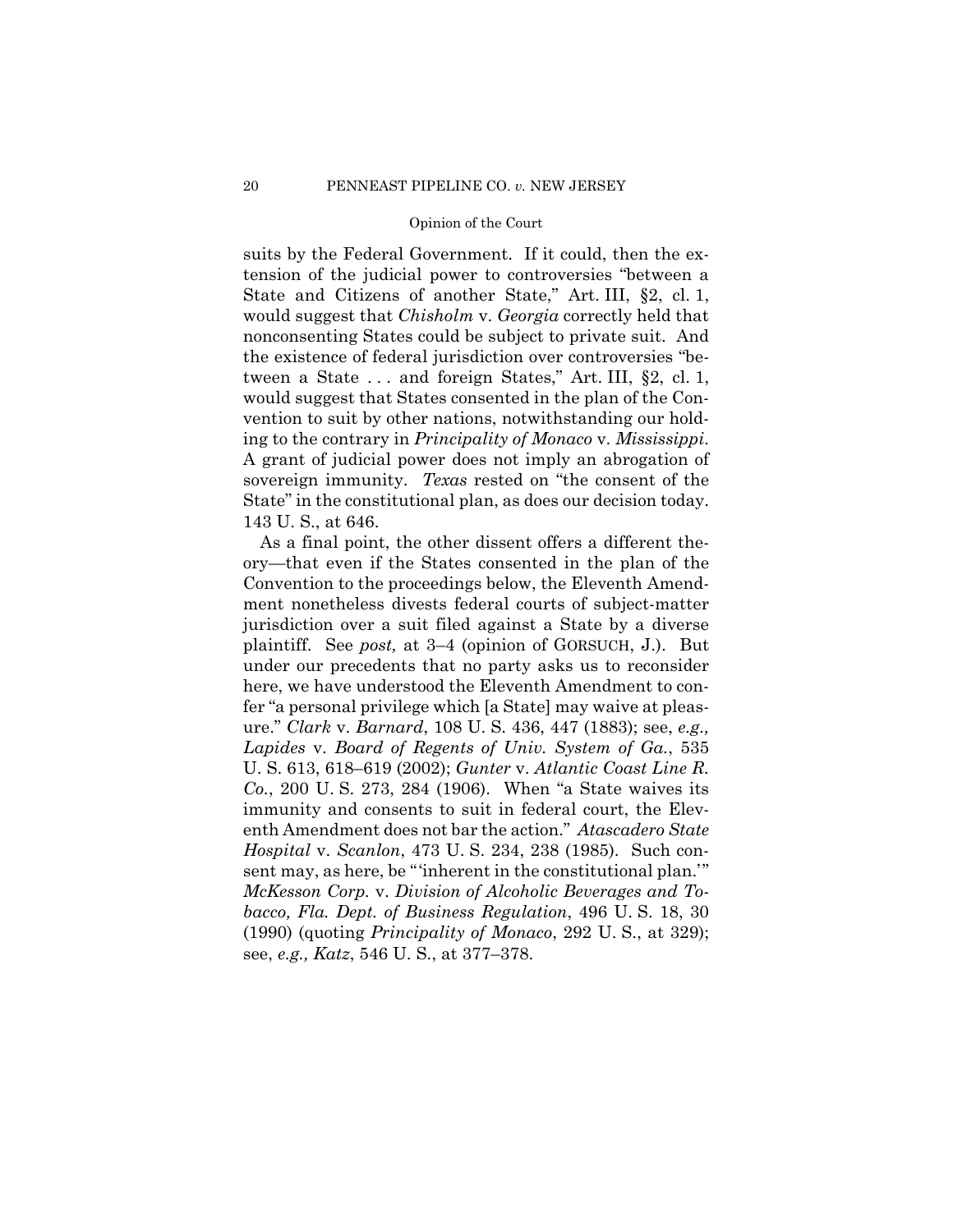#### $\mathcal{C}$

We conclude by addressing the respondents' argument (which the dissent does not join) that even if States agreed in the plan of the Convention to condemnation suits by Federal Government delegatees, the NGA does not authorize such suits with the requisite clarity. The Third Circuit adopted this position below, concluding that §717f(h) did not use the "unmistakably clear" language necessary to delegate the Federal Government's ability to sue nonconsenting States. 938 F. 3d, at 111 (quoting *Blatchford*, 501 U. S., at 786); 938 F. 3d, at 111 ("If Congress had intended to delegate the federal government's exemption from sovereign immunity, it would certainly have spoken much more clearly."). The respondents renew their contention before this Court. See Brief for Respondent NCJF 24–31; Brief for Respondent New Jersey et al. 31–39. They note that we have required "unequivocal textual evidence" when determining whether a State has expressly consented to suit, or when evaluating whether Congress has validly abrogated state sovereign immunity under the Fourteenth Amendment. *Id.,* at 32 (citing *Sossamon*, 563 U. S., at 291; *Hibbs*, 538 U. S., at 726). And they argue that this requirement should apply with equal force in the context of private condemnation actions against nonconsenting States.

The respondents are certainly correct that a clear statement is required to subject States to suit in the waiver and abrogation contexts. But they have again misconstrued the issue in this case as whether the United States can delegate its ability to sue States. The issue is instead whether the United States can delegate its eminent domain power to private parties. Regardless whether the Federal Government must speak with unmistakable clarity when delegating its freestanding exemption from state sovereign immunity (assuming such a delegation is even permissible, see *Blatchford*, 501 U. S., at 785), there is no similar re-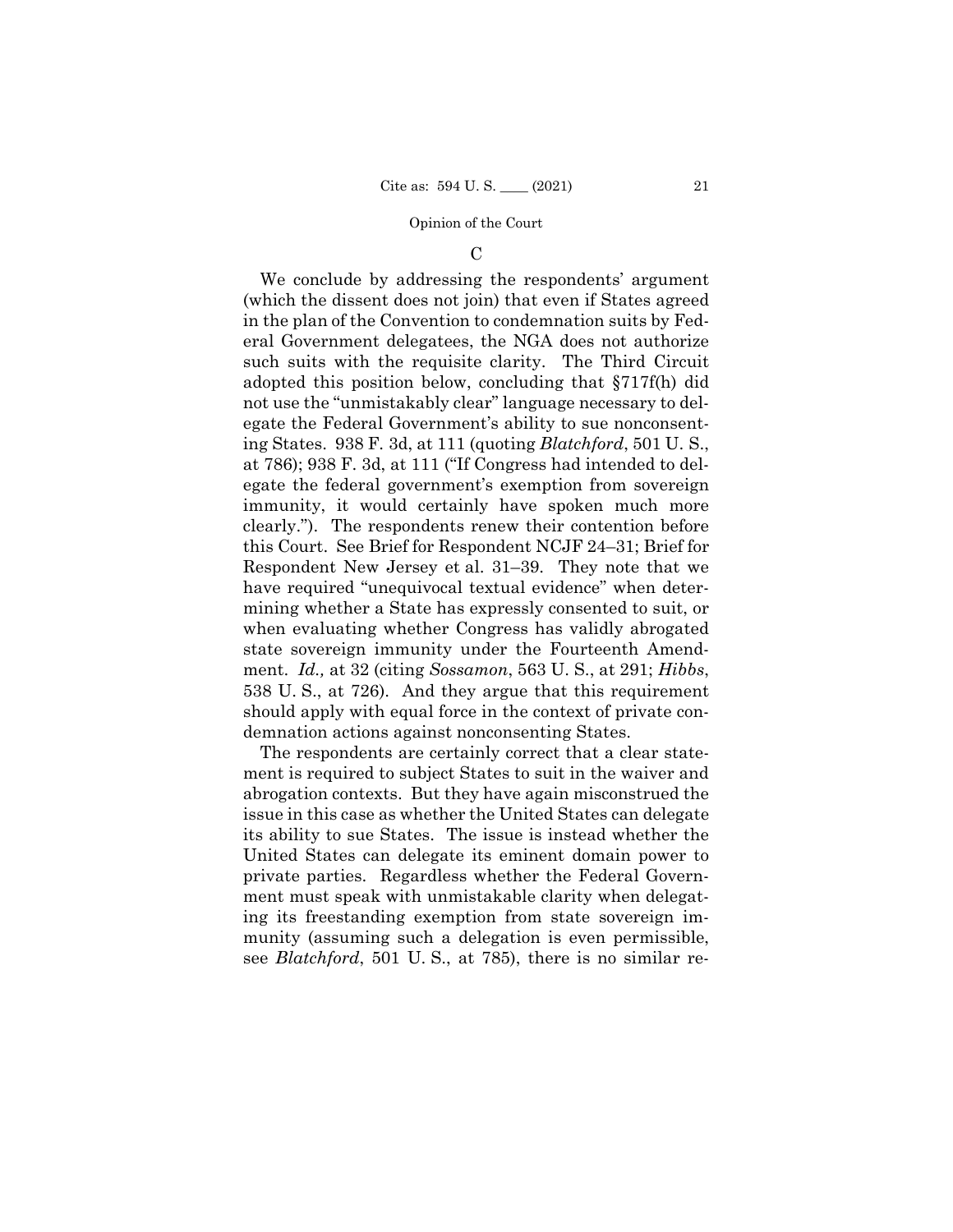that power—in its entirety—in the plan of the Convention. quirement when the Federal Government authorizes a private party to exercise its eminent domain power. The respondents do not dispute that the federal eminent domain power can be delegated, or that §717f(h) speaks with sufficient clarity to delegate the power to condemn privately owned land. They argue only that §717f(h) fails to delegate the power to condemn States' property interests. But the federal eminent domain power is "complete in itself," *Kohl*, 91 U. S., at 374, and the States consented to the exercise of The States thus have no immunity left to waive or abrogate when it comes to condemnation suits by the Federal Government and its delegatees.

V

When the Framers met in Philadelphia in the summer of 1787, they sought to create a cohesive national sovereign in response to the failings of the Articles of Confederation. Over the course of the Nation's history, the Federal Government and its delegatees have exercised the eminent domain power to give effect to that vision, connecting our country through turnpikes, bridges, and railroads—and more recently pipelines, telecommunications infrastructure, and electric transmission facilities. And we have repeatedly upheld these exercises of the federal eminent domain power whether by the Government or a private corporation, whether through an upfront taking or a direct condemnation proceeding, and whether against private property or state-owned land.

The NGA fits well within this tradition. From humble beginnings in central Indiana, the Nation's interstate pipeline system has grown to span hundreds of thousands of miles. This development was made possible by the enactment of §717f(h) in 1947. By its terms, §717f(h) authorizes FERC certificate holders to condemn all necessary rightsof-way, whether owned by private parties or States. Such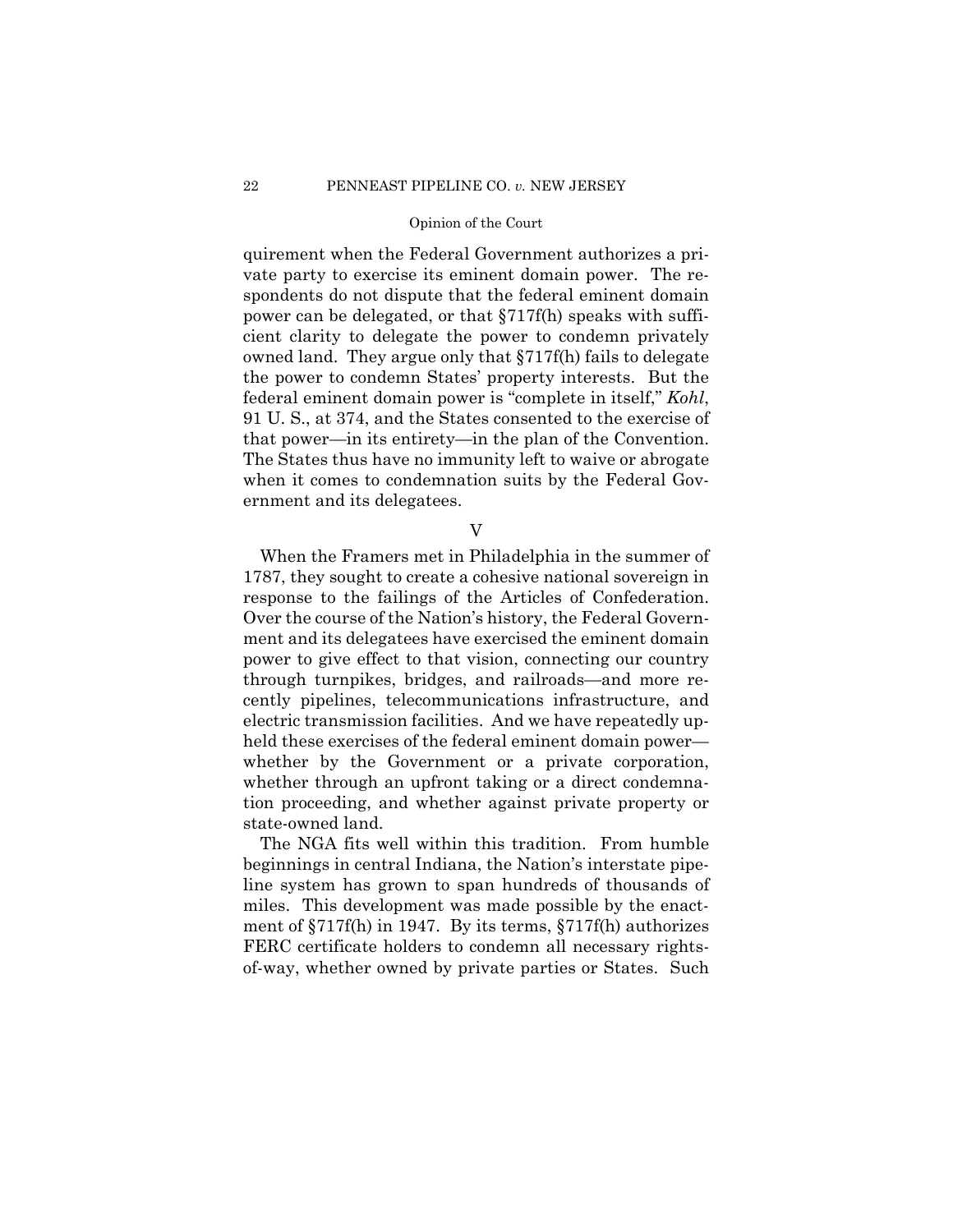condemnation actions do not offend state sovereignty, because the States consented at the founding to the exercise of the federal eminent domain power, whether by public officials or private delegatees. Because the Third Circuit reached a contrary conclusion, we reverse the judgment below and remand the case for further proceedings consistent with this opinion.

*It is so ordered.*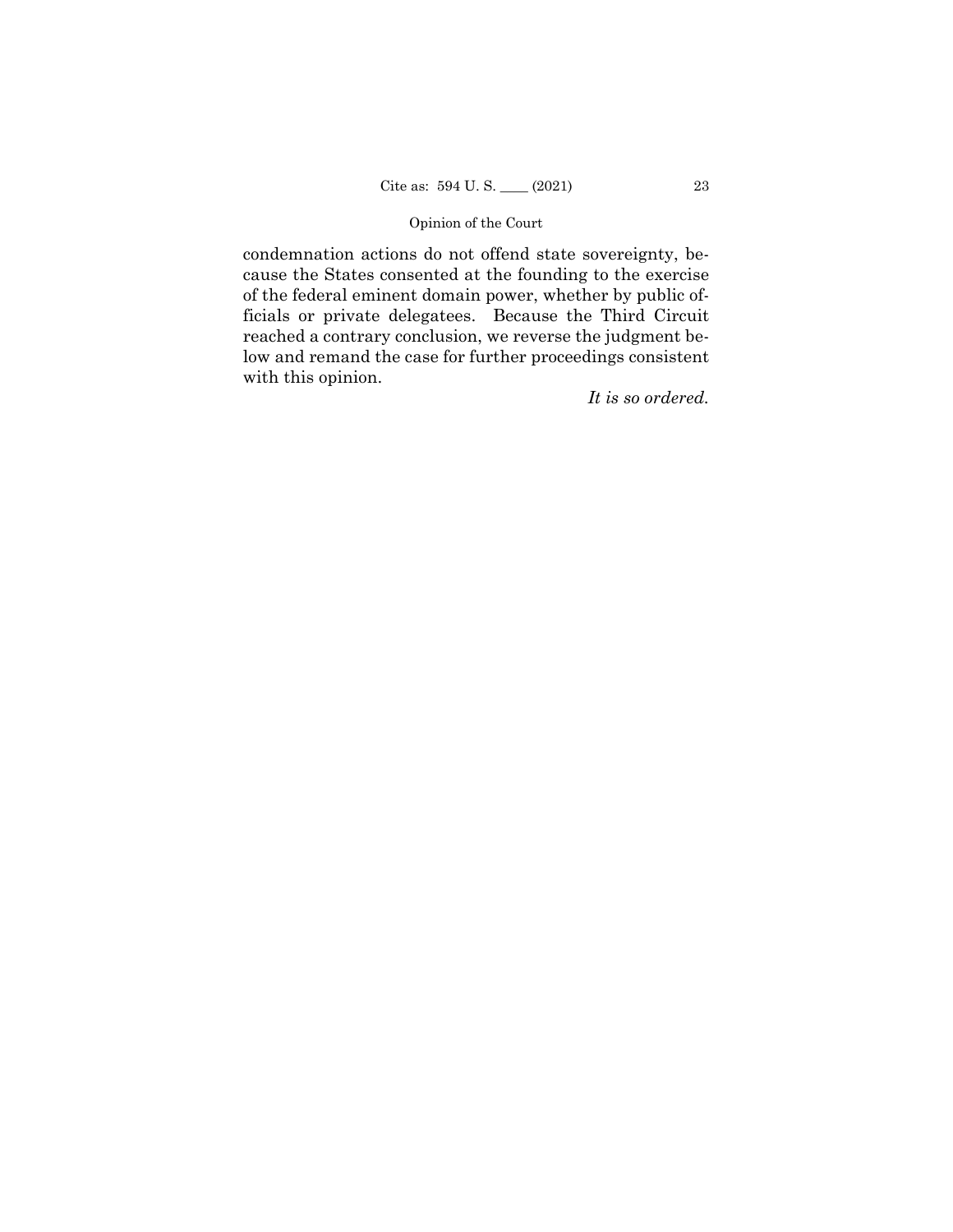## $\frac{1}{2}$  ,  $\frac{1}{2}$  ,  $\frac{1}{2}$  ,  $\frac{1}{2}$  ,  $\frac{1}{2}$  ,  $\frac{1}{2}$  ,  $\frac{1}{2}$ **SUPREME COURT OF THE UNITED STATES**

#### $\frac{1}{2}$  ,  $\frac{1}{2}$  ,  $\frac{1}{2}$  ,  $\frac{1}{2}$  ,  $\frac{1}{2}$  ,  $\frac{1}{2}$ No. 19–1039

# PENNEAST PIPELINE COMPANY, LLC, PETITIONER *v.* NEW JERSEY, ET AL.

# ON WRIT OF CERTIORARI TO THE UNITED STATES COURT OF APPEALS FOR THE THIRD CIRCUIT

[June 29, 2021]

JUSTICE GORSUCH, with whom JUSTICE THOMAS joins, dissenting.

 phrase is "a misnomer." *Alden*, 527 U. S., at 713. States I join JUSTICE BARRETT's dissenting opinion in full, which ably explains why this case implicates New Jersey's structural immunity and how New Jersey never waived that immunity in the summer months of 1787. I write only to address one recurring source of confusion in this area and which the Court does not address. In the same breath, the district court said an Eleventh Amendment objection "is a challenge to a district court's subject matter jurisdiction" and yet "it does not implicate federal subject matter jurisdiction." App. to Pet. for Cert. 64–65. Both statements cannot be true. This Court, it seems, has contributed to the confusion. It has "sometimes referred to the States' immunity from suit as 'Eleventh Amendment immunity.'" *Alden*  v. *Maine*, 527 U. S. 706, 713 (1999); see also, *e.g., ante*, at 20. Though it might be a "convenient shorthand," the have two distinct federal-law immunities from suit.<sup>1</sup>

<sup>&</sup>lt;sup>1</sup>States may also have *state-law* immunity from suit in a state forum. That immunity derives from a State's "sole control" of "its own courts." *Alden*, 527 U. S., at 740, 749. A State is free to develop its own justiciability rules governing state tribunals. See *Missouri* v. *Lewis*, 101 U. S. 22, 30 (1880); *ASARCO Inc.* v. *Kadish*, 490 U. S. 605, 617 (1989). That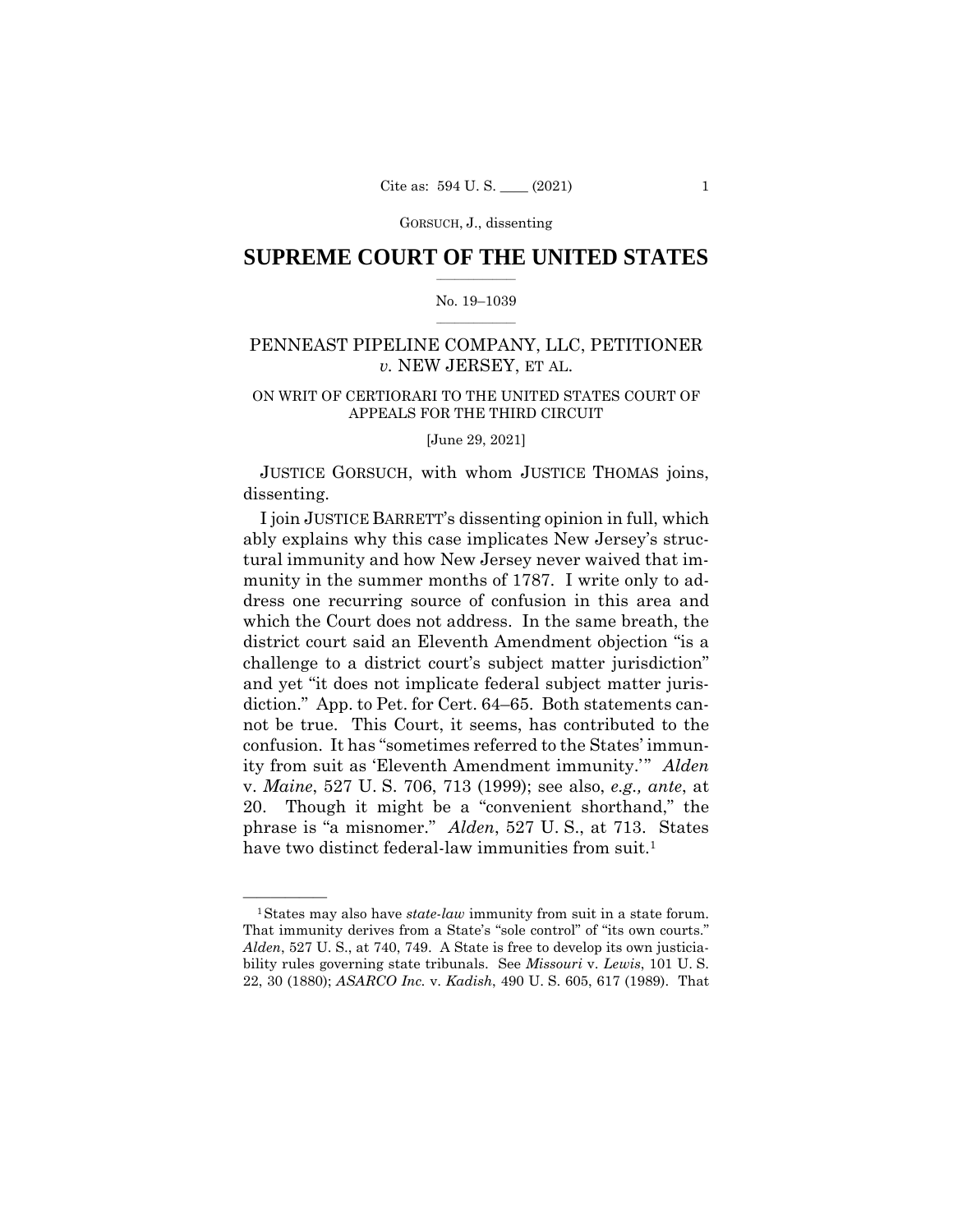The first—"structural immunity"—derives from the structure of the Constitution. See *Franchise Tax Bd. of Cal.*  v. *Hyatt*, 587 U. S. \_\_\_, \_\_\_ (2019) (slip op., at 16). Because structural immunity is a constitutional entitlement of a sovereign State, it applies in both federal tribunals, *Seminole Tribe of Fla.* v. *Florida*, 517 U. S. 44, 51–52 (1996), and in state tribunals, *Alden*, 527 U. S., at 712. And it applies regardless of whether the plaintiff is a citizen of the same State, *Allen* v. *Cooper*, 589 U. S. \_\_\_, \_\_\_ (2020) (slip op., at 2), a citizen of a different State, or a *non*-citizen—like a foreign nation, *Principality of Monaco* v. *Mississippi*, 292 U. S. 313, 330 (1934), or an Indian tribe, *Blatchford* v. *Native Village of Noatak*, 501 U. S. 775, 781 (1991). Structural immunity sounds in personal jurisdiction, so the sovereign can waive that immunity by "consent" if it wishes. *Hyatt*, 587 U. S., at \_\_\_–\_\_\_ (slip op., at 6–7); see *Wisconsin Dept. of Corrections* v. *Schacht*, 524 U. S. 381, 394 (1998) (Kennedy, J., concurring).

The second—what is properly termed "Eleventh Amendment immunity"—derives from the text of the Eleventh Amendment. In light of its swift adoption in response to *Chisholm* v. *Georgia*, 2 Dall. 419 (1793), this Court has read the Eleventh Amendment as pointing to the structural principle just discussed. See *Allen*, 589 U. S., at \_\_\_ (slip op., at 4). But the Eleventh Amendment can do two things at once. See *Federal Maritime Comm'n* v. *South Carolina Ports Authority*, 535 U. S. 743, 753 (2002). In addition to pointing us back to the States' structural immunity, it also provides an ironclad rule for a particular category of diversity suits:

"The Judicial power of the United States shall not be

——————

is why this Court has found that state-law immunity provides an adequate and independent state ground for affirming a state-court judgment. *E.g., Georgia R. & Banking Co.* v. *Musgrove*, 335 U. S. 900 (1949) (*per curiam*); *Palmer* v. *Ohio*, 248 U. S. 32, 34 (1918). Because PennEast sued in federal court, state-law immunity is not implicated here.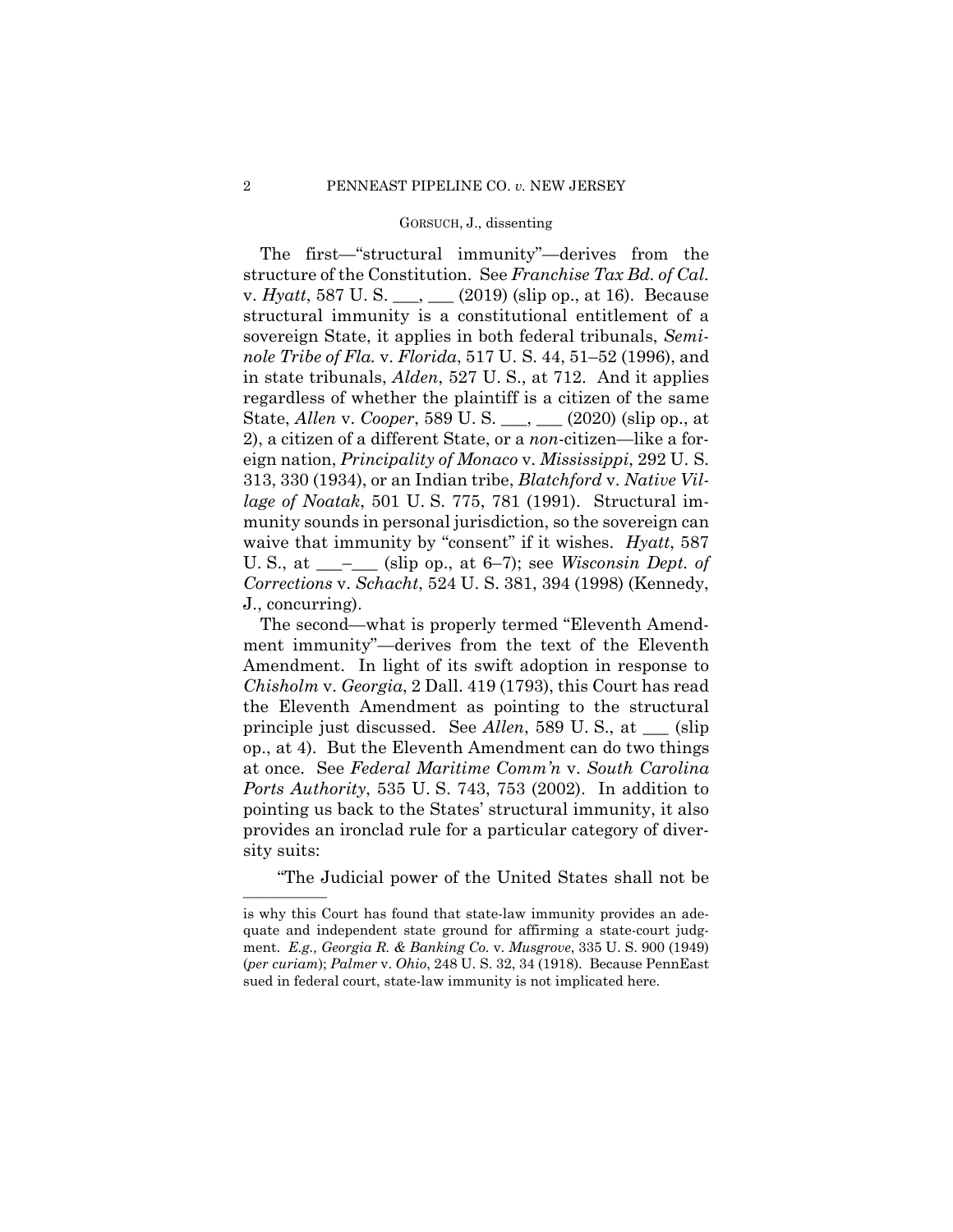construed to extend to any suit in law or equity, commenced or prosecuted against one of the United States by Citizens of another State, or by Citizens or Subjects of any Foreign State." U. S. Const., Amdt. 11.

This text "means what it says. It eliminates federal judicial power over one set of cases: suits filed against states, in law or equity, by diverse plaintiffs." Baude & Sachs, The Misunderstood Eleventh Amendment, 169 U. Pa. L. Rev. 609, 612 (2021).

 times the Amendment does more: It imposes an Article III The Eleventh Amendment sometimes does less than structural immunity: It applies only in federal court ("the Judicial power *of the United States*"). And it applies only to diversity suits ("by Citizens of *another State*"). But somesubject-matter jurisdiction barrier ("The judicial *Power* . . . *shall not* be construed to *extend*"), not a mere privilege of personal jurisdiction. And it admits of no waivers, abrogations, or exceptions ("to *any suit* in law or equity").

This case appears to present "the rare scenario" that comes within the Eleventh Amendment's text. Brief for Respondent State of New Jersey 12. Because PennEast sued New Jersey in federal court, this suit implicates "the Judicial power of the United States." See 28 U. S. C. §§132, 451. This condemnation suit, by any stretch, is "a[ ] suit in law or equity." See *Kohl* v. *United States*, 91 U. S. 367, 376 (1876) ("a proceeding to take land" and "determin[e] the compensation to be made" is "a suit at common law"); *Boom Co.* v. *Patterson*, 98 U. S. 403, 406–407 (1879) (same). PennEast "commenced" this suit "against" New Jersey. It named the State in its complaint as a defendant as required by the Civil Rules. Fed. Rule Civ. Proc. 71.1(c)(1). And it asked the court for an injunction permitting it to take "immediate possession" of New Jersey's soil. *Hagood* v. *Southern*, 117 U. S. 52, 67–68 (1886) ("The State is not only the real party to the controversy, but the real party against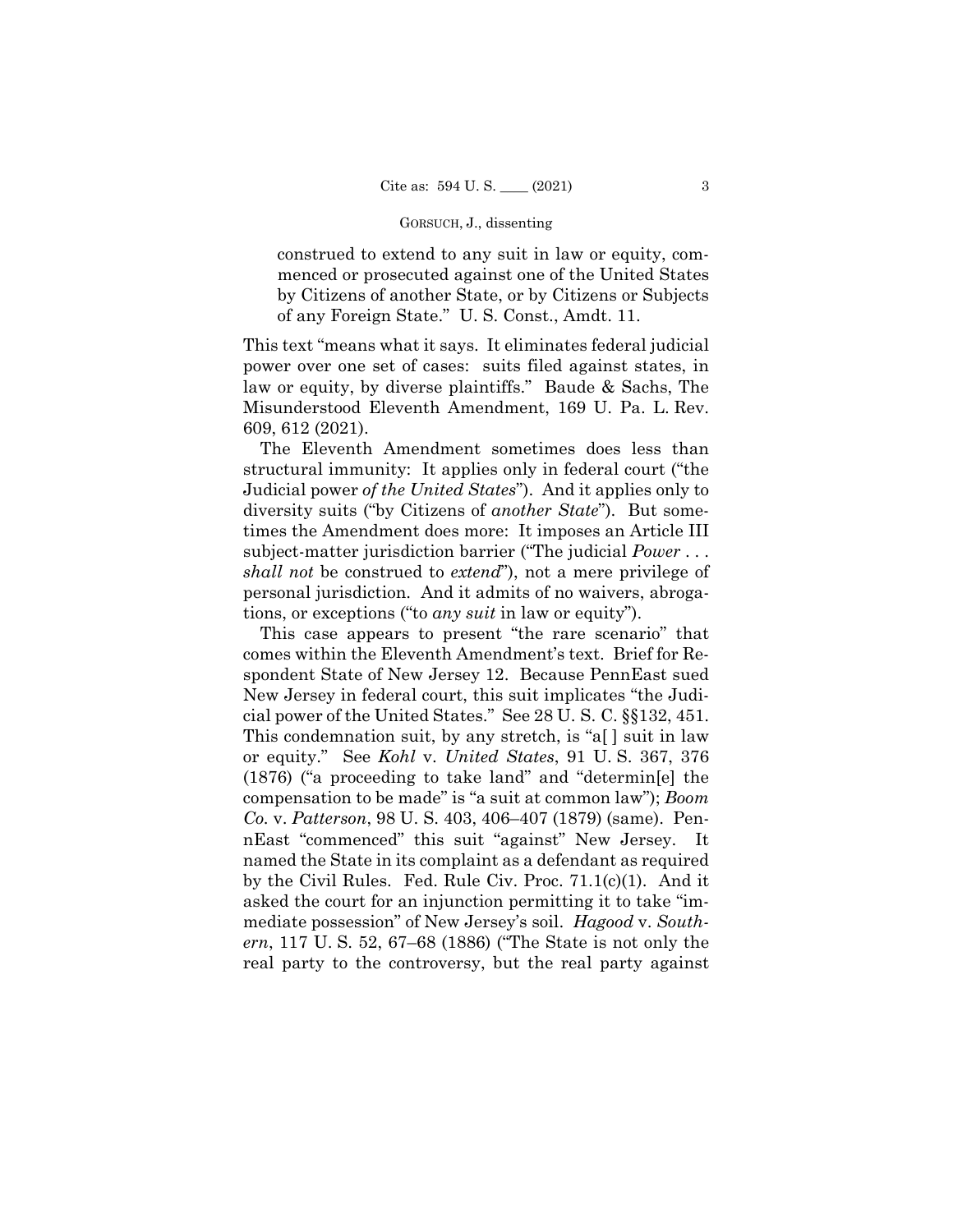which relief is sought by the suit."). Because the parties agree that PennEast is a citizen of Delaware, this suit is brought "by [a] Citizen[ ] of another State." See Tr. of Oral Arg. 25–27; see also *State Farm Fire & Casualty Co.* v. *Tashire*, 386 U. S. 523, 531 (1967).

If that's all true, then a federal court "shall not" entertain this suit. The Eleventh Amendment's text, no less than the Constitution's structure, may bar it. This Court, understandably, does not address that issue today2 because the parties have not addressed it themselves and "there is no mandatory 'sequencing of jurisdictional issues.'" *Sinochem Int'l Co.* v. *Malaysia Int'l Shipping Corp.*, 549 U. S. 422, 431 (2007). The lower courts, however, have an obligation to consider this issue on remand before proceeding to the merits. See *Steel Co.* v. *Citizens for Better Environment*, 523 U. S. 83, 94–95, 101 (1998).

<sup>&</sup>lt;sup>2</sup>What the Court does say, in a drive-by rumination on the waivability of "the Eleventh Amendment," pertains to *structural* immunity. *Ante*, at 20. All of the cases it cites fall outside of the Eleventh Amendment's text. The Court's language, then, conflating structural immunity and Eleventh Amendment immunity furnishes just the latest example of the "misnomer" this Court already put to bed in *Alden*. *Supra,* at 1.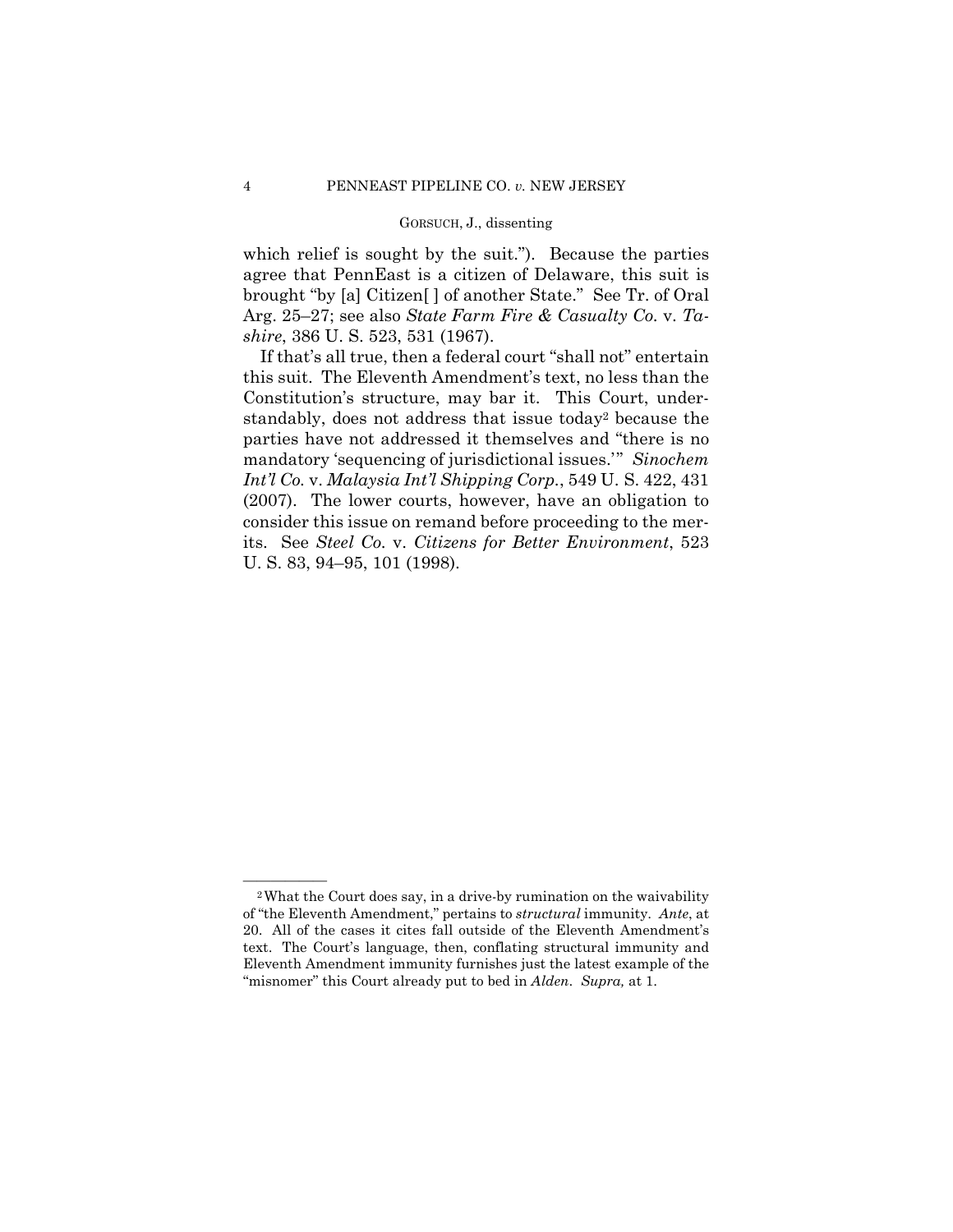## $\frac{1}{2}$  ,  $\frac{1}{2}$  ,  $\frac{1}{2}$  ,  $\frac{1}{2}$  ,  $\frac{1}{2}$  ,  $\frac{1}{2}$  ,  $\frac{1}{2}$ **SUPREME COURT OF THE UNITED STATES**

#### $\frac{1}{2}$  ,  $\frac{1}{2}$  ,  $\frac{1}{2}$  ,  $\frac{1}{2}$  ,  $\frac{1}{2}$  ,  $\frac{1}{2}$ No. 19–1039

# PENNEAST PIPELINE COMPANY, LLC, PETITIONER *v.* NEW JERSEY, ET AL.

# ON WRIT OF CERTIORARI TO THE UNITED STATES COURT OF APPEALS FOR THE THIRD CIRCUIT

[June 29, 2021]

JUSTICE BARRETT, with whom JUSTICE THOMAS, JUSTICE KAGAN, and JUSTICE GORSUCH join, dissenting.

 Congress to strip the States of their sovereign immunity. A straightforward application of our precedent resolves this case. Congress passed the Natural Gas Act in reliance on its power to regulate interstate commerce, and we have repeatedly held that the Commerce Clause does not permit Recognizing that barrier, the Court insists that eminent domain is a special case. New Jersey has no sovereign immunity to assert, it says, because the States surrendered to private condemnation suits in the plan of the Convention. This argument has no textual, structural, or historical support. Because there is no reason to treat private condemnation suits differently from any other cause of action created pursuant to the Commerce Clause, I respectfully dissent.

I

As a "general rule," Congress cannot circumvent state sovereign immunity's limitations on the judicial power through its Article I powers. *Allen* v. *Cooper*, 589 U. S. \_\_\_, \_\_\_ (2020) (slip op., at 7). Thus, even in areas where Article I grants it "complete lawmaking authority," Congress lacks a tool that it could otherwise use to implement its power: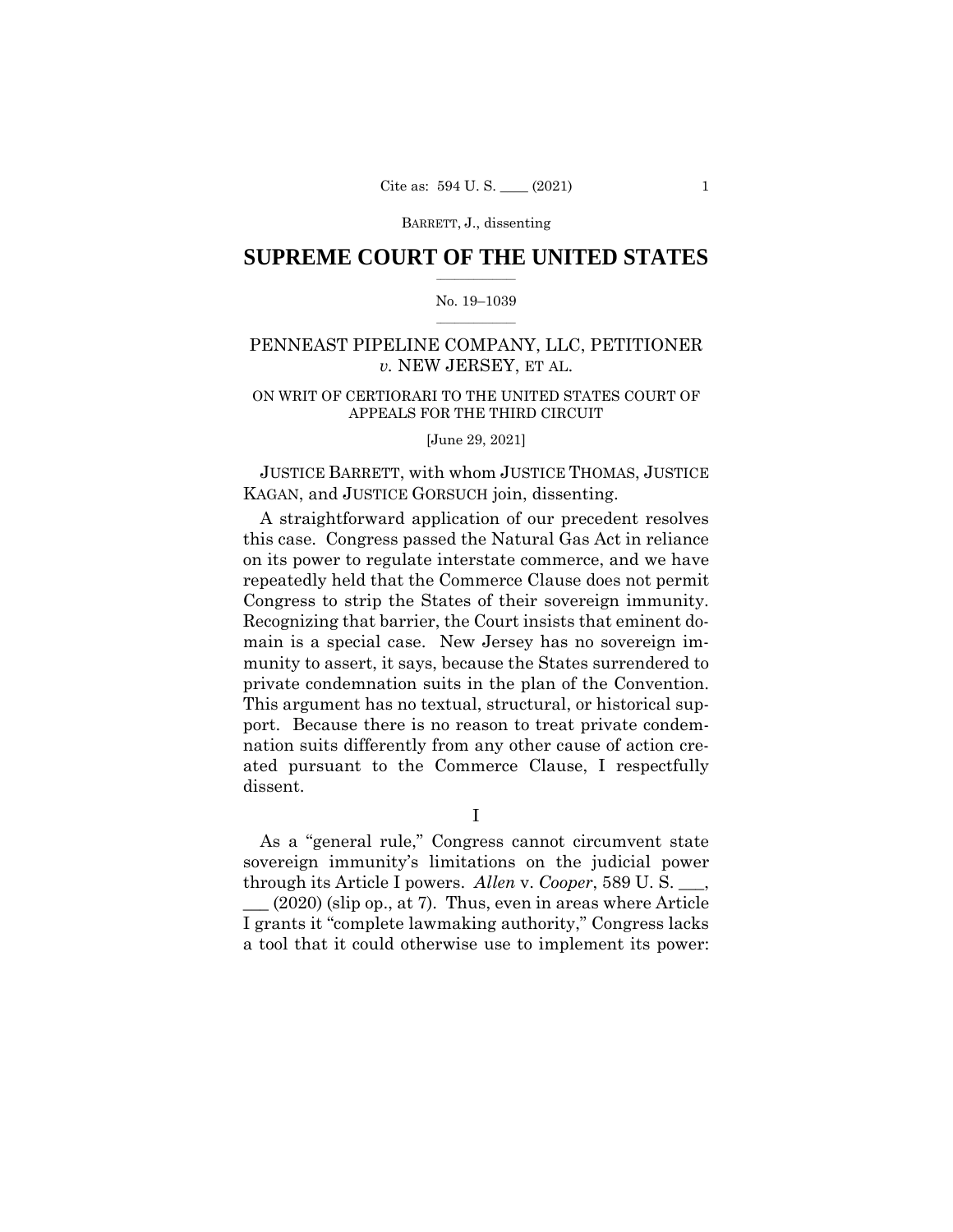"authorization of suits by private parties against unconsenting States." *Seminole Tribe of Fla.* v. *Florida*, 517 U. S. 44, 72 (1996). Consistent with this principle, we have rejected arguments that the Indian Commerce Clause, the Interstate Commerce Clause, or the Intellectual Property Clause allows Congress to abrogate a State's immunity from suit. *Ibid.*; *Allen*, 589 U. S., at \_\_\_–\_\_\_ (slip op., at 6– 7).

We have recognized but one exception to this general limit on Congress' Article I powers: the Bankruptcy Clause. *Id.*, at \_\_\_ (slip op., at 7). Based on the "principally *in rem*" nature of bankruptcy jurisdiction and the "'unique history'" of that clause, we reasoned that States "already 'agreed in the plan of the Convention not to assert any sovereign immunity defense' in bankruptcy proceedings." *Id.*, at \_\_\_\_ (slip op., at 7–8) (quoting *Central Va. Community College* v. *Katz*, 546 U. S. 356, 377 (2006)). Other than this "good-forone-clause-only holding," we have not held that Article I trumps state sovereign immunity. *Allen*, 589 U. S., at \_\_\_ (slip op., at  $9$ ).<sup>1</sup>

State surrender of immunity to private suits is therefore rare in our constitutional system. Nonetheless, the Court insists that private condemnation suits are one of the rare exceptions.

# II

# A

 Convention." *Ante,* at 15. Making this showing is no easy According to the Court, the States surrendered their immunity to private condemnation suits in the "plan of the task. We will not conclude that States relinquished their sovereign immunity absent "compelling evidence that the

 ${}^{1}$ Apart from Article I, we have recognized that Congress can subject nonconsenting States to private suits pursuant to its power to enforce the Fourteenth Amendment. *Fitzpatrick* v. *Bitzer*, 427 U. S. 445, 456 (1976).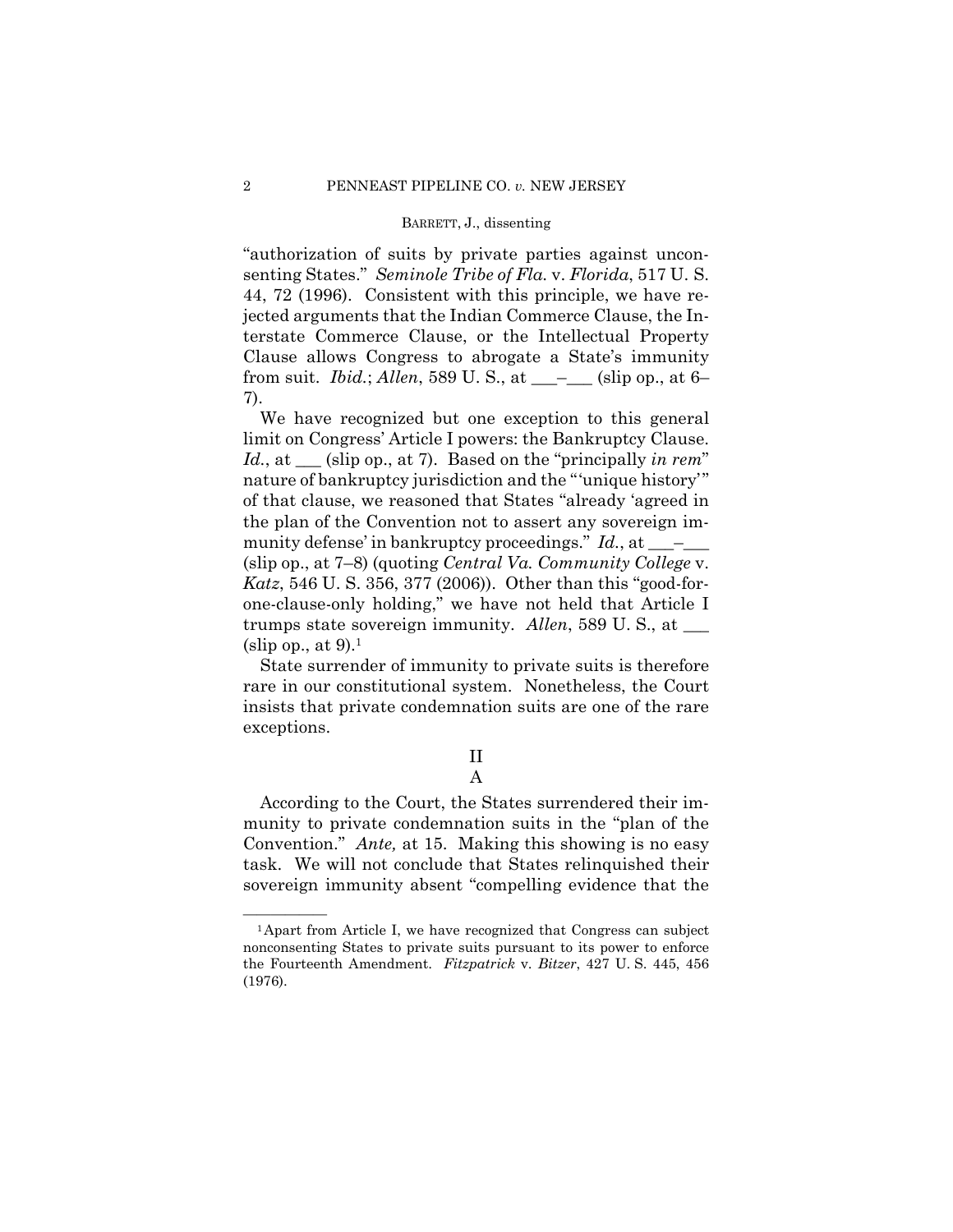Founders thought such a surrender inherent in the constitutional compact." *Blatchford* v. *Native Village of Noatak*, 501 U. S. 775, 781 (1991).

The Court accepts PennEast's argument that there is such compelling evidence here. The reasoning goes like this: States "surrendered any immunity from the federal government's eminent-domain power in the plan of the convention"; when they did so, "they were consenting to that power as it was then 'known'"; and "[a]t the Founding, eminent domain was universally known as a power that could be delegated to private parties." Brief for Petitioner 23, 33. So, the argument concludes, the States "were consenting to a power that the federal government could exercise either itself or through delegations to private parties." *Id*., at 34. The States "simply do not have any immunity to invoke in this context." *Id.*, at 23.

These premises warrant clarification. *First*, the Constitution enumerates no stand-alone "eminent-domain power."2 The Court recognizes—as does our precedent that the Federal Government may exercise the right of eminent domain only "so far as is necessary to the enjoyment of the powers conferred upon it by the Constitution." *Kohl*  v. *United States*, 91 U. S. 367, 372 (1876); see *McCulloch* v. *Maryland*, 4 Wheat. 316, 421 (1819). Any taking of property provided for by Congress is thus an exercise of another constitutional power—in the case of the Natural Gas Act, the Commerce Clause—augmented by the Necessary and Proper Clause. So when Congress allows a private party to take property in service of a federally authorized project, it is choosing a means by which to carry an enumerated power into effect.

*Second*, the assertion that the States "surrendered any

<sup>&</sup>lt;sup>2</sup>The Takings Clause of the Fifth Amendment is a limitation on Government power, not a grant of it. It provides: "[N]or shall private property be taken for public use, without just compensation." It thus presumes that the power exists by virtue of other constitutional provisions.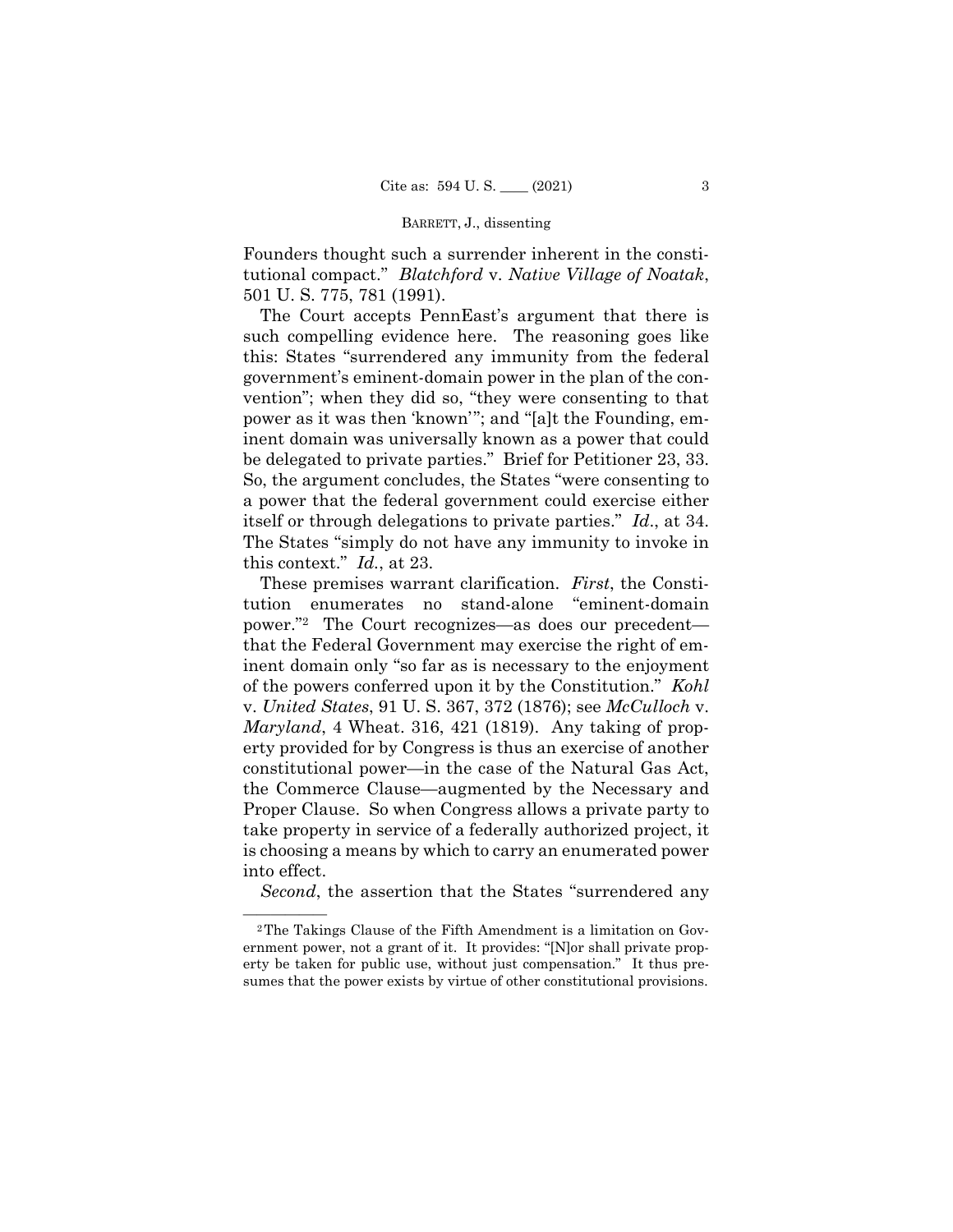immunity from the federal government's eminent-domain power in the plan of the convention" implies that eminent domain occupies a unique place in the constitutional structure. Brief for Petitioner 23; accord, *ante,* at 14–16 (opinion of the Court). But as just explained, a taking is a gardenvariety exercise of an enumerated power like the Commerce Clause. The Federal Government can exercise that power to take state land. *Oklahoma ex rel. Phillips* v. *Guy F. Atkinson Co.*, 313 U. S. 508, 534 (1941). And it can take that land via a condemnation action against a nonconsenting State not because eminent domain is special, but for the same reason it can sue a nonconsenting State in any other proceeding: "States have no sovereign immunity as against the Federal Government." *West Virginia* v. *United States*, 479 U. S. 305, 311 (1987) (citing *United States* v. *Texas*, 143 U. S. 621, 646 (1892)). The special structural principles the Court conjures are illusory.

immunity. Cf. *Allen*, 589 U. S., at \_\_\_<sup>\_</sup>\_\_\_ (slip op., at 8–9). Therefore, Congress cannot enable a private party like Penn-So while the Court casts the inquiry as one about the scope of the States' consent to the Federal Government's "eminent-domain power," that is the wrong way to think about the problem. Here is the right way: Title 15 U. S. C. §717f(h) is an exercise of Congress' power to regulate interstate commerce. Congress cannot authorize private suits against a nonconsenting State pursuant to its Commerce Clause power. *Seminole Tribe*, 517 U. S., at 72–73. Nor does the Commerce Clause itself abrogate state sovereign East to institute a condemnation action against a nonconsenting State like New Jersey.

The Court's proposed escape route from this analysis that the States relinquished their immunity from private condemnation suits in the plan of the Convention—is a dead end. There is no "Eminent Domain Clause" on which

B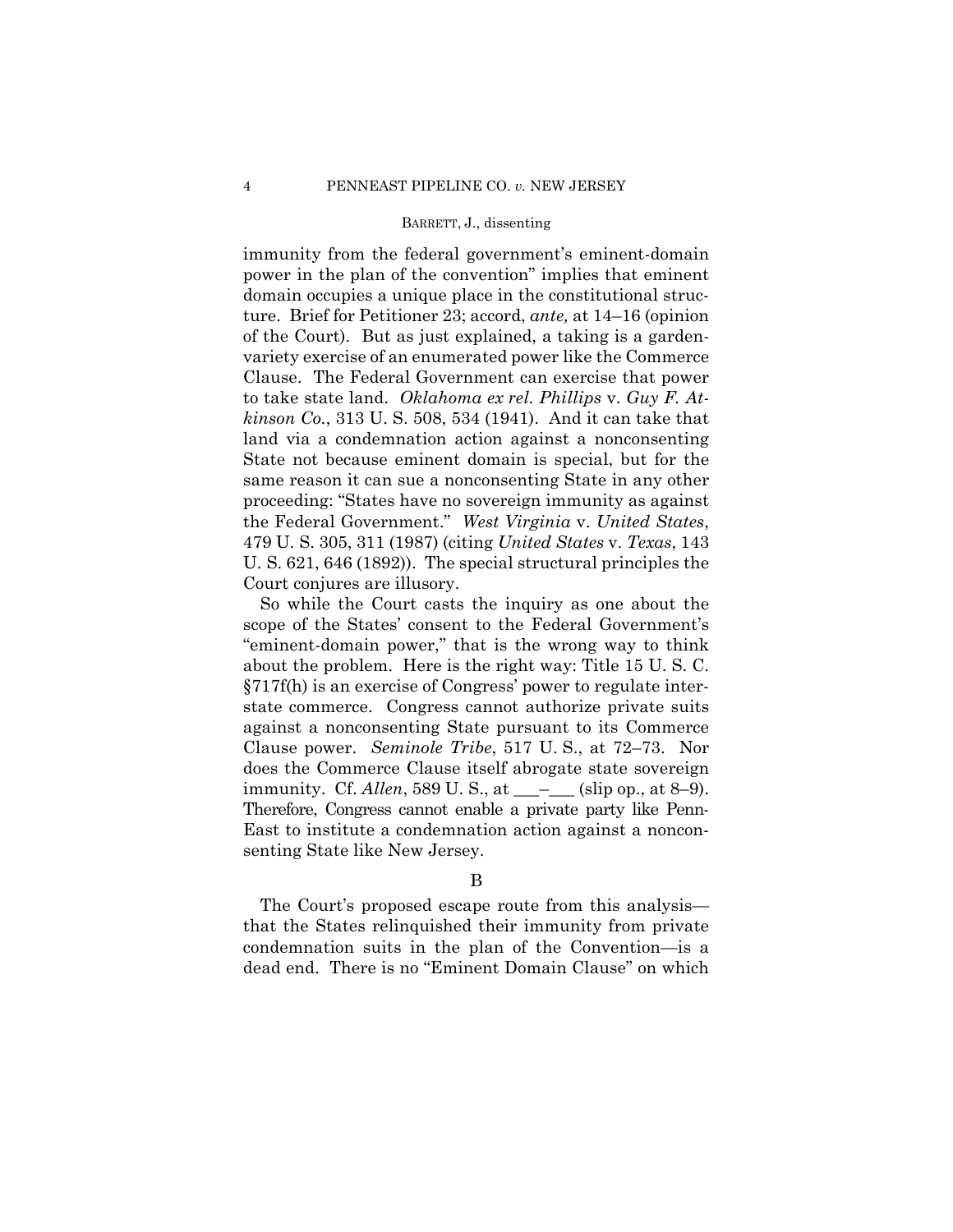eign immunity"); *Fitzpatrick* v. *Bitzer*, 427 U. S. 445, 456 (1976) (holding that state sovereign immunity is necesthe Court can rely. Cf. *Katz*, 546 U. S., at 372–373 (holding that "those who crafted the Bankruptcy Clause" understood it to "operat[e] free and clear of the State's claim of soversarily limited by the enforcement provision of the Fourteenth Amendment); *South Dakota* v. *North Carolina*, 192 U. S. 286, 314–318 (1904) (holding that Article 3, §2, gives the Supreme Court jurisdiction over a suit brought by one State against another); *Texas*, 143 U. S., at 642–646 (holding that Article 3, §2, gives the Supreme Court jurisdiction over a suit brought by the United States against a State). Nor, as discussed, does the constitutional structure single out eminent domain for special treatment. And while the Court claims the support of history, the evidence it cites is beside the point.

The Court relies exclusively on the fact that Congress and the States, like the Colonies before them, have consistently authorized private parties to exercise the right of eminent domain to obtain property for mills, roads, and other public improvements. See *ante,* at 9–11. As the Court notes, Congress did so in the early days of the Republic only within "areas subject to exclusive federal jurisdiction," though we later held that Congress could take property within state boundaries as well. *Ante*, at 8–9. This history is long and undisputed, and the Court presents it as conclusive evidence on PennEast's side of the ledger.

But the question before us is not whether Congress can authorize a private party to exercise the right of eminent domain against another private party, which is the proposition this history supports. Nor is it whether Congress can authorize a private entity to take state property through means other than a condemnation suit. The question is whether Congress can authorize a private party to bring a condemnation suit against a State. And on that score, the Court comes up dry.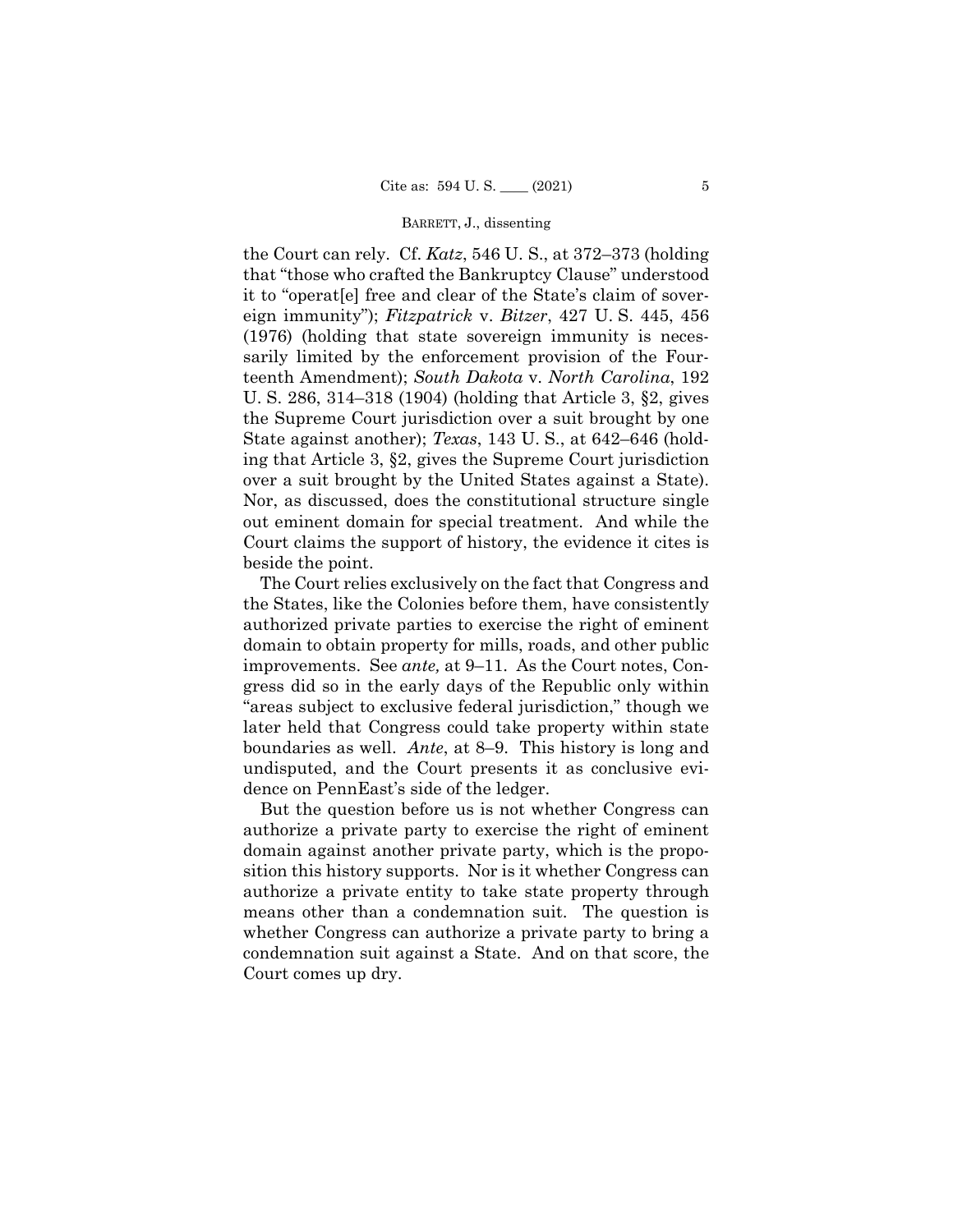The Court cannot muster even a *single* decision involving a private condemnation suit against a State, let alone any decision holding that the States lack immunity from such suits. It relies exclusively on suits brought by States, suits brought by the United States, suits brought by private parties against other private parties, and suits brought by Indian tribes against private parties—none of which implicate state sovereign immunity. See *Kohl*, 91 U. S. 367 (suit by United States); *Guy F. Atkinson Co.*, 313 U. S. 508 (suit by Oklahoma); *Luxton* v. *North River Bridge Co.*, 153 U. S. 525 (1894) (suit by private company to condemn private land); *Stockton* v. *Baltimore & N. Y. R. Co.*, 32 F. 9 (CC NJ 1887) (suit by New Jersey); *Cherokee Nation* v. *Southern Kansas R. Co.*, 135 U. S. 641 (1890) (suit by Cherokee Nation against private company).

Moreover, no one disputes that for 75 years after the founding, it was unsettled whether the Federal Government could even exercise eminent domain over *private land*  within a State. See Baude, Rethinking the Federal Eminent Domain Power, 122 Yale L. J. 1738, 1741, 1761–1777 (2013). It was then 77 years more before we held that "[t]he fact that land is owned by a state is no barrier to its condemnation by the United States." *Guy F. Atkinson Co.*, 313 U. S., at 534. Given the length of time that these questions lingered, it strains credulity to say that history unequivocally establishes that States surrendered their immunity to private condemnation suits in the plan of the Convention.

The Court downplays "the historical absence of private condemnation suits against state-owned lands," noting that we did not rely on historical examples when we held that States consented in the plan of the Convention to suits by the Federal Government. *Ante,* at 18–19 (citing *Texas*, 143 U. S. 621). But in that decision, the supremacy of the Federal Government in our constitutional structure, along with textual cues, were sufficient to resolve the question. *Id.*, at 644–646. Here, there is no basis for drawing an analogous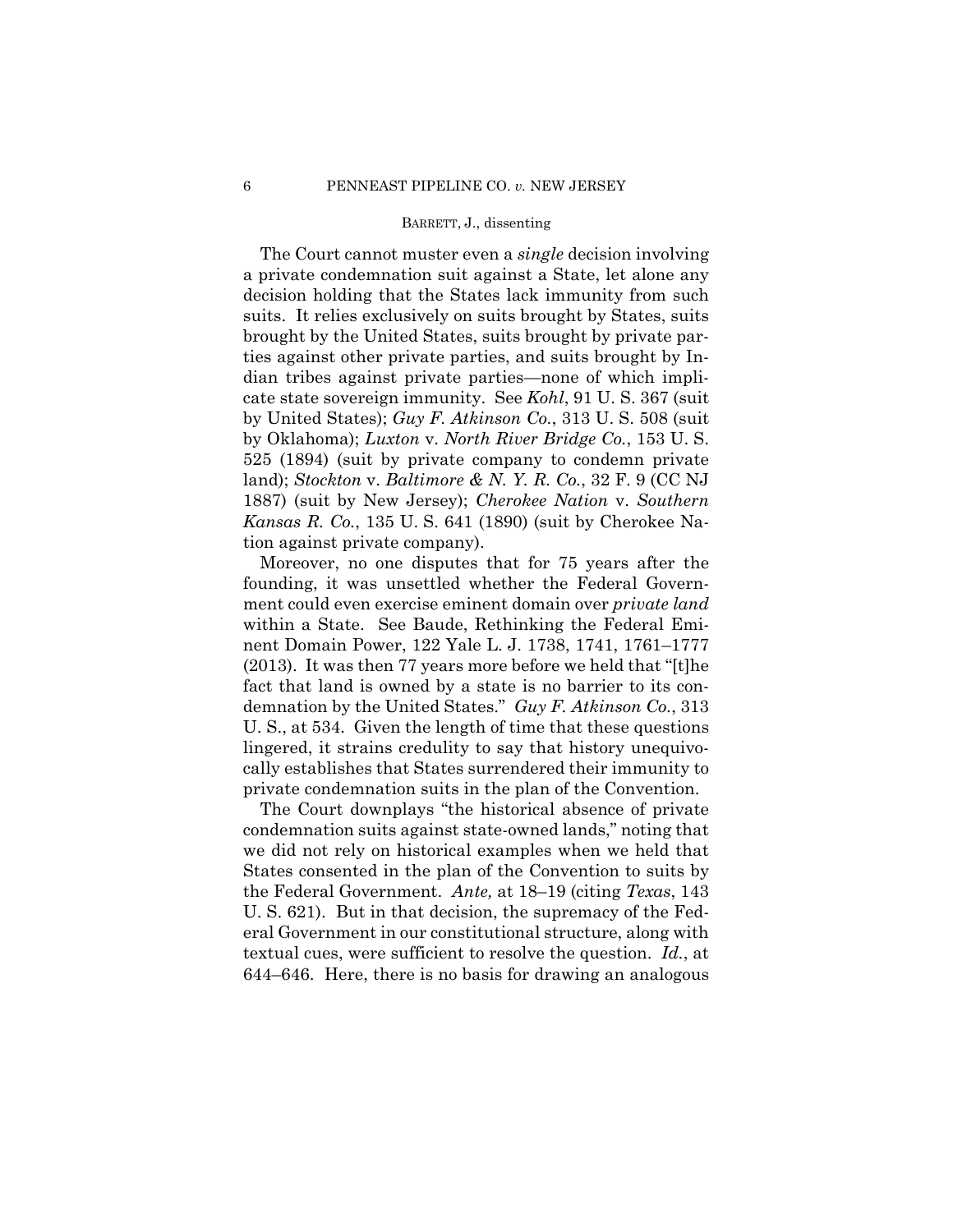structural inference, much less any remotely relevant text. *Supra,* at 3–4. History is the only place left to look for evidence that States consented to private condemnation suits in the plan of the Convention. See, *e.g., Katz*, 546 U. S., at 362–363. None exists—which means that the Court falls far short of mustering the "compelling evidence" necessary to show that a surrender of immunity to private condemnation suits was "inherent in the constitutional compact." *Blatchford*, 501 U. S., at 781.

#### $\Gamma$

The Court rejects this conclusion on the ground that state immunity from private condemnation suits would render the federal eminent domain power incomplete. *Ante,* at 16– 18 (stating that the power must be "complete in itself"). The Court is wrong.

 vate condemnation suit like this one. That does not leave To begin with, sovereign immunity would not permit States to obstruct construction of a federally approved pipeline. No one disputes that in our constitutional structure, the Federal Government is supreme within its realm. Art. VI, cl. 2. At the same time—and this is the proposition that the Court resists—the Constitution limits the means by which the Federal Government can impose its will on the States. Thus, while the Tenth Amendment imposes no bar on the federal taking of state land, *Guy F. Atkinson Co.*, 313 U. S., at 534, the Eleventh Amendment imposes a bar on Congress' ability to accomplish that taking through a prithe Federal Government without options. In fact, there is an obvious option that the Court barely acknowledges: The United States can take state land itself. See *ibid.* 

A direct taking, however, is not enough for the Court, which—continuing to cast eminent domain as a stand-alone power—claims that allowing a State to assert an immunity defense in a private condemnation suit would "diminish the eminent domain authority of the federal sovereign." *Ante,*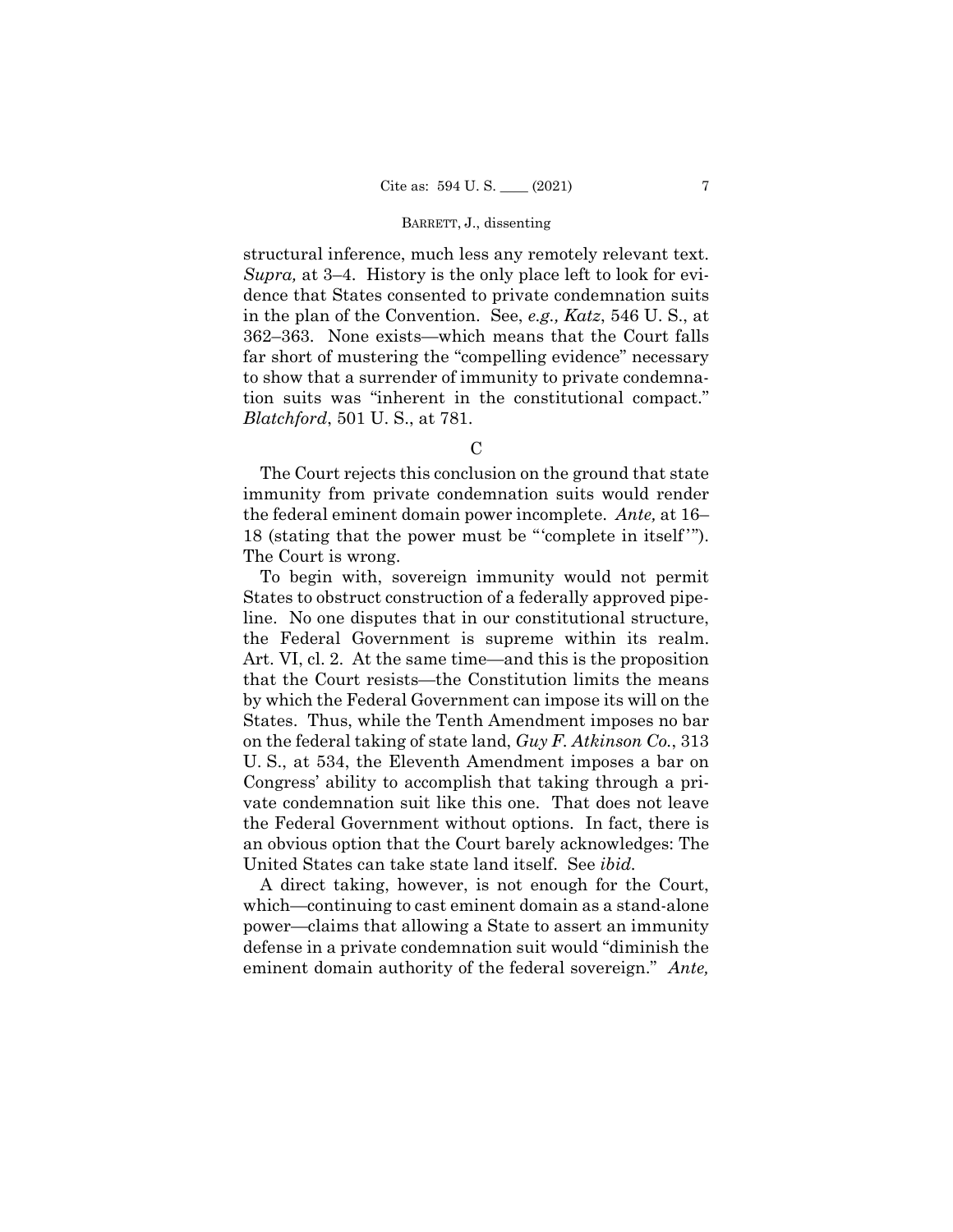at 17. If private parties cannot sue nonconsenting States, the Court says, delegatees would have no practical means of taking state property.3 And that is inconsistent with the Constitution, the Court tells us, because "[a]n eminent domain power that is incapable of being exercised amounts to no eminent domain power at all." *Ante,* at 18. The flaw in this logic is glaring: The eminent domain power belongs to the United States, not to PennEast, and the United States is free to take New Jersey's property through a condemnation suit or some other mechanism.

State sovereign immunity indisputably makes it harder for Congress to accomplish its goals, as we have recognized many times before. For example, Congress cannot abrogate state sovereign immunity to pursue the "proper Article I concerns" of "provid[ing] a uniform remedy for patent infringement and [placing] States on the same footing as private parties under that regime." *Florida Prepaid Postsecondary Ed. Expense Bd.* v. *College Savings Bank*, 527 U. S. 627, 647–648 (1999). Nor can it authorize private suits against States to "'secur[e]' a copyright holder's 'exclusive Right[s]' as against a Stat[e]," *Allen*, 589 U. S., at \_\_\_ (slip op., at 6) (quoting U. S. Const., Art. I, §8, cl. 8), or to ensure that States negotiate in good faith with Indian tribes, *Seminole Tribe*, 517 U. S., at 47, 72. The same is true here: Sovereign immunity limits how Congress can obtain state property for pipelines. This inhibition of Congress is not,

 of exercising the federal eminent domain power: Take property now and require States to sue for compensation later." *Ante,* at 17. But there are <sup>3</sup>The Court claims that allowing States to assert sovereign immunity "would leave delegatees with only one constitutionally permissible way myriad mechanisms for obtaining land through eminent domain, and this case gives us no occasion to consider which, if any, are available to delegatees. See*, e.g.*, 6A J. Sackman, Nichols on Eminent Domain §27.02[2] (3d ed. 2019) ("[I]n 1931, there were approximately 269 different methods of judicial procedure in different classes of condemnation cases, and there were 56 methods of non-judicial or administrative procedure in condemnation cases").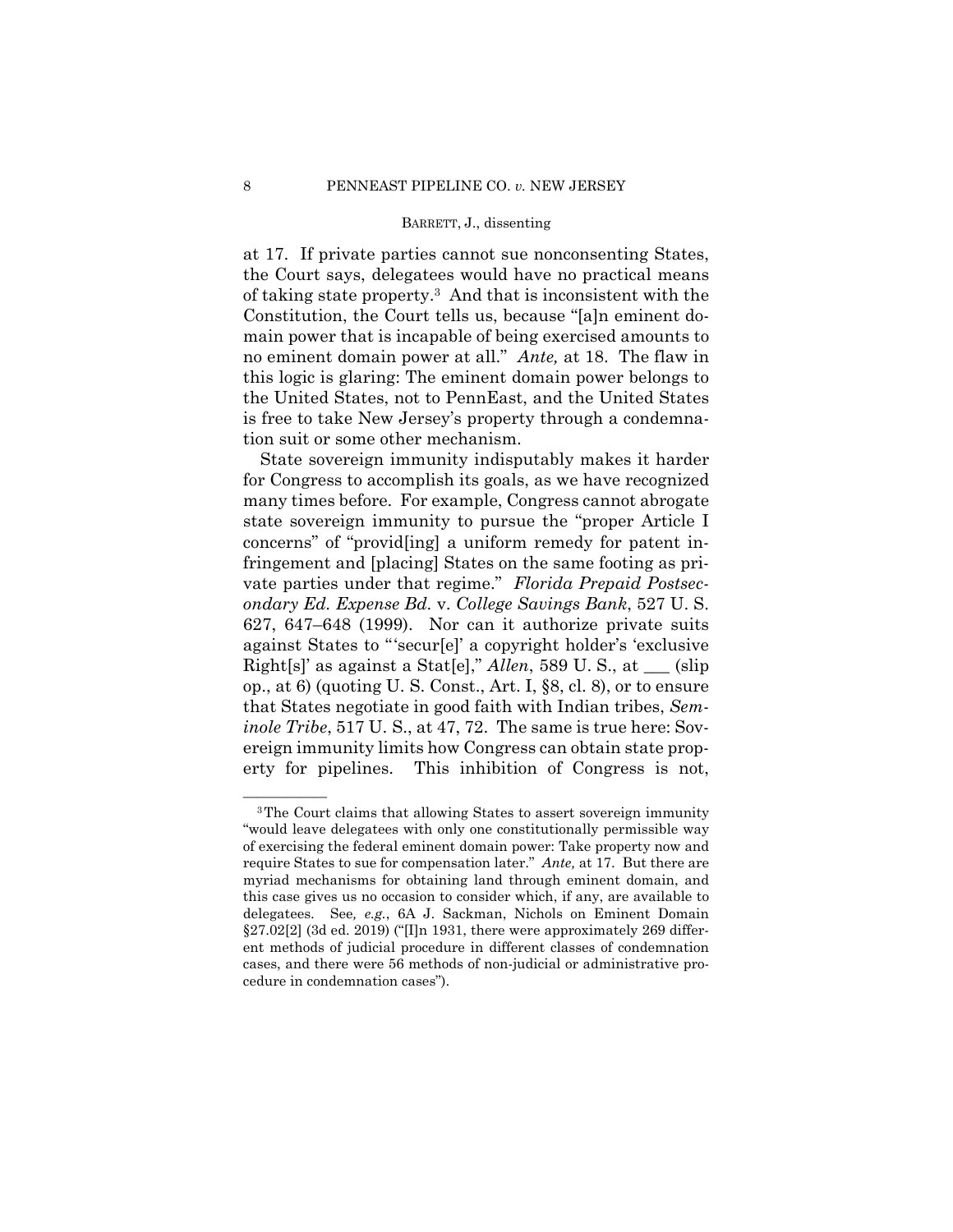however, a reason to set sovereign immunity aside. It is instead a deliberately chosen feature of the constitutional design.

## III

While the Court cloaks its analysis in the "plan of the Convention," it seems to be animated by pragmatic concerns. Congress judged private condemnation suits to be the most efficient way to construct natural gas pipelines, and to this point, States have cooperated. *Ante,* at 3–4. But now that New Jersey has chosen to object, it threatens to "thwart" federal policy. *Ante,* at 10. If the Court sided with New Jersey and Congress did not amend §717f(h), New Jersey (not to mention other States) could hold up construction of the pipeline indefinitely. And even if §717f(h) were amended, a new statutory procedure might be less efficient than permitting PennEast to sue New Jersey directly. Holding New Jersey immune from suit thus would reward its intransigence.

Our precedents provide a ready response: The defense of sovereign immunity *always* has the potential of making it easier for States to get away with bad behavior—like copyright infringement,  $Allen$ , 589 U. S., at  $\_\_\_\_\_\_$  (slip op., at 2–4), patent infringement, *Florida Prepaid*, 527 U. S., at 630–634, and even reneging on debts, *Chisholm* v. *Georgia*, 2 Dall. 419, 430 (1793). Indeed, concern about States using sovereign immunity to thwart federal policy is precisely why many Justices of this Court have dissented from our sovereign immunity jurisprudence. See, *e.g.*, *Seminole Tribe*, 517 U. S., at 77 (Stevens, J., dissenting) (objecting that the majority's holding "prevents Congress from providing a federal forum for a broad range of actions against States, from those sounding in copyright and patent law, to those concerning bankruptcy, environmental law, and the regulation of our vast national economy"). The availability of the defense does not depend on whether a court approves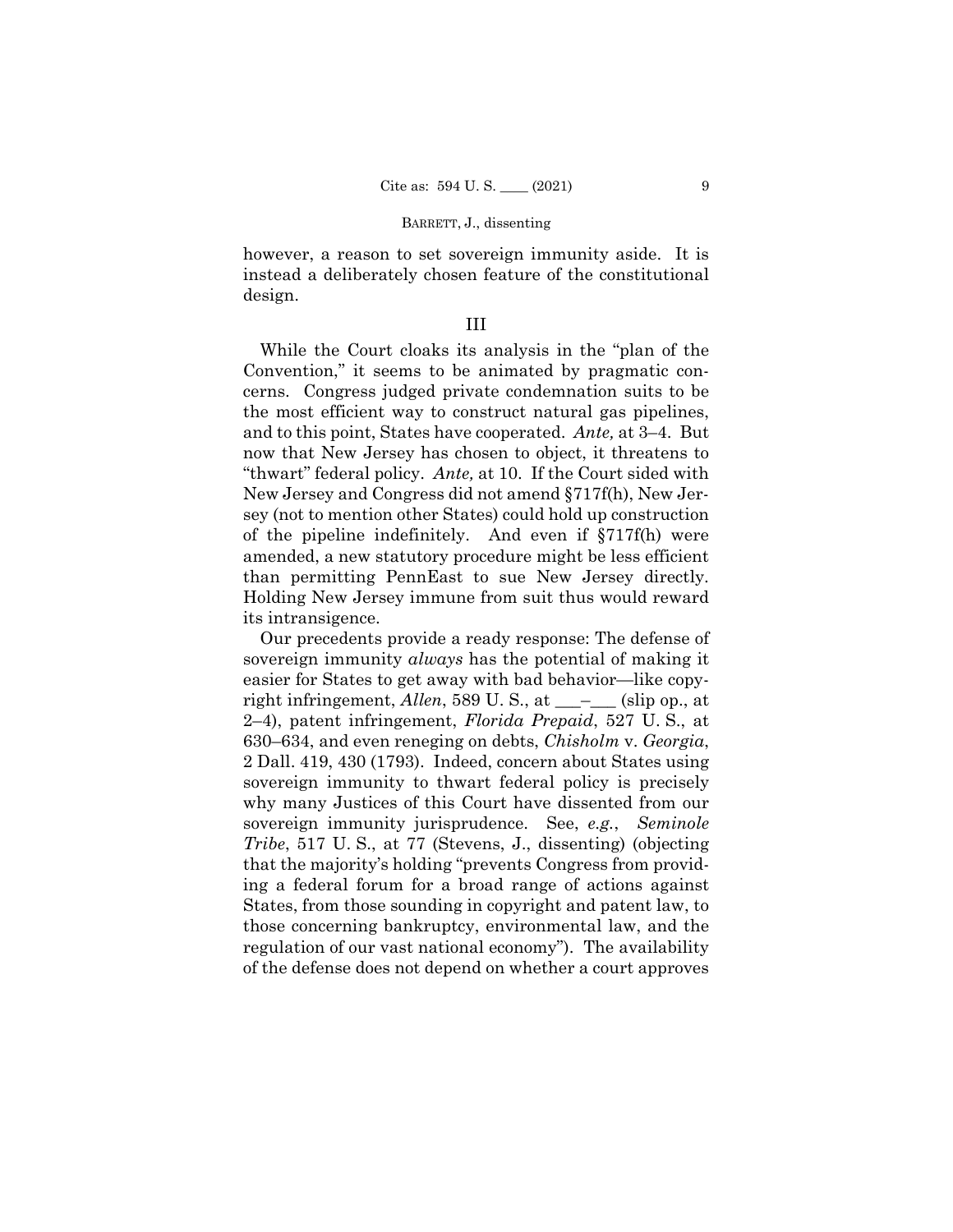of the State's conduct.

The Court also brushes past New Jersey's interests by failing to acknowledge that §717f(h) actions implicate state sovereignty. PennEast has haled a State into court to defend itself in an adversary proceeding about a forced sale of property. See 6A J. Sackman, Nichols on Eminent Domain §27.01[1][b] (3d ed. 2019) ("A condemnation is an adversary proceeding that the federal government initiates against the owners to take their property"). As required by Federal Rule of Civil Procedure 71.1(c), PennEast named New Jersey in this suit. Even if the State could, as PennEast contends, refuse to appear and still retain its right to compensation, it is difficult to see how the initiation of a judicial proceeding that seeks to wrest title to state property from the State does not subject the State to coercive legal process. Cf. *United States* v. *Alabama*, 313 U. S. 274, 282 (1941).

Moreover, obtaining title is not necessarily a cut-and-dry matter. New Jersey points out that there is sometimes litigation—as there was here—about whether the property sought falls within the FERC certificate. Brief for State Respondents 24–25. Compensation, too, can be a matter of dispute. The State and the plaintiff are unlikely to see eye to eye on what the property is worth, and there is often a battle of the experts about the property's value. See 4 Sackman, Nichols on Eminent Domain §13.01[1][b][i] ("Establishing the value of real estate requires a valuation expert"); *ibid.* ("Valuation of property is not an exact process and courts are often greeted with conflicting appraisal testimony'"). If PennEast gets title at a bargain, New Jersey will suffer a loss even if no money leaves its treasury.

# IV

It would be very odd for the government's right to take property for public use to exist only if private parties can exercise it. That, however, is the Court's position. And by